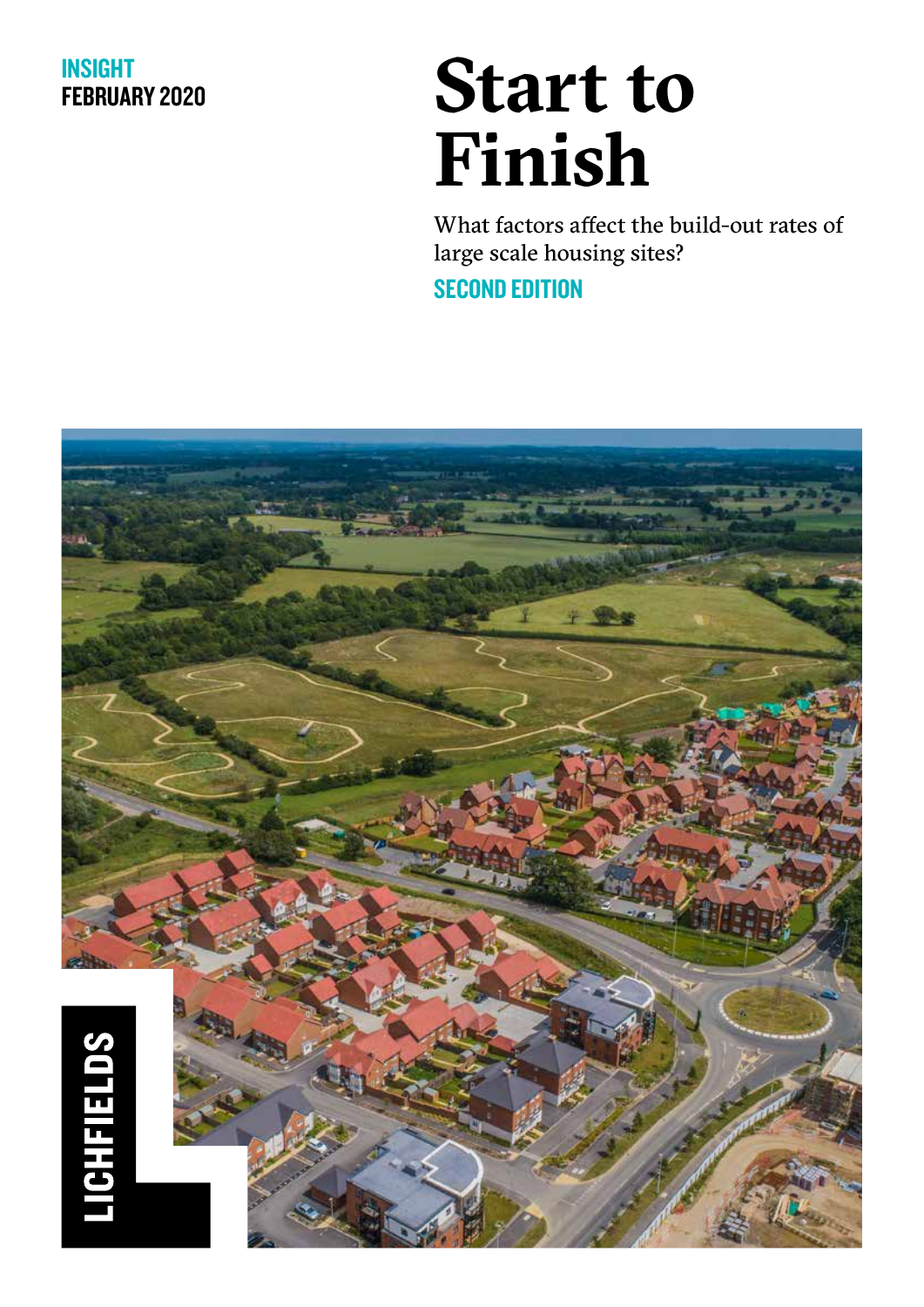# **LICHFIELDS**

## Lichfields is the pre-eminent planning and development consultancy in the UK

**We've been helping create great places for over 50 years.**

**lichfields.uk**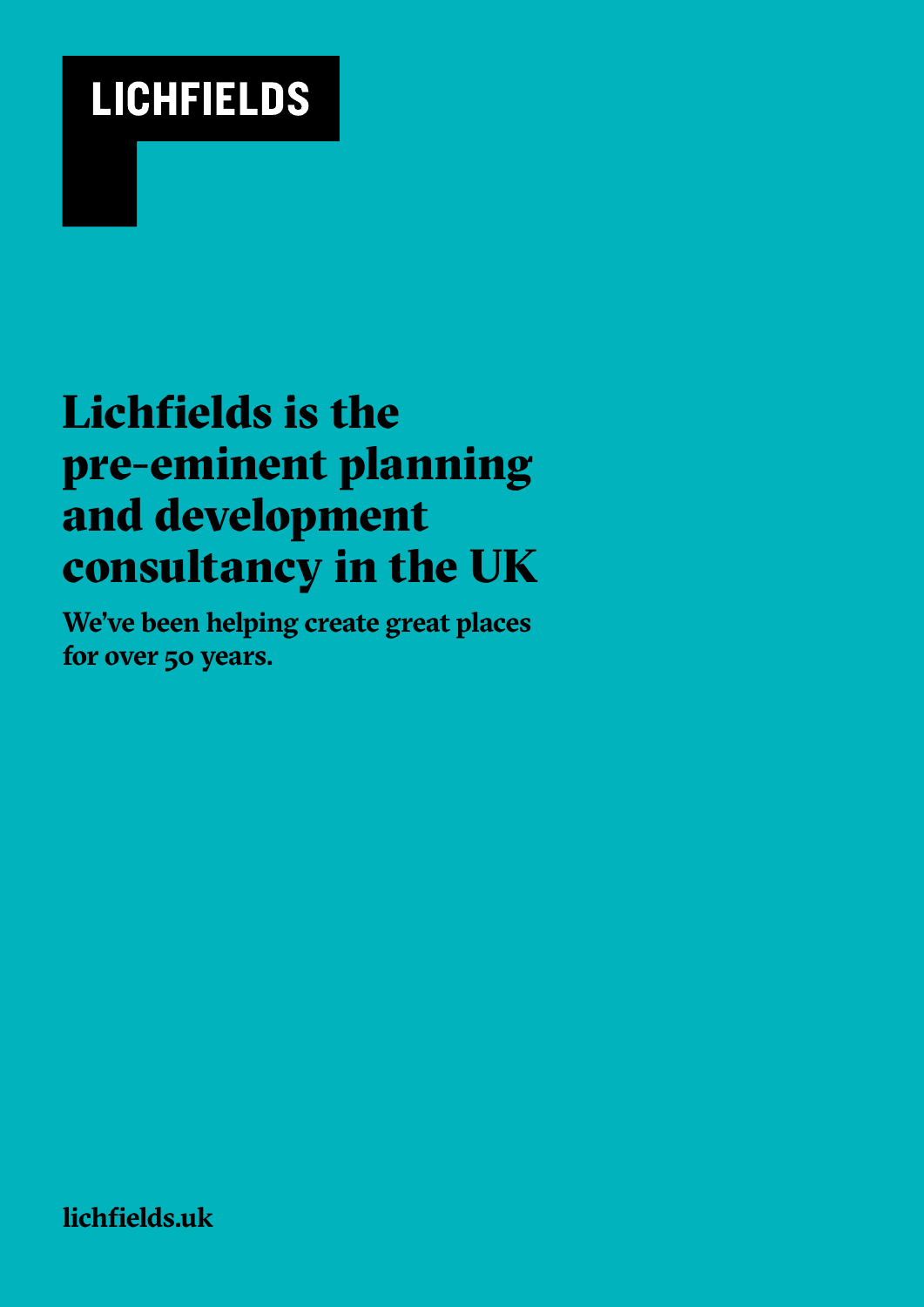# Executive summary

Lichfields published the first edition of Start to Finish in November 2016. In undertaking the research, our purpose was to help inform the production of realistic housing trajectories for plan making and decision taking. The empirical evidence we produced has informed numerous local plan examinations, S.78 inquiries and five-year land supply position statements.

Meanwhile, planning for housing has continued to evolve: with a revised NPPF and PPG; the Housing Delivery Test and Homes England upscaling resources to support implementation of large sites. Net housing completions are also at 240,000 dwellings per annum. With this in mind, it is timely to refresh and revisit the evidence on the speed and rate of delivery of large scale housing sites, now looking at 97 sites over 500 dwellings. We consider a wide range of factors which might affect lead-in times and build-out rates and have drawn four key conclusions.



In too many local plans and five-year land supply cases, there is insufficient evidence for how large sites are treated in housing trajectories. Our research seeks to fill the gap by providing some benchmark figures - which can be of some assistance where there is limited or no local evidence - but the averages derived from our analysis are not intended to be definitive and are no alternative to having a robust, bottom-up justification for the delivery trajectory of any given site.

#### **We have drawn four key conclusions:**

|   | Large schemes can take 5+ years to start                                                                                                                                                                                                                                                                                                                                                          | $\mathbf{2}$ | Lead-in times jumped post recession                                                                                                                                                                                                                                                                                                                                         |
|---|---------------------------------------------------------------------------------------------------------------------------------------------------------------------------------------------------------------------------------------------------------------------------------------------------------------------------------------------------------------------------------------------------|--------------|-----------------------------------------------------------------------------------------------------------------------------------------------------------------------------------------------------------------------------------------------------------------------------------------------------------------------------------------------------------------------------|
|   | Our research shows that if a scheme of more than 500 dwellings has<br>an outline permission, then on average it delivers its first home in<br>c.3 years. However, from the date at which an outline application is<br>validated, the average figures can be 5.0-8.4 years for the first home<br>to be delivered; such sites would make no contribution to completions<br>in the first five years. |              | Our research shows that the planning to delivery period for large<br>sites completed since 2007/08 has jumped compared to those where<br>the first completion came before 2007/08. This is a key area where<br>improvements could be sought on timeliness and in streamlining pre-<br>commencement conditions, but is also likely impacted by a number of<br>macro factors. |
| 3 | Large greenfield sites deliver quicker                                                                                                                                                                                                                                                                                                                                                            | 4            | <b>Outlets and tenure matter</b>                                                                                                                                                                                                                                                                                                                                            |
|   |                                                                                                                                                                                                                                                                                                                                                                                                   |              |                                                                                                                                                                                                                                                                                                                                                                             |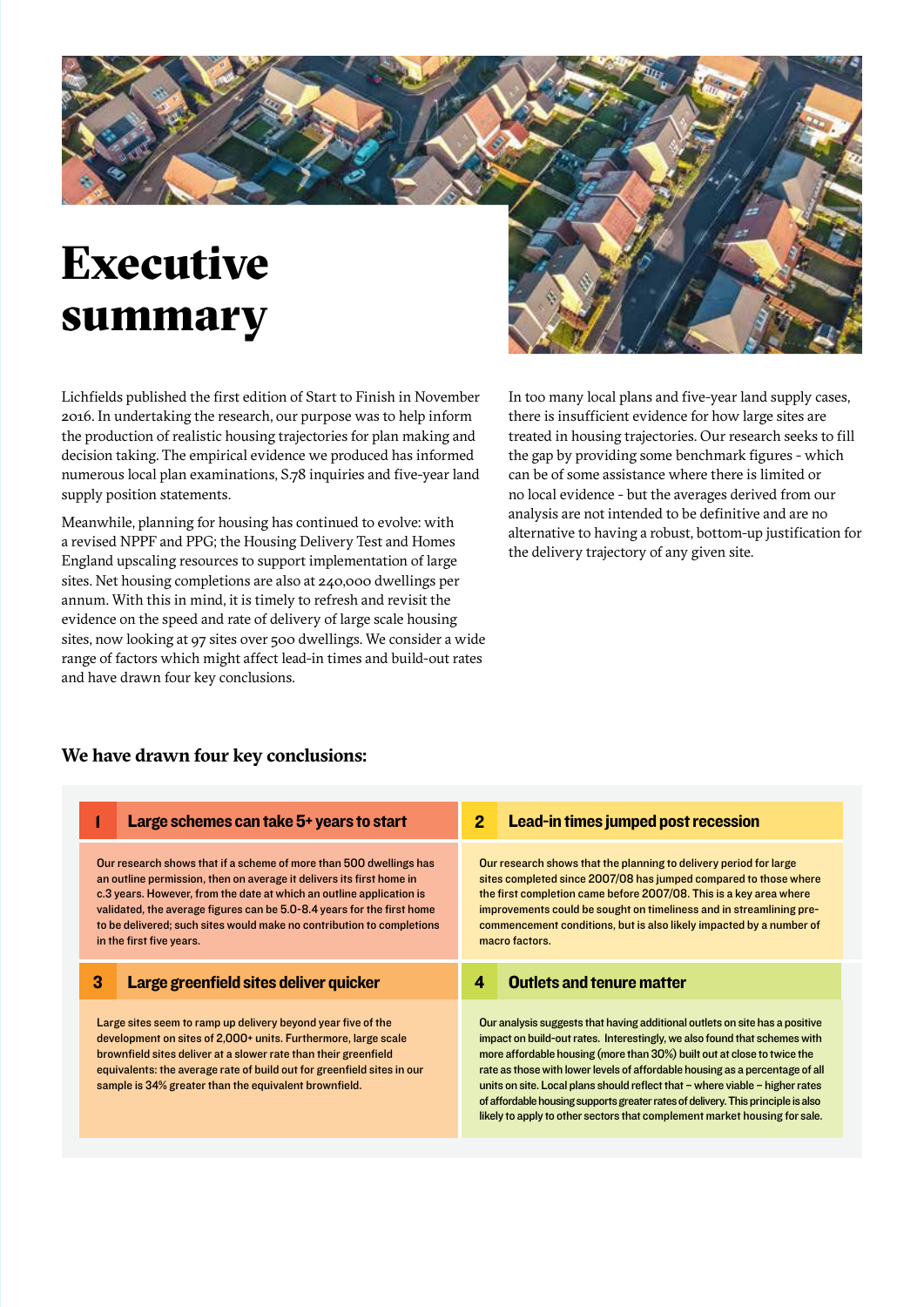# Key figures

# average time taken f<br> **OLUTS** are the first dwelling<br>
sites of 500+ homes **+34%** 61 dpa

sites assessed, with combined yield of 213k+ dwellings; 97 sites sites assessed, w<br>yield of 2l3k+ dww<br>had 500+ homes

> average time taken from outline decision notice to first dwelling completions on

the average time from validation of the first the average time from validation of the first<br>planning application to the first dwelling being<br>completed on schemes of 2,000+ dwellings

the average annual build-out rate for a scheme of 2,000+ the average annual buil<br>rate for a scheme of 2,0<br>dwellings (median: 137)

the average annual build rate of a scheme **CO** dipartie average annual build rate of a s<br>of 500-999 dwellings (median: 73)

> higher average annual build-out rate on greenfield sites compared with brownfield sites

average completions per outlet on sites with one outlet, dropping to 51 for sites of two outlets, and 45 for sites with three outlets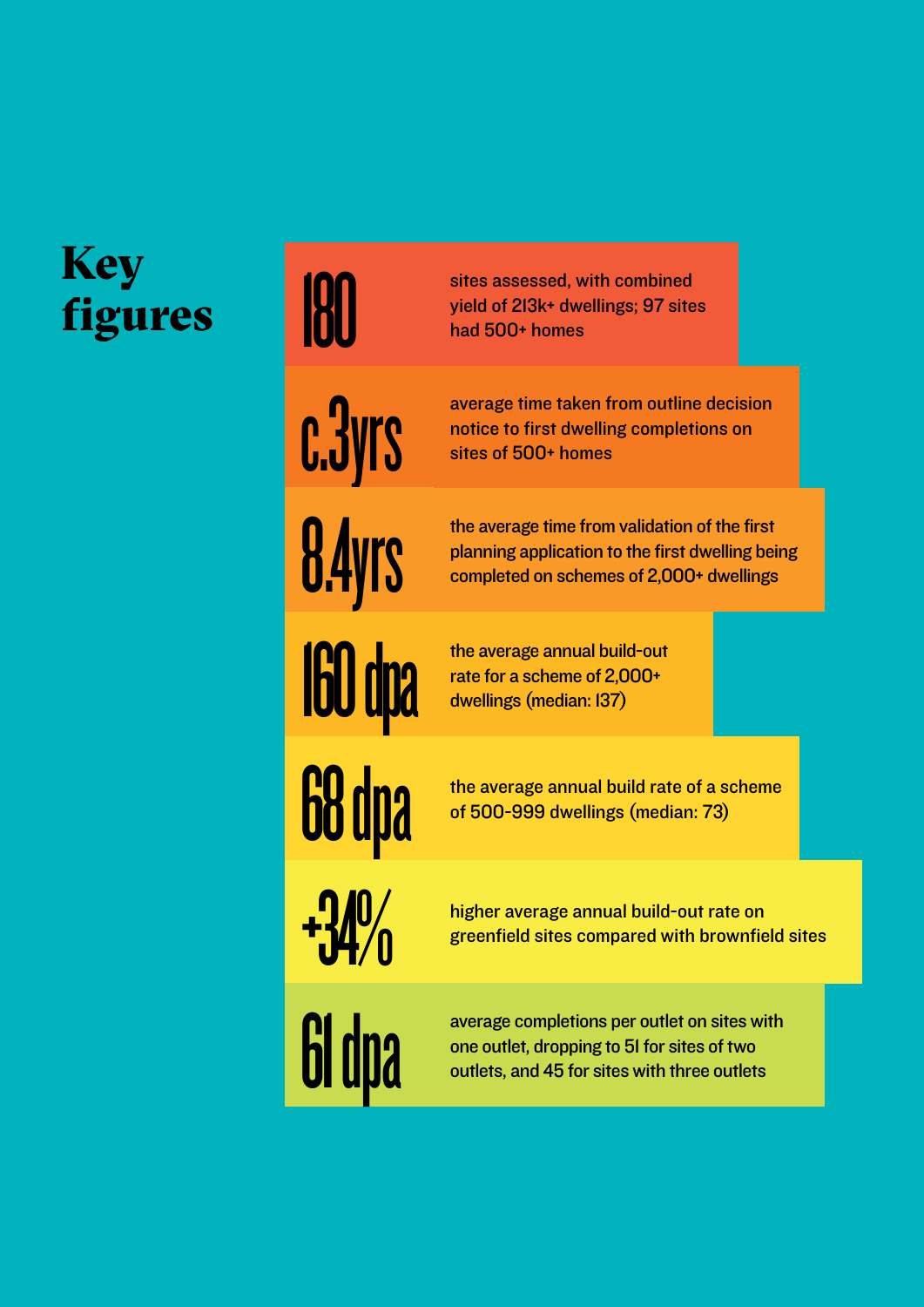### 01 Introduction

This is the second edition of our review on the speed of delivery on large-scale housing development sites. The first edition was published in November 2016 and has provided the sector with an authoritative evidence base to inform discussions on housing trajectories and land supply at planning appeals, local plan examinations and wider public policy debates.

Over this period, housing delivery has remained at or near the top, of the domestic political agenda: the publication of the Housing White Paper, the new NPPF, an emboldened Homes England, a raft of consultations on measures intended to improve the effectiveness of the planning system and speed up delivery of housing. Of particular relevance to *Start to Finish* was the completion of Sir Oliver Letwin's independent review of build out ("the Letwin Review"), the inclusion within the revised NPPF of a tighter definition of 'deliverable' for the purposes of five-year housing land supply (5YHLS) assessment, and the new Housing Delivery Test which provides a backward looking measure of performance. The policy aim is to focus more attention on how to accelerate the rate of housing build out, in the context of the NPPF (para 72) message that the delivery of a large numbers of new homes can often be best achieved through larger scale development such as new settlements or significant extensions to existing villages and towns, but that these need a realistic assessment of build-out rates and lead in times of large-scale development.

This second edition of *Start to Finish* is our response to the latest policy emphasis. It provides the planning sector with real-world benchmarks to help assess the realism of housing trajectory assumptions, particularly for locations where there have been few contemporary examples of strategic-scale development. The first edition looked in detail at how the size of the site affected build-out rates and lead in times, as well as other factors such as the value of the land and whether land was greenfield or brownfield. We have updated these findings, as well as considering additional issues such as how the affordability of an area and the number of outlets on a site impacts on annual build-out rates.

We have also expanded the sample size (with an extra 27 large sites, taking our total to 97 large sites, equivalent to over 195,000 dwellings) and updated with more recent data to the latest monitoring year (all data was obtained at or before the 1st April 2019).



Our research complements, rather than supplants, the analysis undertaken by Sir Oliver Letwin in his Review. The most important differentiation is that we focus exclusively on what has been built, whereas each of the sites in the Letwin Review included forecasts of future delivery. Additionally, the Letwin Review looked at 15 sites of 1,500+ homes, of which many (including the three largest) were in London. By contrast, the examples in this research sample include 46 examples of sites over 1,500 homes across England and Wales, the majority of which are currently active. As with the first edition of our research, we have excluded London because of the distinct market and delivery factors in the capital.

#### **Contents**

| 01 | <b>Introduction</b>                     | 1            |
|----|-----------------------------------------|--------------|
| 02 | Methodology                             | $\mathbf{2}$ |
| 03 | Timing is everything                    | 5            |
| 04 | How quickly do sites build out?         | 9            |
| 05 | What factors influence build-out rates? | 14           |
| በ6 | <b>Conclusions</b>                      | 18           |
|    |                                         |              |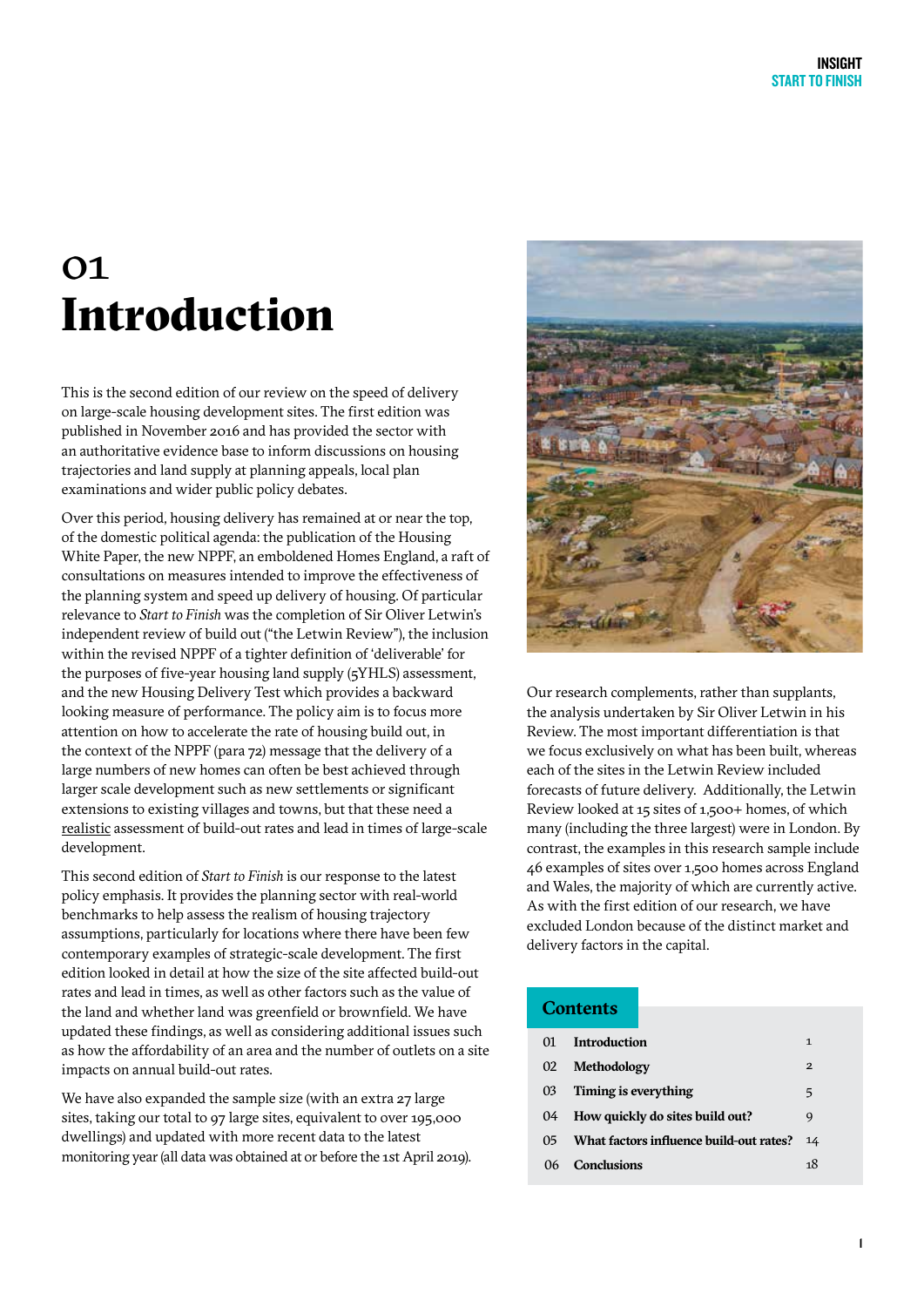#### INSIGHT START TO FINISH

# **180**

sites

# 97

large sites of 500 units or more

# 27

ň

additional sites compared with our 2016 research

sites also included in Sir Oliver Letwin's review

## 02 Methodology

The evidence presented in this report analyses how large-scale housing sites emerge through the planning system, how quickly they build out, and identifies the factors which lead to faster or slower rates of delivery.

We look at the full extent of the planning and delivery period. To help structure the research and provide a basis for standardised measurement and comparison, the various stages of development have been codified. Figure 1 sets out the stages and the milestones used, which remain unchanged from the first edition of this research. The overall 'lead-in time' covers stages associated with gaining an allocation, going through the 'planning approval period' and 'planning to delivery period', finishing when the first dwelling is completed. The 'build period' commences when the first dwelling is completed, denoting the end of the lead-in time. The annualised buildout rates are also recorded for the development up until the latest year where data was available at April 2019 (2017/18 in most cases). Detailed definitions of each of these stages can be found in Appendix 1. Not every site assessed will necessarily have gone through each component of the identified stages as many of the sites we considered had not delivered all dwellings permitted at the time of assessment, some have not delivered any dwellings.

Information on the process of securing a development plan allocation (often the most significant step in the planning process for large-scale schemes, and which – due to the nature of the local plan process - can take decades) is not easy to obtain on a consistent basis across all examples, so is not a significant focus of our analysis. Therefore, for the purposes of this research the lead-in time reflects the start of the planning approval period up to the first housing completion.

The 'planning approval period' measures the validation date of the first planning application on the site (usually an outline application but sometimes hybrid), to the decision date of the first detailed application to permit dwellings in the scheme (either full, hybrid or reserved matters applications). It is worth noting that planning applications are typically preceded

by significant amounts of pre-application engagement and work, plus the timescale of the local plan process.

The 'planning to delivery' period follows immediately after the planning approval period and measures the period from the approval of the first detailed application to permit development of dwellings and the completion of the first dwelling.

#### **Development and data**

Whilst our analysis focuses on larger sites, we have also considered data from the smaller sites for comparison and to identify trends. The geographic distribution of the 97 large sites and comparator small sites is shown in Figure 2 and a full list can be found in Appendix 2 (large sites) and Appendix 3 (small sites).

Efforts were made to secure a range of locations and site sizes in the sample, but there is no way of ensuring it is representative of the housing market in England and Wales as a whole, and thus our conclusions may not be applicable in all areas or on all sites. In augmenting our sample with 27 additional large sites, new to this edition of our research, we sought to include examples in the Letwin Review that were outside of London, only excluding them

Box 1: Letwin Review sites

- 1. Arborfield Green (also known as Arborfield Garrison), Wokingham
- 2. Ledsham Garden Village, Cheshire West & Chester
- 3. Great Kneighton (also known as Clay Farm), Cambridge (included in the first edition of this research)
- 4. Trumpington Meadows, Cambridge
- 5. Graven Hill, Cherwell
- 6. South West Bicester, Cherwell
- 7. Great Western Park, South Oxfordshire
- 8. Ebbsfleet, Gravesham and Dartford (included in the first edition of this research)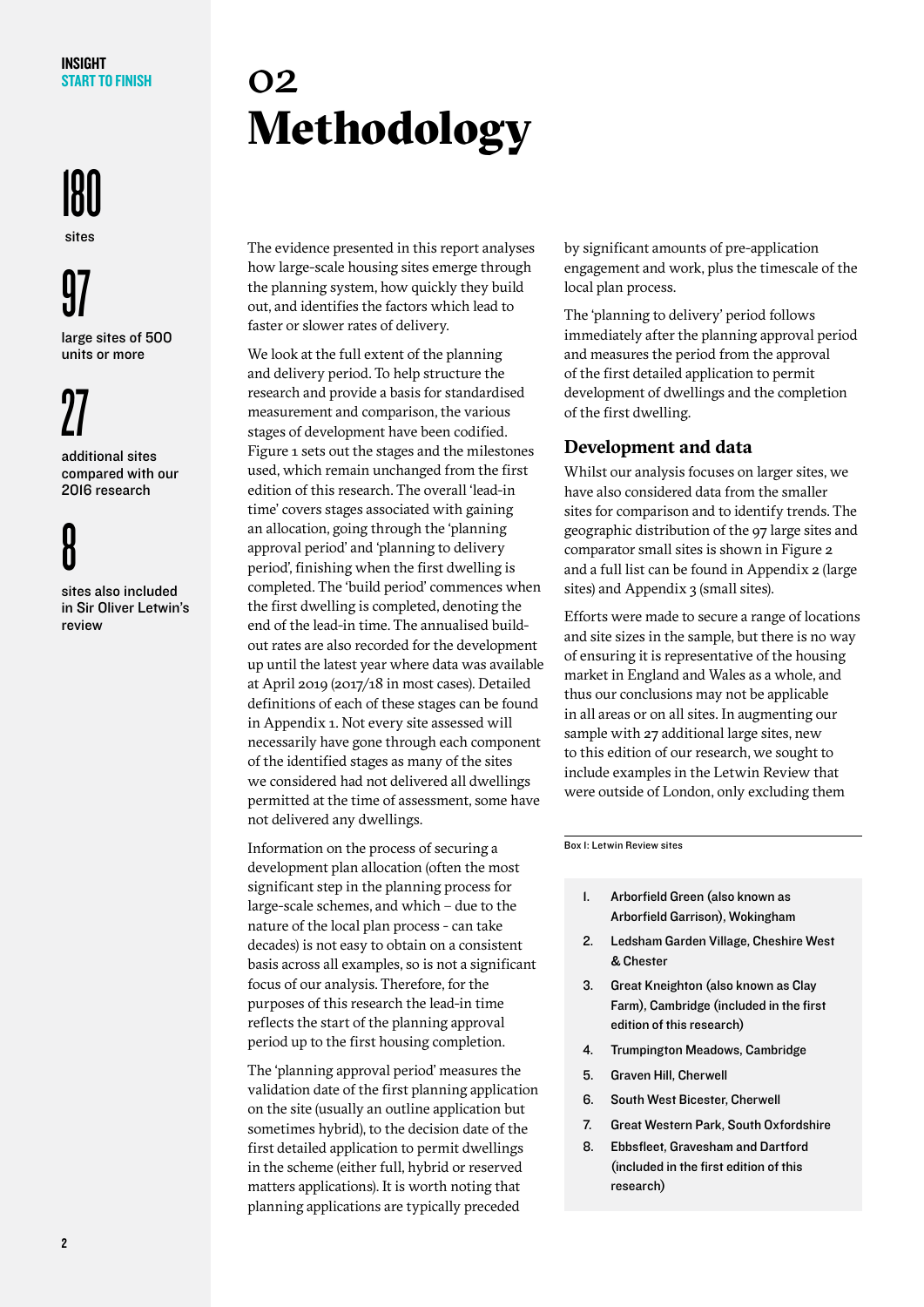when it was difficult to obtain reliable data. The study therefore includes the Letwin Review's case studies listed in Box 1.

In most instances, we were unable to secure the precise completion figures for these sites that matched those cited in the Letwin Review. Sources for data Lichfields has obtained on completions for those sites that also appear in the Letwin Review are included at the end of Appendix 2.

The sources on which we have relied to secure delivery data on the relevant sites include:

- 1. Annual Monitoring Reports (AMRs) and other planning evidence base documents<sup>1</sup> produced by local authorities;
- 2. By contacting the relevant local planning authority, and in some instances the relevant County Council, to confirm the data or receive the most up to date figures from monitoring officers or planners; and
- 3. In a handful of instances obtaining/ confirming the information from the relevant house builders.

Figure 1: Timeline for the delivery of strategic housing sites  $\widehat{\mathbb{S}}$   $\widehat{h}$  Securing an allocation Site Promotion and Local Submission to Secretary of Plan Consultations State (SoS) Suspension of Examination in Public (EIP) ! Inspector finds examination or Local Plan sound withdrawal of Adoption of Local Plan Local Plan Local Planning Authority adopts Local Plan ञि Securing planning permission Pre-Application Work EIA Screening **1)** EIA Screenin<br>and Scoping Local Planning Planning approval period\* Lead-in time<sup>\*</sup> Planning approval period\* Lead-in time\* Authority Outline Application minded to Full Planning approve Application S106 SoS call in/ Judicial !<br>! application Review S106 (potential refused/ Reserved matters for) appeal lodged Planning  $\blacktriangleright$ permission Planning to delivery period Planning to delivery period \* Discharge pre-commencement conditions granted On site completions ڑ<br>آن  $\blacksquare$ Start on site Delivery of infrastructure !<br>! 'Opening up works' (e.g. roads) and First housing 1 mitigation (e.g. ecology, completion  $\blacktriangleright$ ---------------flooding etc) period\* Build Delivery of dwellings Scheme complete Data obtained only for some sites Data obtained for all sites \*Definition for research purposes

1 Monitoring documents, five-year land supply reports, housing trajectories (some in land availability assessments), housing development reports and newsletters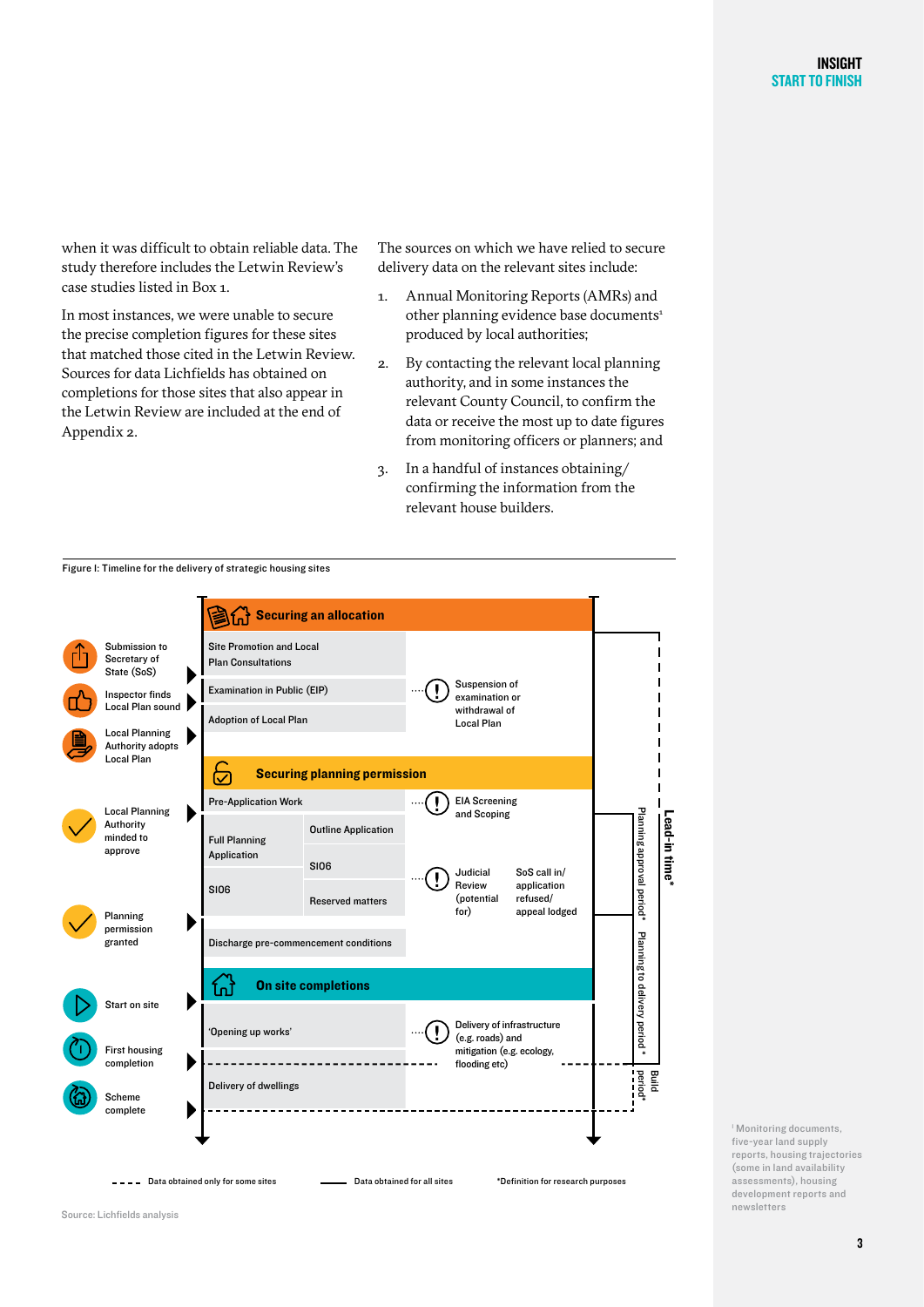# 196,714

units on large sites of 500 or more homes

16,467

units on small sites under 500 homes

35

sites of 2,000 homes or more



Figure 2: Map of site sample by size of site (total dwellings)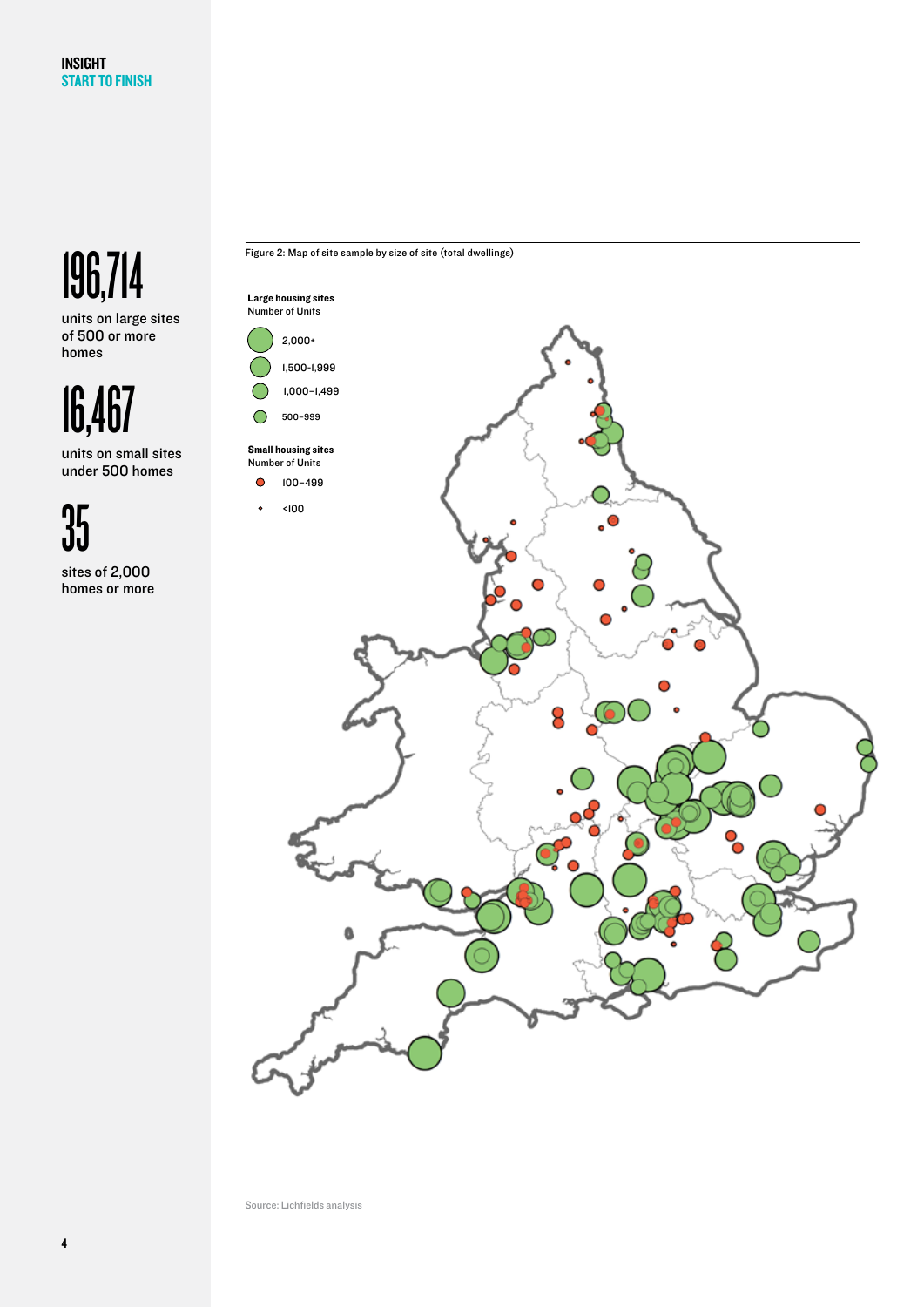## 03 Timing is everything: how long does it take to get started?

In this section we look at lead in times, the time it takes for large sites to get the necessary planning approvals. Firstly, the changing context of what 'deliverable' means for development. Secondly, the 'planning approval period' (the time it takes for large sites to get the necessary planning approvals). And thirdly, the 'planning to delivery period' (the time from approval of the first detailed application to permit development of dwellings to the completion of the first dwelling).

#### **The new definition of 'Deliverable'**

The question of how quickly and how much housing a site can begin delivering once it has planning permission, or an allocation, has become more relevant since the publication of the new NPPF with its new definition of deliverable. Only sites which match the deliverability criteria (i.e. suitable now, available now and achievable with a realistic prospect that housing will be delivered on the site within five years) can be included in a calculation of a 5YHLS by a local authority. This definition was tightened in the revised NPPF which states that:

 *"sites with outline planning permission, permission in principle, allocated in the development plan or identified on a brownfield register should only be* 

*considered deliverable where there is clear evidence that housing completions will begin on site within five years". (emphasis added)*

What constitutes 'clear evidence' was clarified in a number of early appeal decisions and in the Planning Practice Guidance<sup>2</sup> and can include information on progress being made towards submission of a reserved matters application, any progress on site assessment work and any relevant information about site viability, ownership constraints or infrastructure provision. In this context, it is relevant to look at how long it takes, on average, for a strategic housing site to progress from obtaining outline permission to delivering the first home (or how long it takes to obtain the first reserved matters approval, discharge pre-commencement conditions and open up the site), and then how much housing could be realistically expected to be completed in that same five-year period.

Based on our sample of large sites, the research shows that, upon granting of outline permission, the time taken to achieve the first dwelling is  $-$  on average c.3 years, regardless of site size. After this period an appropriate buildout rate based on the size of the site should also be considered as part of the assessment of deliverability (see Section 4). Outline planning permissions for strategic development are not

# c.3 years

average time from obtaining outline permission to first dwelling completion on sites of 500+ homes

Outline permission to first dwelling completed (years) Outline permission to first dwelling completed (years) 3.5  $3.1$   $3.2$  $\frac{3.1}{2.9}$  3.0 2.9 2.8 3.0 2.5 2.5 2.5 2.0 1.5 . . . . . . . . . 1.0 . . . . . . . . . . 0.5

> Site size (dwellings) 500-999 1,000-1,499 1,500-1,999 2,000+

Figure 3: Average time taken from gaining outline permission to completion of the first dwelling on site (years), compared to site size

Source: Lichfeilds analysis

 $0.0$ 

Mean

Median

2 Planning Practice Guidance Reference ID: 68- 007-20190722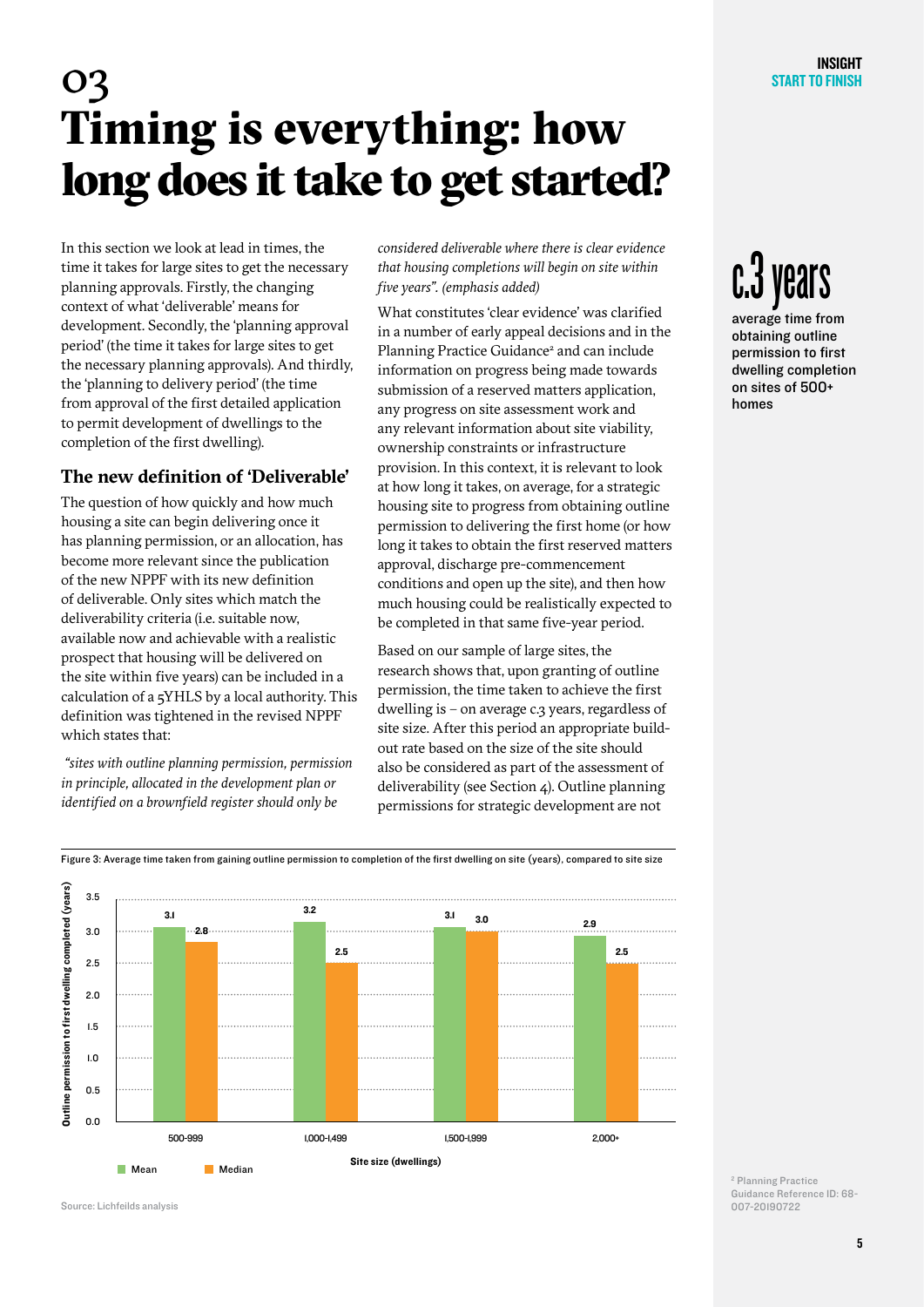

Only sites of fewer than 499 dwellings are on average likely to deliver any homes within an immediate five year period.

always obtained by the company that builds the houses, indeed master developers and other land promoters play a significant role in bringing forward large scale sites for housing development3 . As such, some of these examples will include schemes where the land promoter or master developer will have to sell the site (or phases/parcels) to a housebuilder before the detailed planning application stage can commence, adding a step to the planning to delivery period.

Figure 4 considers the average timescales for delivery of the first dwelling from the validation of an outline planning application. This demonstrates that only sites comprising fewer than 499 dwellings are – on average likely to deliver anything within an immediate five year period. The average time from validation of an outline application<sup>4</sup> to the delivery of the first dwelling for large sites ranges from 5.0 to 8.4 years dependent on the size of the site, i.e. beyond an immediate fiveyear period for land supply calculations.

#### **Comparison with our 2016 findings**

#### **Planning Approval Period**

Our latest research reveals little difference between the average planning approval period by site size compared to the same analysis in the first edition (see Table 1). However, it is important to remember that these are average figures which come from a selection of large sites. There are significant variations within this average, with some sites progressing very slowly or quickly compared to the other examples. This is unsurprising as planning circumstances will vary between places and over time.

Table 1: Average planning approval period by size of site (years)

| <b>Site Size</b> | <b>Ist edition</b><br>research (years) | This research<br>(years) |
|------------------|----------------------------------------|--------------------------|
| 50-99            | $\mathbf{L}$                           | 1.4                      |
| $100 - 499$      | 2.4                                    | 2.1                      |
| 500-999          | 4.2                                    | 3.3                      |
| $1.000 - 1.499$  | 4.8                                    | 4.6                      |
| 1,500-1,999      | 5.4                                    | 5.3                      |
| $2.000+$         | 6.1                                    | 6.1                      |

Source: Lichfields analysis

Figure 4: Average timeframes from validation of first application to completion of the first dwelling



3 Realising Potential - our research for the Land Promoters and Developers Federation in 2017 - found that 41% of homes with outline planning permission were promoted by specialist land promoter and development companies, compared to 32% for volume house builders.

4 The planning approval period could also include a hybrid or full application, but on the basis of our examples this only impacts a small number of sites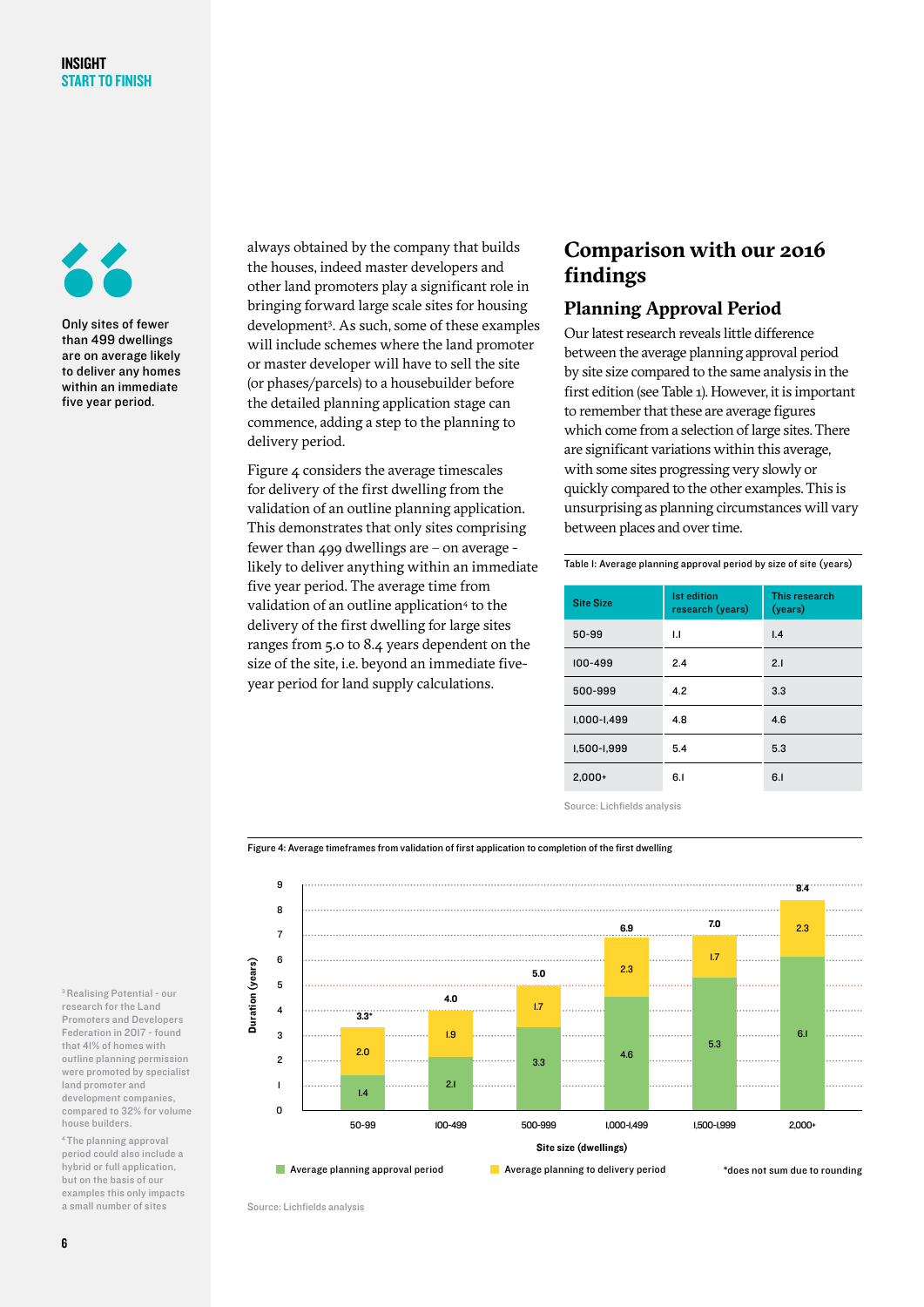#### **Planning to Delivery Period**

Although there is little difference between the average planning approval periods identified in this research compared to our first edition findings, the average lead-in time after securing planning permission is higher (Figure 5). It is this period during which pre-commencement planning conditions have to be discharged as well as other technical approvals and associated commercial agreements put in place.

This is likely due to the inclusion of more recent proposed developments in this edition. Of the 27 new sites considered, 17 (63%) completed their first dwelling during or after 2012; this compares to just 14 (20%) out of 70 sites in the first edition of this research (albeit at the time of publication 8 of these sites had not delivered their first home but have subsequently). This implies that the introduction of more recent examples into the research, including existing examples which have now commenced delivery<sup>5</sup>, has seen the average for planning to delivery periods lengthening.

A similar trend is apparent considering the 55 sites that delivered their first completions after 2007/08. These have significantly longer planning to delivery periods than those where completions began prior to the recession. The precise reasons are not clear, but is perhaps to be expected given the slowdown in housing delivery during the recession, and the significant reductions in local authority planning resources which are necessary to support discharge of pre-commencement conditions. However, delays may lie outside the planning system; for example, delays in securing necessary technical approvals from other bodies and agencies, or market conditions.

> All years (92 sites)

Sites that delivered their first completion during or after the 2007/08 recession have significantly longer planning to delivery periods than sites which began before.



**Completions begun post-2008** 

(55 sites)

Completions begun pre-2008

Figure 5: Five of the large sites examples do not have a first dwelling completion recorded in this research

5 Priors Hall has been amended since the first edition based on more recent data

Source: Lichfeilds analysis (37 sites)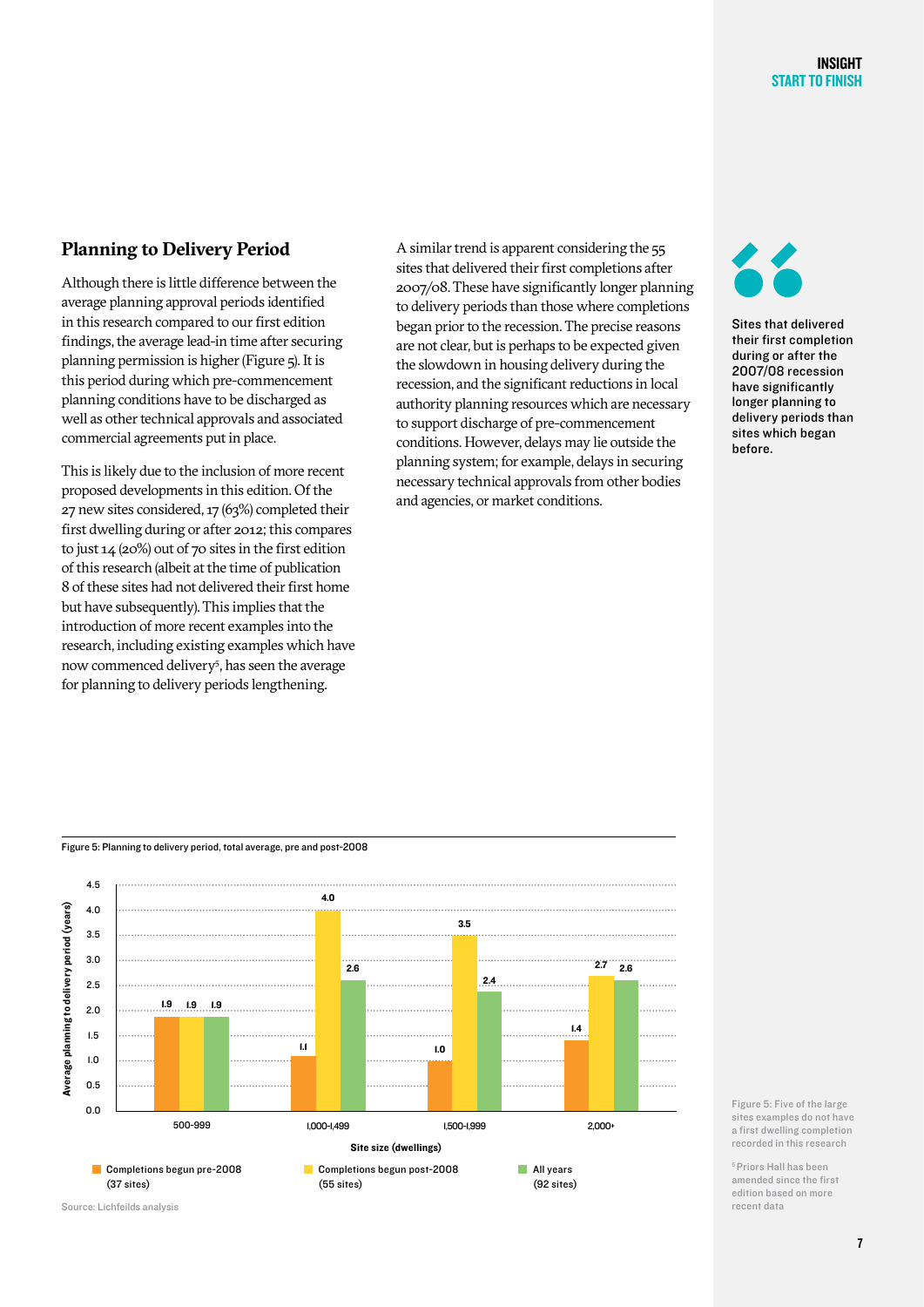#### **In demand: how quickly do high pressure areas determine strategic applications for housing?**

Using industry-standard affordability ratios, we found that areas with the least affordable places to purchase a home (i.e. the highest affordability ratios) tended to have longer planning to delivery times than areas that were more affordable. This is shown in Figure 6, which splits the large site sample into national affordability quartiles, with the national average equating to 8.72.

The above analysis coincides with the fact (Table 2) that sites in the most affordable locations (lowest quartile) tend to be smaller than those in less affordable locations (an average site size of c.1,150 compared to in excess of 2,000 dwellings for the three other quartiles). Even the least affordable LPAs (with the greatest gap between workplace earnings and house prices) have examples of large schemes with an average site size of 2,000+ dwellings. It may be that the more affordable markets do not support the scale of up-front infrastructure investment that is required for larger-scale developments and which lead to longer periods before new homes can be built. However, looking at the other three quartiles, the analysis does also suggest that planning and implementation becomes more challenging in less affordable locations.

#### Table 2: Site size by 2018 affordability ratio

| <b>Affordability ratio</b><br>(workplace based) | Average site size |
|-------------------------------------------------|-------------------|
| $2.5 - 6.4$                                     | 1,149             |
| $6.5 - 8.7$                                     | 2.215             |
| $8.8 - 11.0$                                    | 2,170             |
| $II.1 - 44.5$                                   | 2.079             |

Source: Lichfields analysis



#### Figure 6: Planning approval period (years) by 2018 affordability ratio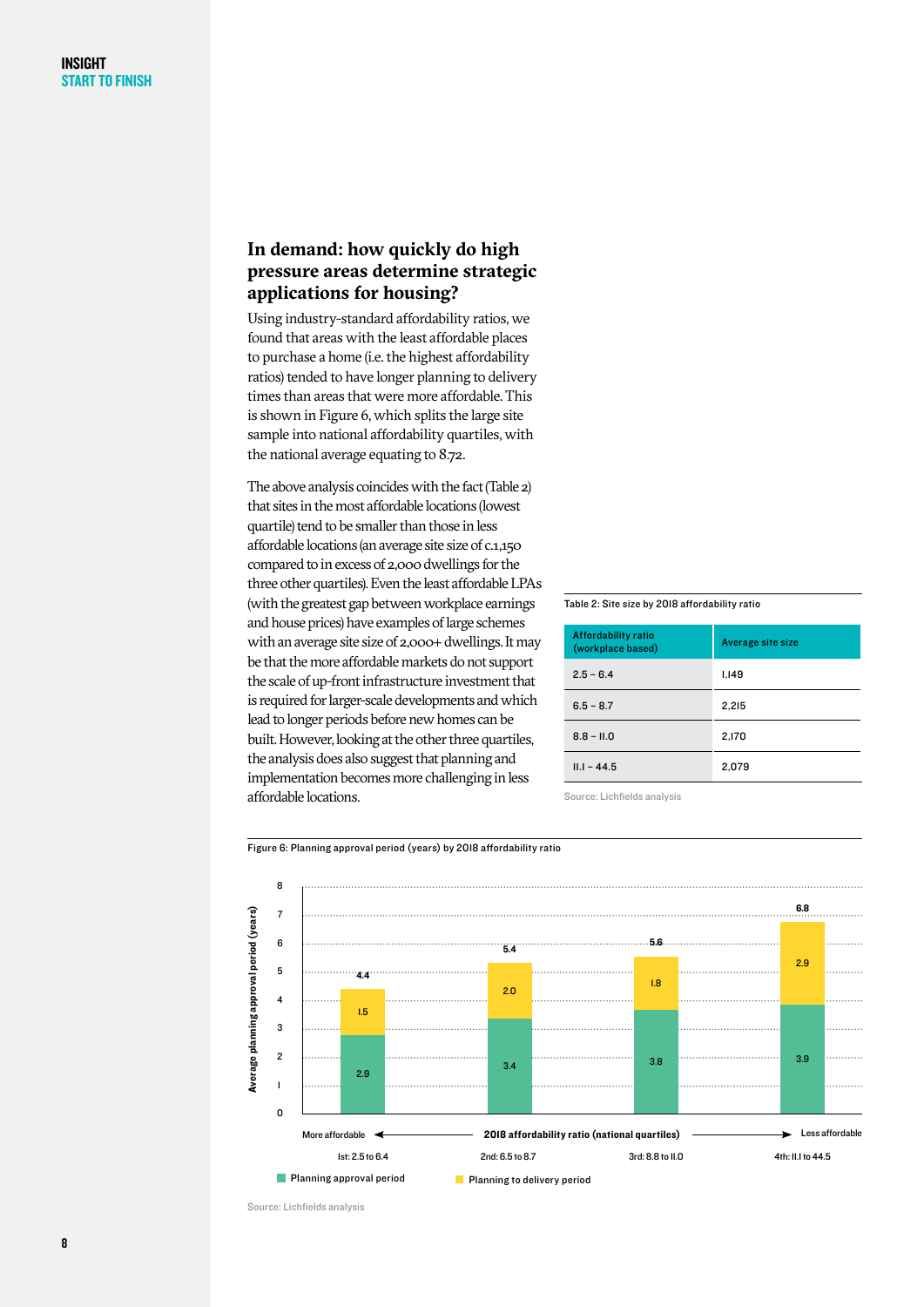## 04 How quickly do sites build out?

The rate at which new homes are built on sites is still one of the most contested matters at local plan examinations and planning inquiries which address 5YHLS and housing supply trajectories. The first edition of this research provided a range of 'real world' examples to illustrate what a typical large-scale site delivers annually. The research showed that even when some schemes were able to achieve very high annual build-out rates in a particular year (the top five annual figures were between 419-620 dwellings per annum), this rate of delivery was not always sustained. Indeed, for schemes of 2,000 or more dwellings the average annual completion rate across the delivery period was 160 dwellings per annum.

#### **Average Annual Build-out rates**

Figure 7 presents our updated results, with our additional 27 sites and the latest data for all sites considered. The analysis compares the size of site to its average annual build-out rate. Perhaps unsurprisingly, larger sites deliver on average more dwellings per year than smaller sites. The largest sites in our sample of over 2,000 dwellings, delivered on average more than twice as many dwellings per year than sites of 500-999 dwellings, which in turn delivered an average of three times as many units as sites of 1-99 units. To ensure the build-out rates averages are not unduly skewed, our analysis excludes any sites which have only just started delivering and have less than three years of data. This is because it is highly unlikely that the first annual completion figure would actually cover a whole monitoring year, and as such could distort the average when compared to only one other full year of delivery data.

# **Ibu dpa**

the average annual build rate for schemes of 2,000+ dwellings



 $\blacksquare$  Housing delivery (dwellings per annum)  $\blacksquare$  Housing delivery (dwellings per annum as % of total dwellings on site)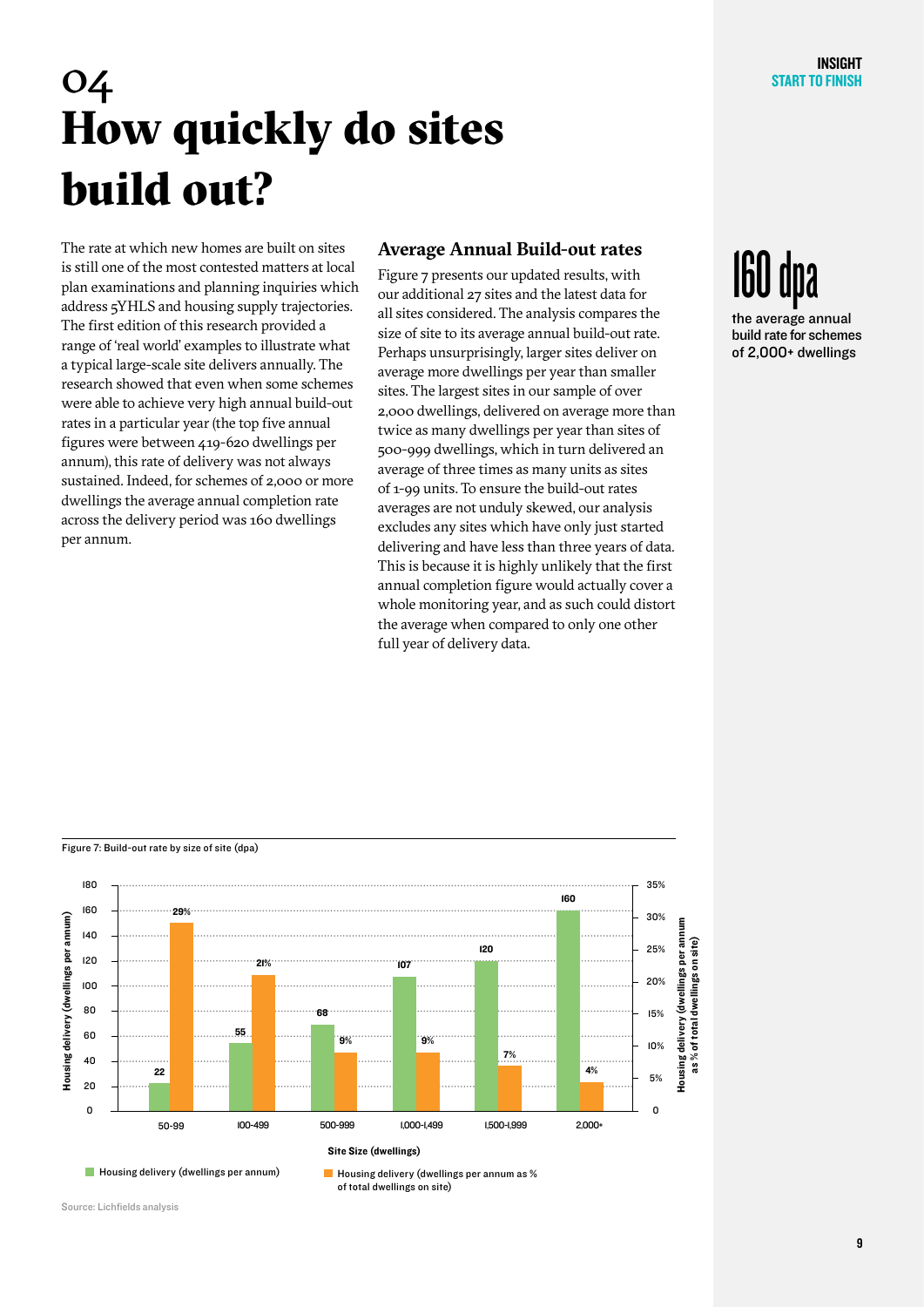

In most cases the median annual delivery rate is lower than the mean for larger sites.

We include the relevant percentage growth rates in this edition's analysis; this shows that the proportion of a site's total size that is build out each year reduces as site size increases.

Our use of averages refers to the arithmetic mean across the sample sites. In most cases the median of the rates seen on the larger sample sites is lower, as shown in Figure 8; this reflects the small number of sites which have higher delivery rates (the distribution is not equal around the average). The use of mean average in the analysis therefore already builds in a degree of optimism compared with the median or 'mid-point scheme'.





Table 3: Median and mean delivery rates by site size

| <b>Site Size</b> | <b>Number of sites</b> | <b>Median housing</b><br>delivery (dwellings<br>per annum) | Median delivery as<br>% of total on site | Mean annual<br>delivery (dwellings<br>per annum) | Mean annual<br>delivery as % of<br>total units on site |
|------------------|------------------------|------------------------------------------------------------|------------------------------------------|--------------------------------------------------|--------------------------------------------------------|
| $50 - 99$        | 29                     | 27                                                         | 33%                                      | 22                                               | 29%                                                    |
| $100 - 499$      | 54                     | 54                                                         | 24%                                      | 55                                               | 21%                                                    |
| 500-999          | 24                     | 73                                                         | 9%                                       | 68                                               | 9%                                                     |
| $1,000 - 1,499$  | 17                     | 88                                                         | 8%                                       | 107                                              | 9%                                                     |
| 1,500-1,999      | 9                      | 104                                                        | 7%                                       | 120                                              | 7%                                                     |
| $2,000+$         | 27                     | 137                                                        | 4%                                       | 160                                              | 4%                                                     |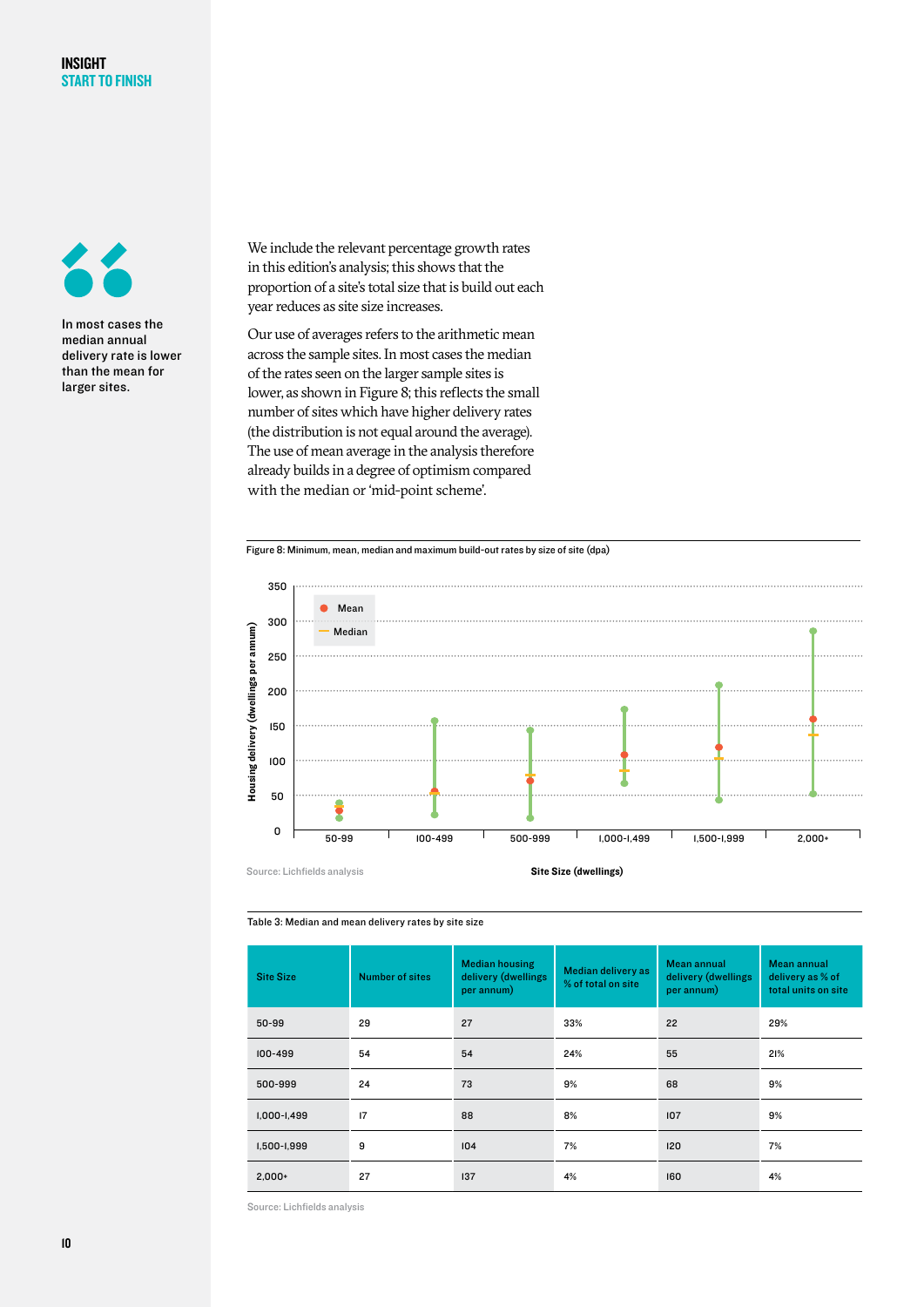#### **Comparison with our 2016 findings**

Comparing these findings to those in the first edition of this research, there is very little difference between the averages observed (median was not presented) for different site sizes, as set out below. The largest difference is a decrease in average annual build-out rates for sites of 1,000-1,499 dwellings, but even then, this is only a reduction of 10 dpa or 9%.

As with the first edition of the research, these are averages and there are examples of sites which deliver significantly higher and lower than these averages, both overall and in individual years. Figure 8 shows the divergence from the average for different site size categories. This shows that whilst the average for the largest sites is 160 dpa and the median equivalent 137 dpa, the highest site average was 286 dpa and the lowest site average was 50 dpa for sites of 2,000+ dwellings. This shows the need for care in interpreting the findings of the research, there may well be specific factors that mean a specific site will build faster or slower than the average. We explore some of the factors later in this report.

Variations for individual schemes can be marked. For example, the 2,605 unit scheme South of the M4 in Wokingham delivered 419 homes in 2017/18, but this was more than double the completions in 2016/17 (174) and the average over all six years of delivery so far was just 147 dwellings per annum.

Even when sites have seen very high peak years of delivery, as Table 5 shows, no sites have been able to consistently delivery 300 dpa.



Site build-out rates for individual years are highly variable. For example, one scheme in Wokingham delivered more than twice as many homes in 2017/18 as it did in the year before.

Table 4: Mean delivery rates by site sizes, a comparison with first edition findings

| Site size<br>(dwellings) | 2016 edition<br>research<br>(dpa) | 2020 edition<br>research<br>(dpa) | <b>Difference</b> |
|--------------------------|-----------------------------------|-----------------------------------|-------------------|
| 50-99                    | 27                                | 22                                | $-5(-19%)$        |
| 100-499                  | 60                                | 55                                | $-5(-8%)$         |
| 500-999                  | 70                                | 68                                | $-2(-3%)$         |
| 1,000-1,499              | II7                               | 107                               | $-10(-9%)$        |
| 1,500-1,999              | 129                               | 120                               | $-9(-7%)$         |
| $2,000+$                 | 6                                 | 160                               | $-1(-0.62%)$      |

Table 5: Peak annual build-out rates compared against average annual delivery rates on those sites

| <b>Site</b>                                     | Site size<br>(dwellings) | Peak annual<br>build-out<br>rate (dpa) | Average<br>annual<br>build-out rate |
|-------------------------------------------------|--------------------------|----------------------------------------|-------------------------------------|
|                                                 |                          |                                        | (dpa)                               |
| Cambourne, South<br>Cambridgeshire              | 4.343                    | 620                                    | 223                                 |
| Oakley Vale,<br>Corby                           | 3.100                    | 520                                    | 180                                 |
| <b>Eastern Expansion</b><br>Area, Milton Keynes | 4.000                    | 473                                    | 268                                 |
| Clay Farm,<br>Cambridge                         | 2.169                    | 467                                    | 260                                 |
| South of M4,<br>Wokingham                       | 2.605                    | 419                                    | 147                                 |
| Cranbrook, East<br>Devon                        | 2.900                    | 419                                    | 286                                 |

Source: Lichfields analysis

Source: Lichfields analysis

Table 5: Please note The Hamptons was included as an example of peak annual delivery in the first edition with one year reaching 520 completions. However, evidence for this figure is no longer available and as it was not possible to corroborate the figure it has been removed. The analysis has been updated to reflect the latest monitoring data from Peterborough City Council.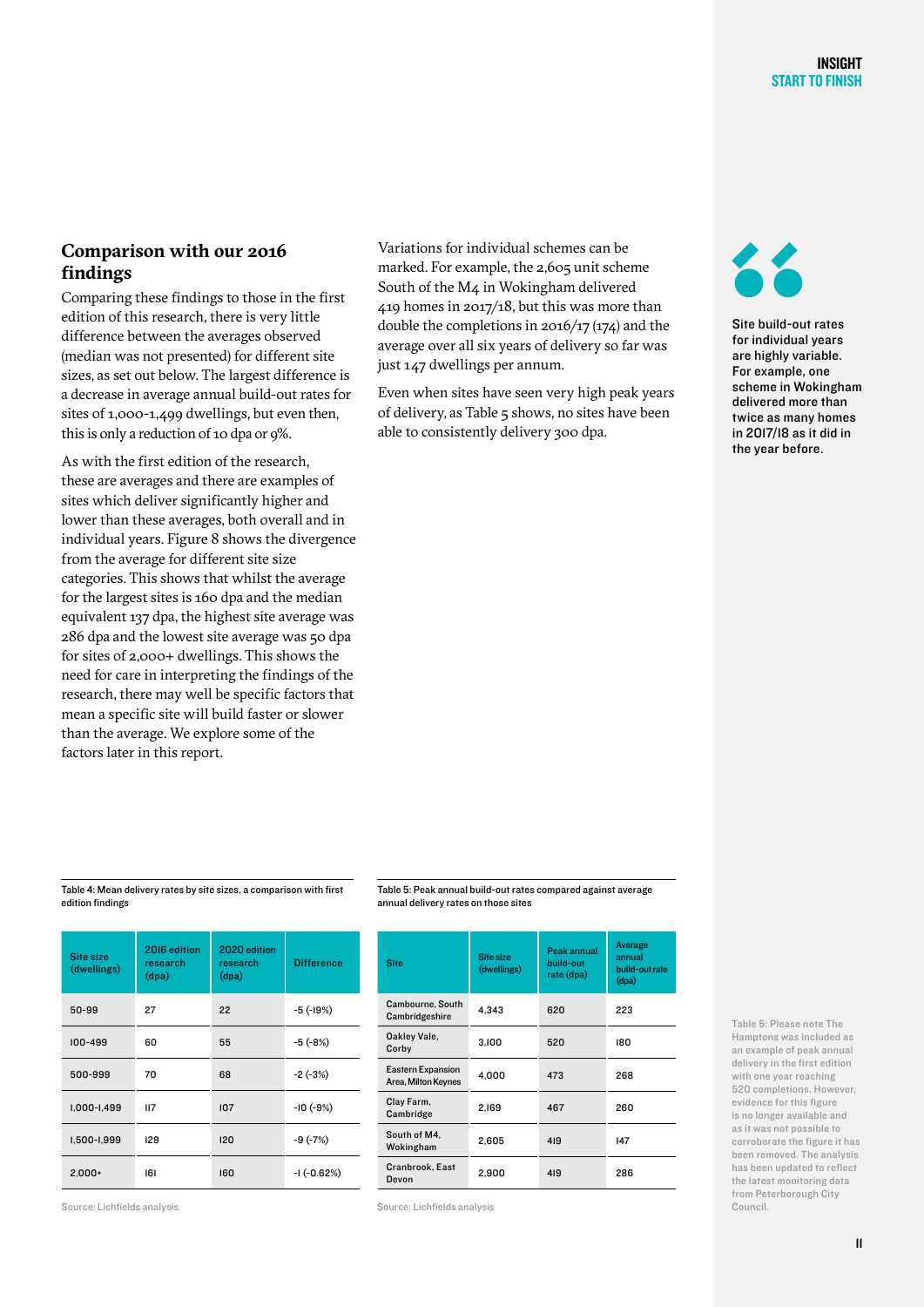#### **Longer term trends**

This section considers the average build-out rates of sites which have been delivering over a long period of time. This is useful in terms of planning for housing trajectories in local plans when such trajectories may span an economic cycle.

In theory, sites of more than 2,000 dwellings will have the longest delivery periods. Therefore, to test long term averages we have calculated an average build-out rate for sites of 2,000+ dwellings that have ten years or more of completions data available.

For these sites, the average annual build-out rate is slightly higher than the average of all sites of that size (i.e. including those only part way through build out), at 165 dwellings per annum $6$ . The median for these sites was also 165 dwellings per annum.

This indicates that higher rates of annual housing delivery on sites of this size are more likely to occur between years five and ten, i.e. after these sites have had time to 'ramp up'.

It might even relate to stages in delivery when multiple phases and therefore multiple outlets (including affordable housing) are operating at the same time. These factors are explored later in the report.

#### **The impact of the recession on build-out rates**

It is also helpful to consider the impact of market conditions on the build-out rate of large scale housing sites. Figure 10 overleaf shows the average delivery rate of sites of 2,000 or more dwellings in five-year tranches back to 1995/96. This shows that although annual build-out rates have improved slightly since the first half of the 2010's, they remain 37% below the rates of the early 2000's. The reasons for the difference are not clear and are worthy of further exploration – there could be wider market, industry structure, financial, planning or other factors at play.

In using evidence on rates of delivery for current/historic schemes, some planning authorities have suggested that one should adjust for the fact that rates of build out may have been affected by the impact of the recession. We have therefore considered how the average rates change with and without including the period of economic downturn  $(2008/09 - 2012/13)$ . This is shown in Table 6 and it reveals that average build-out rates are only slightly depressed when one includes this period, but may not have fully recovered to their pre-recession peaks. We know that whilst the recession – with the crunch on mortgage



#### Figure 9: Average build-out rate for sites over 2,000 homes by length of delivery period (dpa)

6 This is based on the completions of seven examples, Chapelford Urban Village, Broadlands, Kings Hill, Oakley Vale, Cambourne, The Hamptons and Wixhams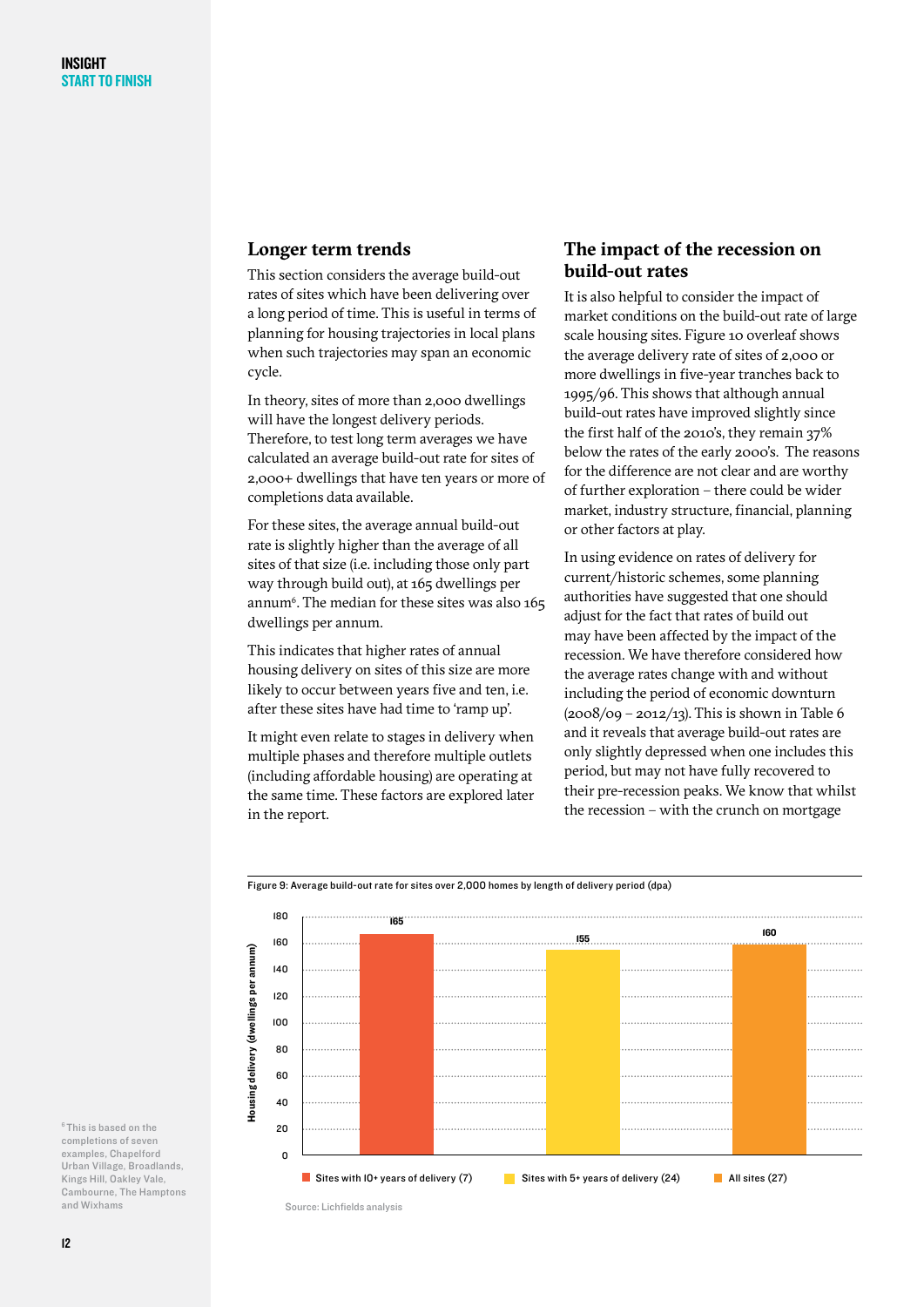availability – did have a big impact and led to the flow of new sites slowing, there were mechanisms put in place to help sustain the build out of existing sites.

However, setting aside that stripping out the recession has a modest impact on the statistical averages for the sites in our sample, the more significant point is that – because of economic cycles - larger sites which build out over five or more years are inherently likely to coincide with a period of economic slowdown at some point during their build out. It therefore makes sense for housing trajectories for such sites to include an allowance for the prospect that, at some point, the rate of build out may slow due to a market downturn, albeit the effect may be smaller than one might suspect.

Table 6: Impact of recession on build-out rates

|                                     | <b>Build-out rates in all years</b> |             | <b>Build-out rates excluding</b><br>recession years (2008/9-2012/13) |             | <b>Build-out rates pre-recession</b> |             |
|-------------------------------------|-------------------------------------|-------------|----------------------------------------------------------------------|-------------|--------------------------------------|-------------|
|                                     | Average rate                        | Sample size | Average rate                                                         | Sample size | Average rate                         | Sample size |
| All large sites<br>$500+$           | II <sub>5</sub>                     | 77          | 126                                                                  | 68          | 130                                  | 21          |
| All large sites<br>$2.000+$         | 160                                 | 27          | 171                                                                  | 25          | 242                                  | 6           |
| <b>Greenfield sites</b><br>$2.000+$ | 8                                   | 4           | 198                                                                  | 12          | 257                                  | 3           |

Source: Lichfields analysis



Figure 10: Average build-out rate by five year period for sites over 2,000 dwellings (dpa)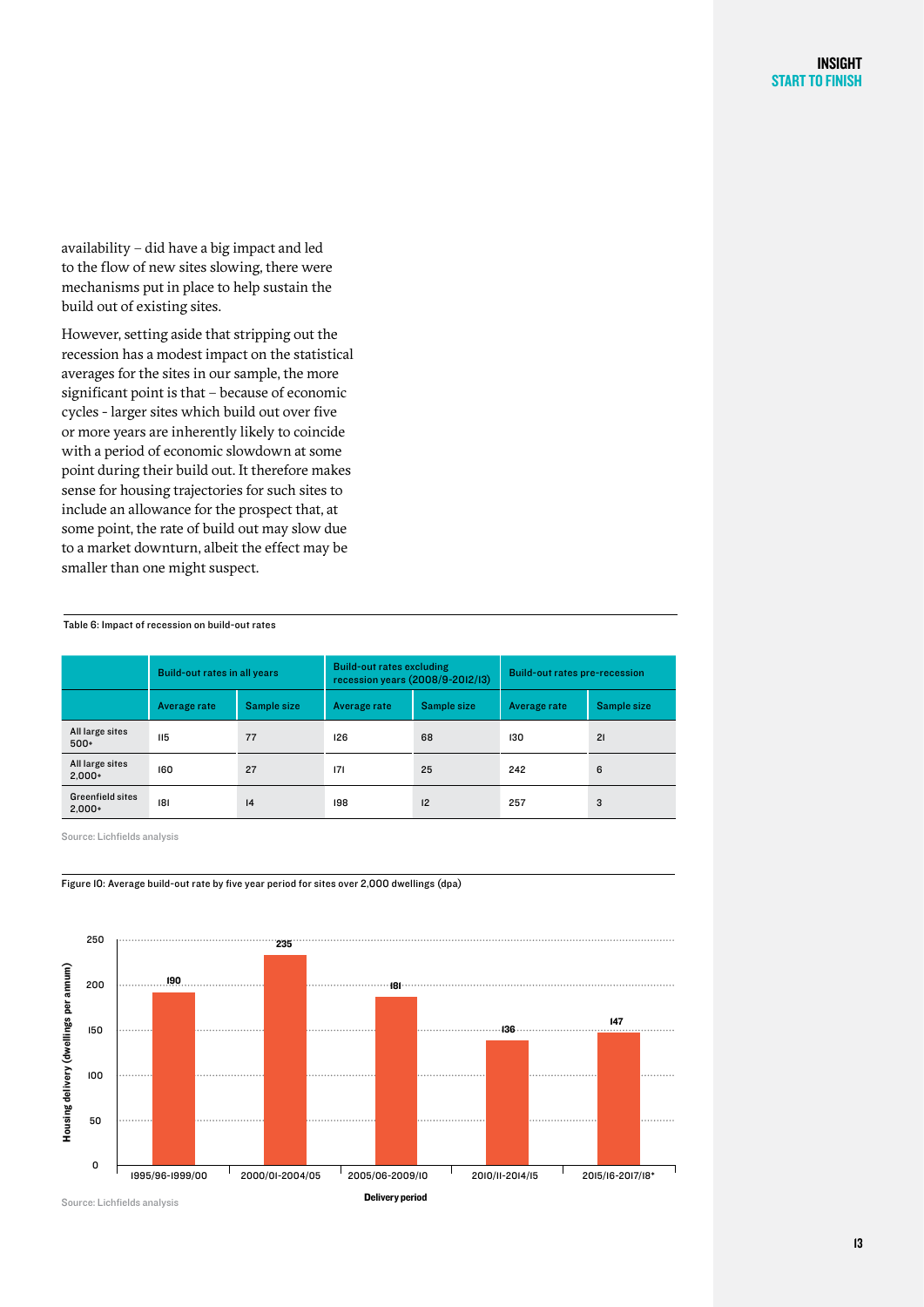

higher average annual build-out rates on greenfield land compared with brownfield

## 05 What factors can influence build-out rates?

Having established some broad averages and how these have changed over time, we turn now to look at what factors might influence the speed at which individual sites build out. How does housing demand influence site build out? What is the impact of affordable housing? Does it matter whether the site is greenfield or brownfield? What about location and site configuration?

#### **In demand: do homes get delivered faster in high pressure areas?**

One theory regarding annual build-out rates is that the rate at which homes can be sold (the 'absorption rate') determines the build-out rate. This is likely to be driven by levels of market demand relative to supply for the product being supplied.

This analysis considers whether demand for housing at the local authority level affects delivery rates by using (industry-standard) affordability ratios. Higher demand areas are indicated by a higher ratio of house prices to earnings i.e. less affordable. Whilst this is a broad-brush measure, the affordability ratio is a key metric in the assessment of local housing need under the Government's standard methodology. Figure 11 shows the sample of 500+ unit schemes divided into those where the local authority in which they are located is above or below the national median affordability ratio (8.72) for sites which have

delivered for three years or more. This analysis shows that sites in areas of higher demand (i.e. less affordable) deliver on average more dwellings per annum.

Our analysis also coincides with the fact that sites in less affordable areas are on average c.17% larger than those in more affordable areas. The average site size for schemes in areas where affordability is below the national average is 1,834 dwellings. For those delivered in areas where the affordability is greater than the national average, average site size is 2,145 dwellings. So, it is possible that the size of site – rather than affordability *per se* – is a factor here.

#### **Do sites on greenfield land deliver more quickly?**

The first edition of this research showed that greenfield sites on average delivered quicker than their brownfield counterparts. In our updated analysis this remains the case; large greenfield sites in our sample built out a third faster than large brownfield sites.

In the life cycle of a site, our data also shows that greenfield sites had shorter planning to delivery periods (2.0 years compared to 2.3 for brownfield sites), although on average, longer planning approval periods (5.1 years compared to 4.6 for brownfield sites).





Figure 12: Build-out rates on brownfield and greenfield sites (dpa)

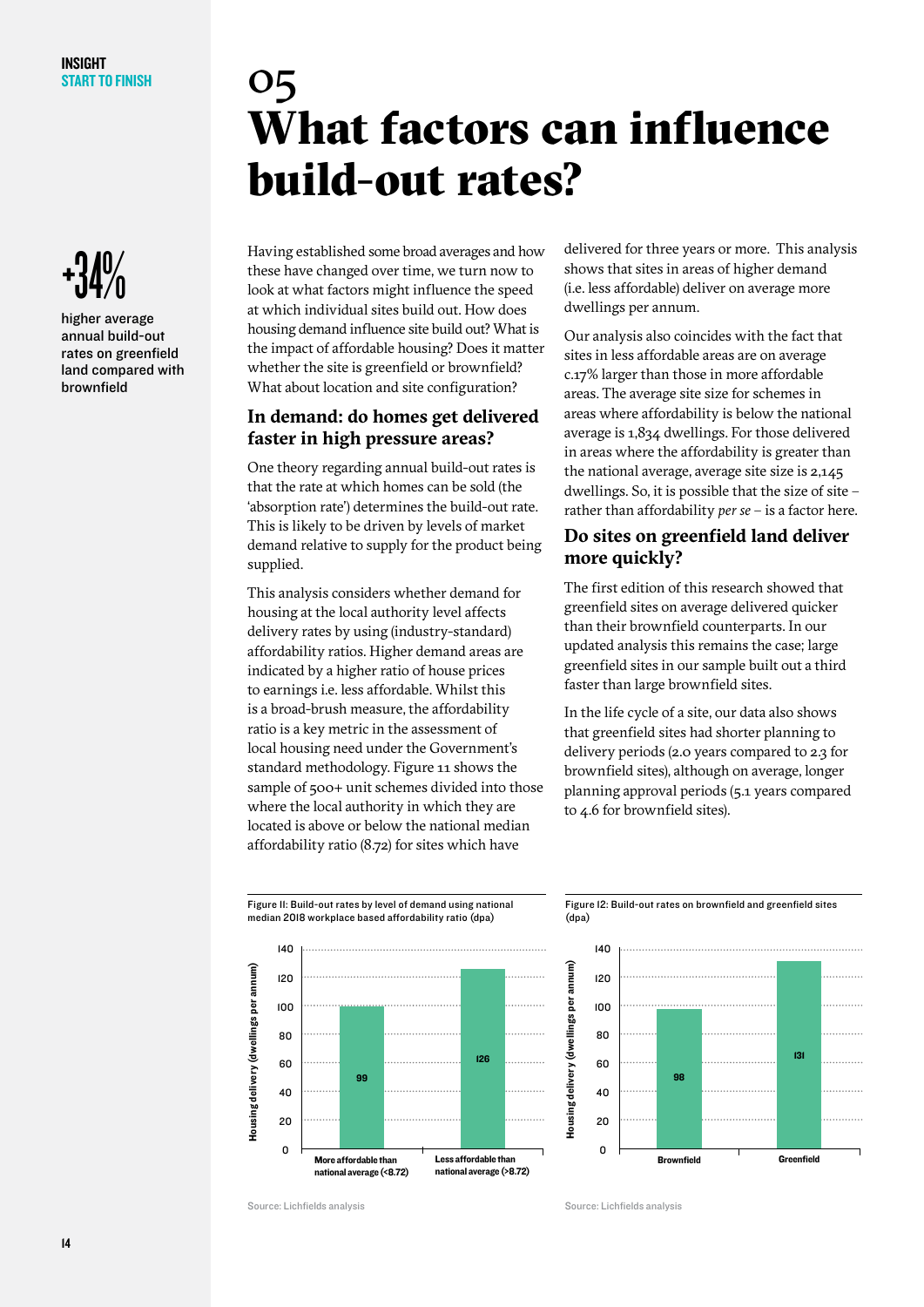#### **Housing mix and variety**

Among the more topical issues surrounding delivery rates on large-scale sites is the variety of housing on offer. The Letwin Review posited that increasing the diversity of dwellings on large sites in areas of high housing demand would help achieve a greater rate of build out. The report concluded that a variety of housing is likely to appeal to a wider, complementary range of potential customers which in turn would mean a greater absorption rate of housing by the local market.

Consistent data on the mix of sizes, types and prices of homes built out on any given site is difficult to source, so we have used the number of sales outlets on a site as a proxy for variety of product. This gives the prospect of multiple house builders each seeking to build and sell homes for which there is demand in the face of 'competing' supply from other outlets (as revealed by the case study of Land South of the M4 in Wokingham). Letwin stated that *"…it seems extraordinarily likely that the presence of more variety in these aesthetic characteristics would create more, separate markets"7* . Clearly, it is likely that on many sites, competing builders may focus on a similar type of product, for example three or four bed family housing, but even across similar types of dwelling, there will be differences (in configuration, design, specification) that mean one product may be attractive to a purchaser in the way another might

not be. On this basis, we use the outlets metric as a proxy for variation. Based on the limited data available for this analysis, if two phases are being built out at the same time by the same housebuilder (e.g. two concurrent parcels by Bovis) this has been counted as one outlet with the assumption there is little variety (although it is clear that some builders may in reality differentiate their products on the same site). This data was derived from sites in a relatively small number of local planning authorities who publish information relating to outlets on site. It therefore represents a small sample of just 12 sites, albeit over many different years in which the number of outlets varied on the same site, giving a total of 80 data points i.e. individual delivery rates and number of outlets to compare.

Our analysis confirms that having more outlets operating at the same time will on average have a positive impact on build-out rates, as shown in Figure 13. However, there are limits to this, likely to be due to additional capacity from the outlets themselves as well as competition for buyers.

On a site-by-site basis, the average number of outlets open over the site's entire delivery lifetime had a fairly strong correlation with annual delivery, both as a percentage of total dwellings and in absolute terms, with a greater number of outlets contributing to higher levels of delivery. However, the completions per outlet did reduce with every additional outlet operating in that year.8



Having more outtlets operating at the same time will on average quicken build-out rates.





Source: Lichfields analysis

7 Letwin Review draft analysis report (June 2018) - final bullet of para 4.25

8 Average completions per outlet on site with one outlet was 61dpa, dropping to 51dpa for two outlets and 45dpa for three outlets.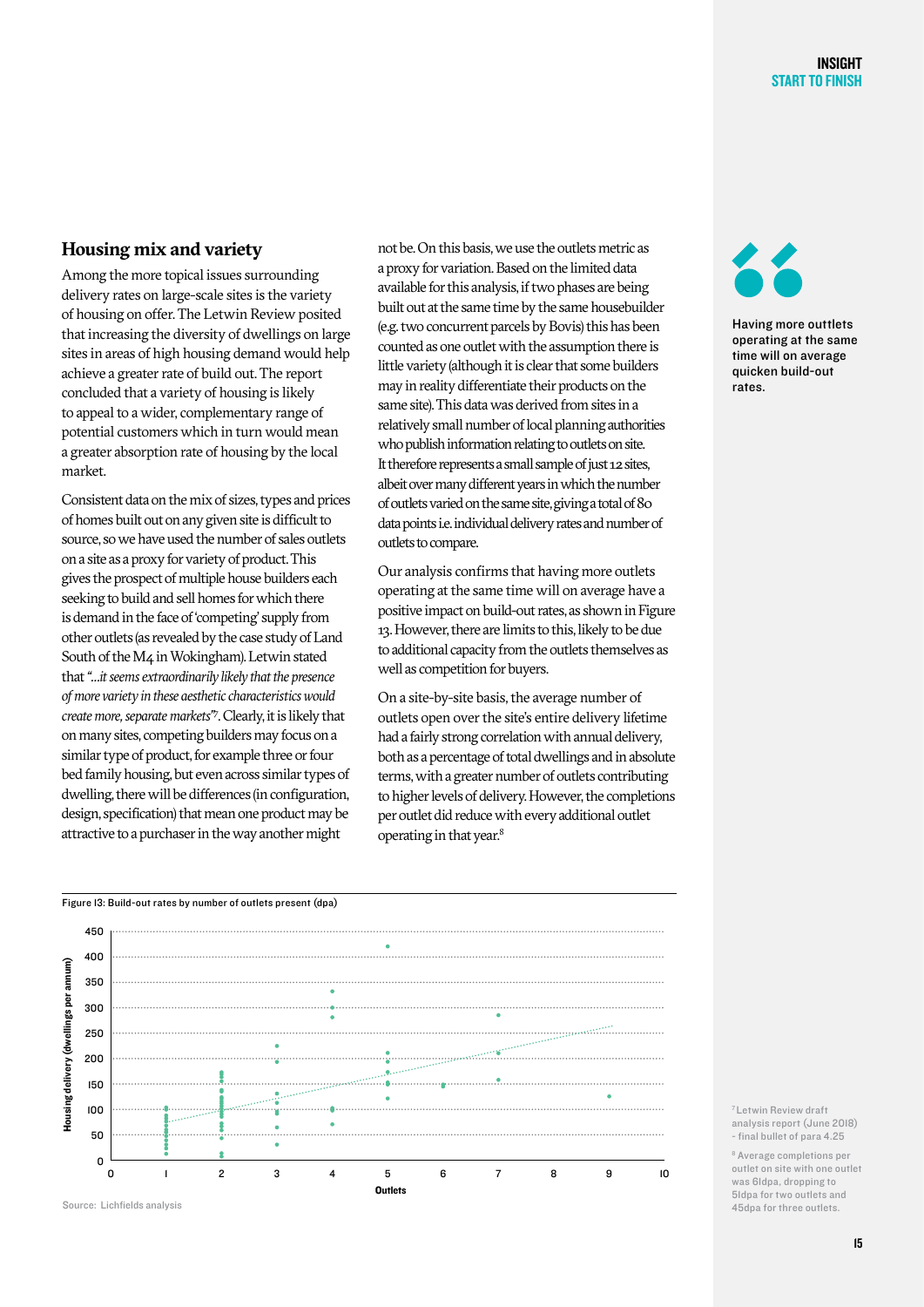#### **Geography and Site Configuration**

An under-explored aspect of large-scale site delivery is the physical opportunity on site. For example, some schemes lend themselves to simultaneous build out of phases which can have the impact of boosting delivery rates in that year, for example, by having access points from two alternative ends of the site. Other sites may be reliant on one key piece of infrastructure which make this opportunity less likely or impractical. In the first edition of this research we touched on this point in relation to Eastern Expansion Area (Broughton Gate & Brooklands) of Milton Keynes. As is widely recognised, the planning and delivery of housing in Milton Keynes is distinct from almost all the sites considered in this research as serviced parcels with the roads already provided were delivered as part of the Milton Keynes delivery model. Multiple house builders were able to proceed straight onto the site and commence delivery on different serviced parcels, with monitoring data from Milton

Keynes Council suggesting an average of c.12 parcels were active across the build period. In this second edition of this research the Milton Keynes examples remain some of the sites with the highest annual build-out rates.

#### Table 7: Parcels at Land South of M4, Wokingham

| Parcel<br>reference | <b>Developers</b><br>(active outlets)       | <b>Completions</b><br>in 2017/18 |
|---------------------|---------------------------------------------|----------------------------------|
| <b>SPI</b>          | Bellway (I)                                 | 59                               |
| SP <sub>2w</sub>    | Bellway and Bovis (-)                       | None - parcel<br>completed       |
| SP <sub>3</sub>     | Crest Nicholson (I)                         | 47                               |
| SP <sub>4</sub>     | Taylor Wimpey and David<br>Wilson Homes (2) | 140                              |
| SP <sub>9</sub> 1   | Bloor, Bovis and Linden (3)                 | 169                              |
| <b>SPIO</b>         | Darcliffe Homes (-)                         | None - parcel<br>completed       |
| <b>SPII</b>         | Taylor Wimpey (I)                           | 4                                |



Source: © Google Earth 2020/ Wokingham Local Plan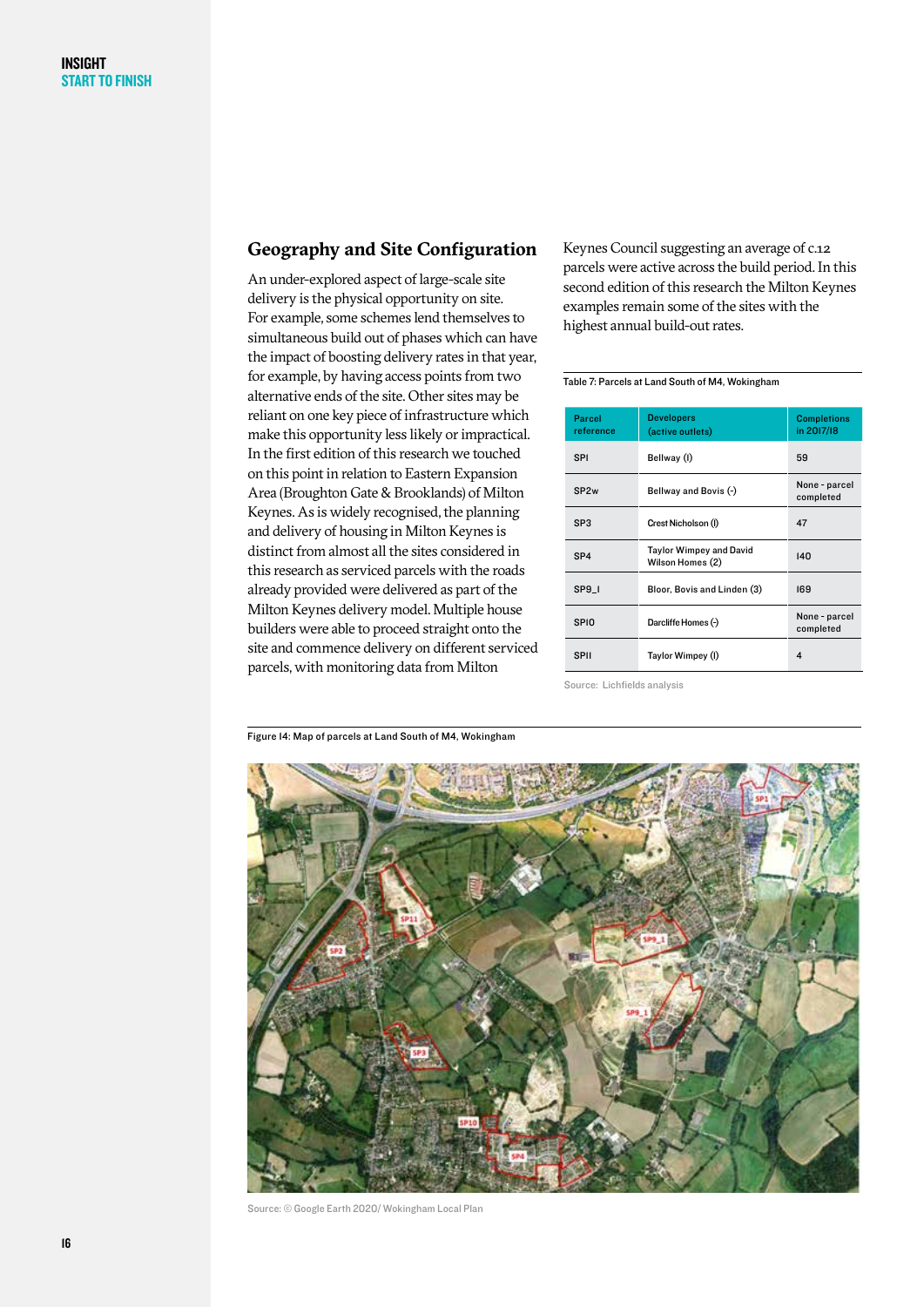In this edition we look at the case study of Land South of the M4 in Wokingham. In 2017/18 the site achieved a significant 419 completions. Using the local authority's granular recording of delivery on the site to date, we have been able to consider where these completions were coming forward from within the wider 2,605 dwelling scheme. As shown in Figure 14, in that year new homes were completed on five separate parcels with completions ranging from 4 to 169 dwellings. On some of these parcels (SP9\_1 and SP4) there were two or three separate housebuilders building out, and in total on the site there were seven different house building companies active (the impact of multiple outlets on build-out rates is explored later in this report). The parcels are located in separate parts of the site and each had their own road frontages and access arrangements which meant they are able to come forward in parallel. This can enable an increased build rate.

#### **Affordable choices: do different tenures provide more demand?**

Our findings on tenure, another form of 'variety' in terms of house building products, are informed by data that is available on about half the sites in our large site sample. From this the analysis shows schemes with more affordable housing built out at close to twice the rate as those with lower levels of affordable housing as a percentage of all dwellings on site. However this is not always the case. Schemes with 20-29% affordable housing had the lowest build-out rates, both in terms of dwellings and proportionate to their size.



Schemes with more affordable housing built out at close to twice the rates as those with lower levels.

#### Figure 15: Build-out rates by level of affordable housing (dpa and percentage)



of total dwellings on site)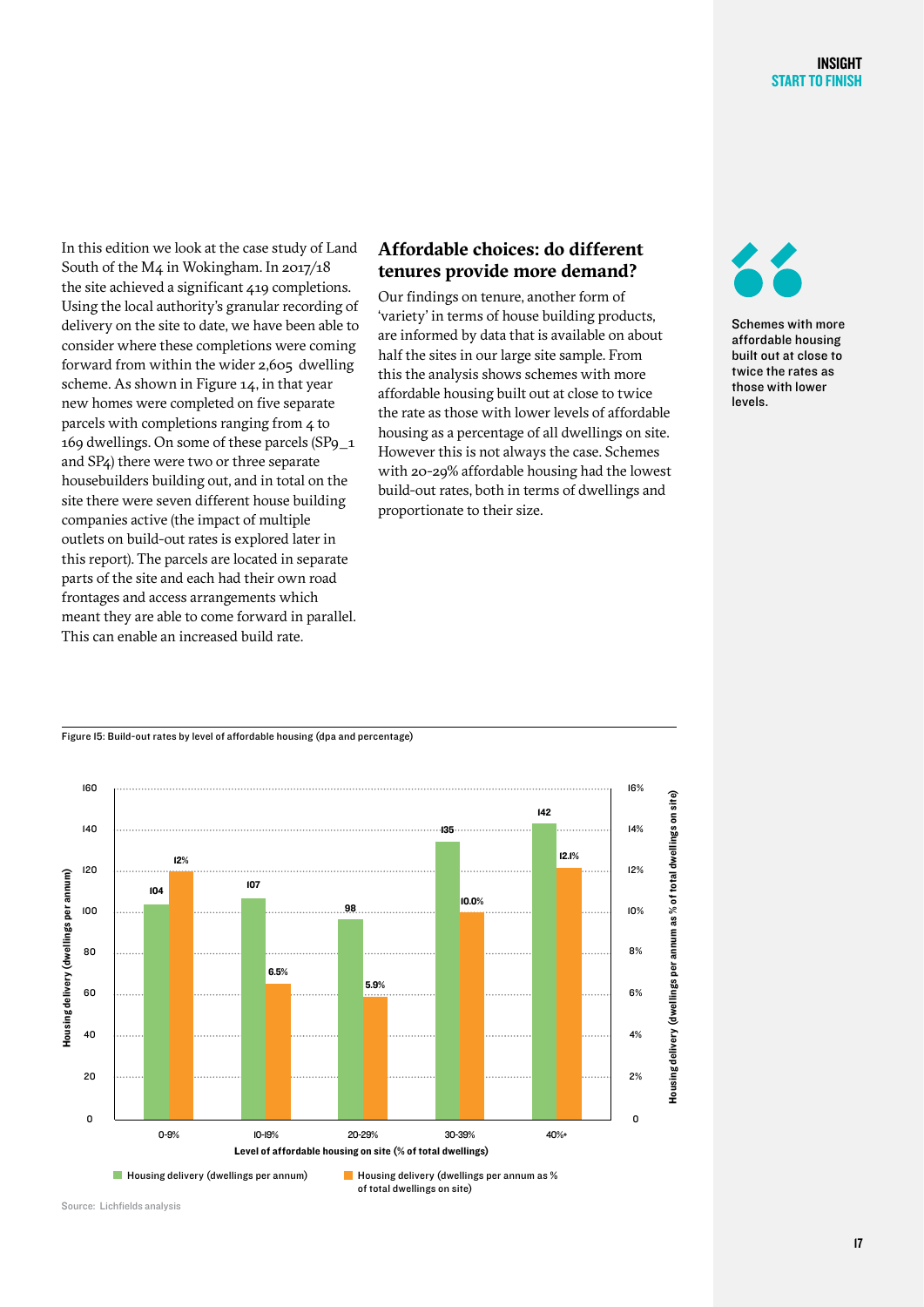## 06 Conclusions

Recent changes to national planning policy emphasise the importance of having a realistic expectation of delivery on large-scale housing sites, whilst local authorities now find themselves subject to both forward and backward-looking housing delivery performance measures. A number of local plans have hit troubles because they over-estimated the yield from some of their proposed allocations. Meanwhile, it is no longer sufficient for a 5YHLS to look good on paper; the Housing Delivery Test means there are consequences if it fails to convert into homes built.

To ensure local authorities are prepared for these tests, plan making and the work involved in maintaining housing land supply must be driven by realistic and flexible housing trajectories, based on evidence and the specific characteristics of individual sites and local markets. For local authorities to deliver housing in a manner which is truly plan-led, this is likely to mean allocating more sites rather than less, with a good mix of types and sizes, and being realistic about how fast they will deliver so supply is maintained throughout the plan period. Equally, recognising the ambition and benefits of more rapid build out on large sites, it may mean a greater focus on how such sites are developed.

Our research provides those in the public and private sector with a series of real-world benchmarks in this complex area of planning for large scale housing, which can be particularly

helpful in locations where there is little recent experience of such strategic developments. Whilst we present some statistical averages, the real relevance of our findings is that there are likely to be many factors which affect lead-in times and build-out rates, and that these - alongside the characteristics of individual sites - need to be considered carefully by local authorities relying on large sites to deliver planned housing.

In too many local plans and 5YHLS cases, there is insufficient evidence for how large sites are treated in housing trajectories. This research seeks to fill the gap with some benchmark figures - which can be of some assistance where there is limited or no local evidence. But the average derived from our analysis are not intended to be definitive and are no alternative to having a robust, bottom-up justification for the delivery trajectory of any given site. It is clear from our analysis that some sites start and deliver more quickly than the average, whilst others have delivered much more slowly. Every site is different. Therefore, whilst the averages observed in this research may be a good starting point, there are a number of key questions to consider when estimating delivery on large housing sites, based around the three key elements in the threetier analytical framework at Figure 16.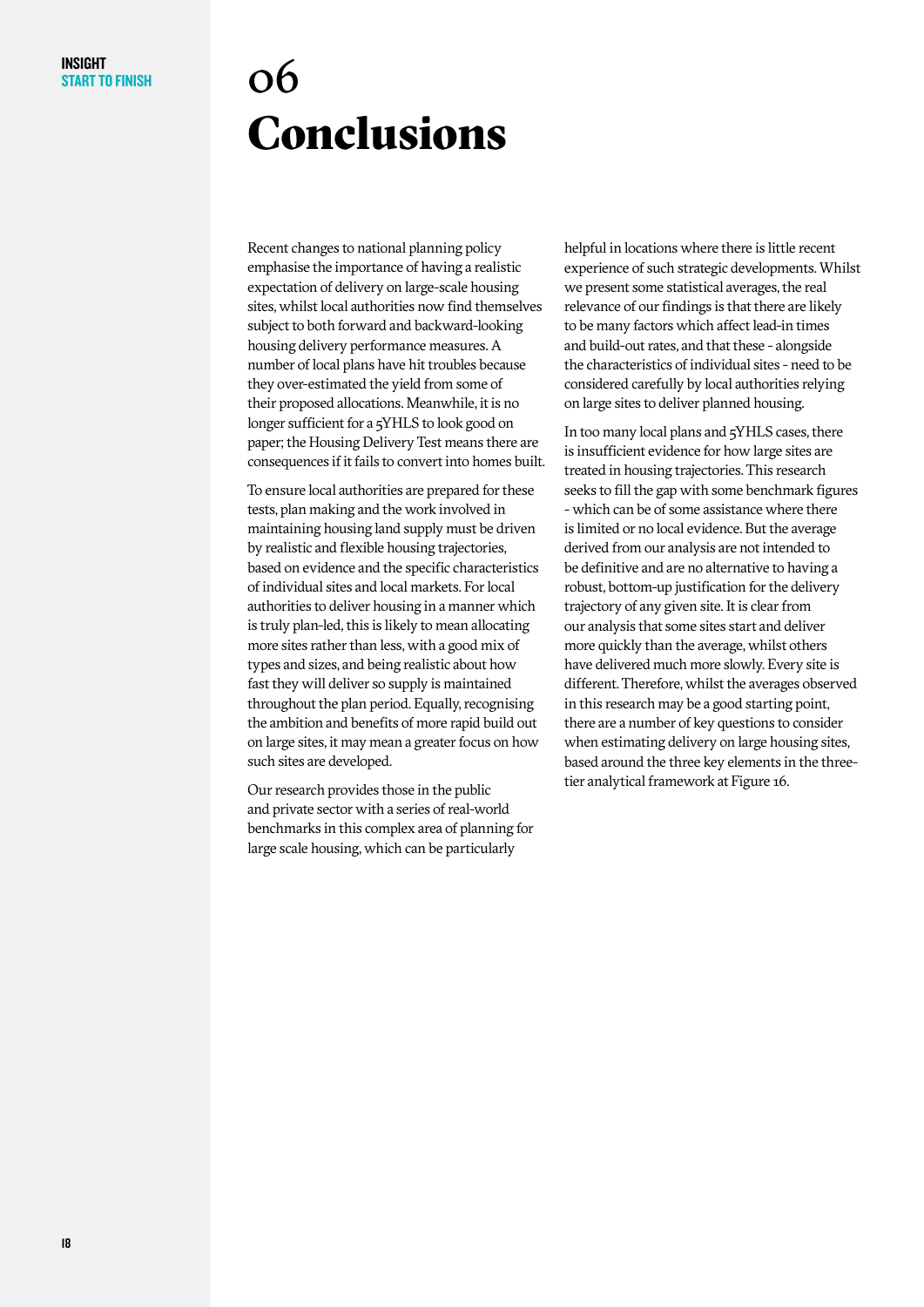#### **Key findings:**

#### **Large schemes can take 5+ years to start 1**

In developing a local plan, but especially in calculating a 5YHLS position, it is important to factor in a realistic planning approval period dependent on the size of the site. Our research shows that if a scheme of more than 500 dwellings has an outline permission, then the average time to deliver its first home is two or three years. However, from the date at which an outline application is validated it can be 5.0 - 8.4 years for the first home to be delivered dependent on the size of the site. In these circumstances, such sites would make no contribution to completions in the first five years.

#### **Large greenfield sites deliver quicker 3**

Large sites can deliver more homes per year over a longer time period, with this seeming to ramp up beyond year five of the development on sites of 2,000+ units. However, on average these longerterm sites also have longer lead-in times. Therefore, short term boosts in supply, where needed, are likely to also require a good mix of smaller sites. Furthermore, large scale greenfield sites deliver at a quicker rate than their brownfield equivalents: the average rate of build out for greenfield sites in our sample was 34% greater than the equivalent figure for those on brownfield land. In most locations, a good mix of types of site will therefore be required.

#### **Lead-in times jumped post-recession 2**

Whilst attention and evidence gathering is often focused on how long it takes to get planning permission, the planning to delivery period from gaining permission to building the first house has also been increasing. Our research shows that the planning to delivery period for large sites completed since 2007/08 has jumped compared to those where the first completion came before 2007/08. This is a key area where improvements could be sought on timeliness and in streamlining pre-commencement conditions, but is also likely impacted by a number of macro factors including the recession and reductions in local authority planning resources.

#### **Outlets and tenure matter 4**

Our analysis suggests that having additional outlets on site has a positive impact on build 0ut rates, although there is not a linear relationship. Interestingly, we also found that schemes with more affordable housing (more than 30%) built out at close to twice the rate as those with lower levels of affordable housing as a percentage of all units on site, but those with 20-29% had the lowest rates of all. Local plans should reflect that – where viable – higher rates of affordable housing supports greater rates of delivery. This principle is also likely to apply to other sectors that complement market housing for sale, such as build to rent and self-build (where there is demand).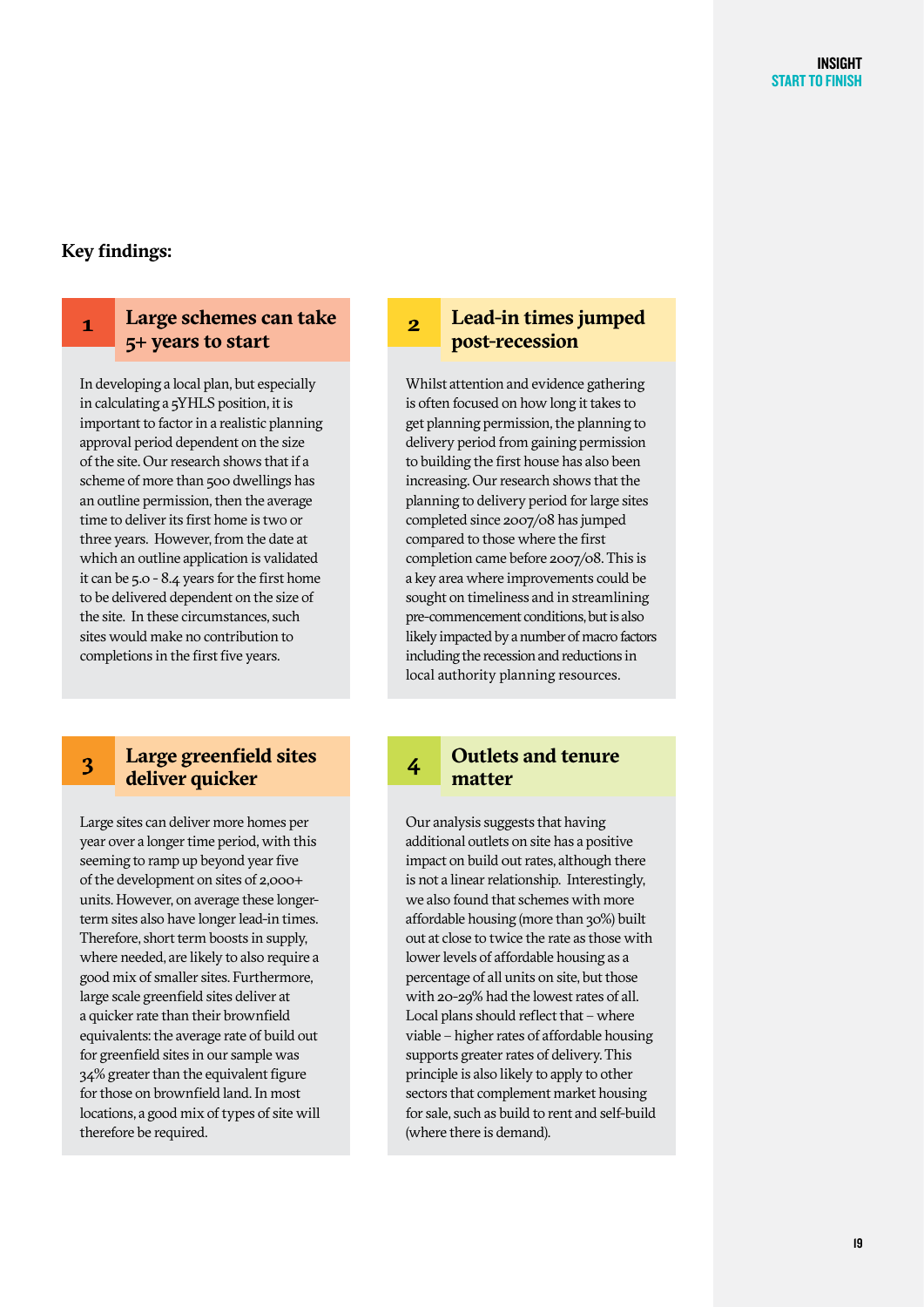Figure 16: Key questions for assessing large site build-out rates and delivery timelines

#### Planning Approval

- Is the site already allocated for development? If it is in an emerging Plan, does it need to be adopted before the site can be brought forward?
- Is an SPD, masterplan or development brief required and will it help resolve key planning issues?
- Is there an extant planning permission or live planning application submitted?
- If outline permission is granted, when will reserved matters be submitted?
- Is the proposal of the promoter consistent with local policy and/or SPD/Masterplan?
- Are there significant objections to the proposal from local residents?
- Are there material objections to the proposal from statutory bodies?
- If planning permission is secured, is reserved matters approval required?

#### Lead In

- Does the scheme have pre-commencement conditions?
- Is the land in existing use?
- Has the land been fully assembled?
- Are there any known technical constraints that need to be resolved?
- If in multiple ownership/control, are the interests of all parties aligned?
- Is there up-front infrastructure required before new homes can be built?
- Has the viability of the proposal been established and is the feasibility consistent with known infrastructure costs and the likely rate of development?
- Does the proposal rely on access to public resources and what evidence is there on when those will be available?
- Is the scheme led by a promoter or master developer who will need to dispose of phases to a house builder before completions begin?

#### Build Out

- How large is the site?
- How strong is the local market?
- Does the site tap into local demand from one or more existing neighbourhoods?
- Will delivery be affected by competing sites?
- How many sales outlets will be supported by the scale, configuration and delivery model for the site?
- What is the track record of the promoter/master developer in delivery of comparable sites?
- How active are different housebuilders in the local market?
- What proportion of affordable housing is being delivered?
- Are there policy requirements for a specific mix of housing types and are there other forms of housing such as build to rent?
- When will new infrastructure such as schools be provided to support the new community?
- Are there trigger points or phasing issues that may affect the build-out rate achievable in different phases?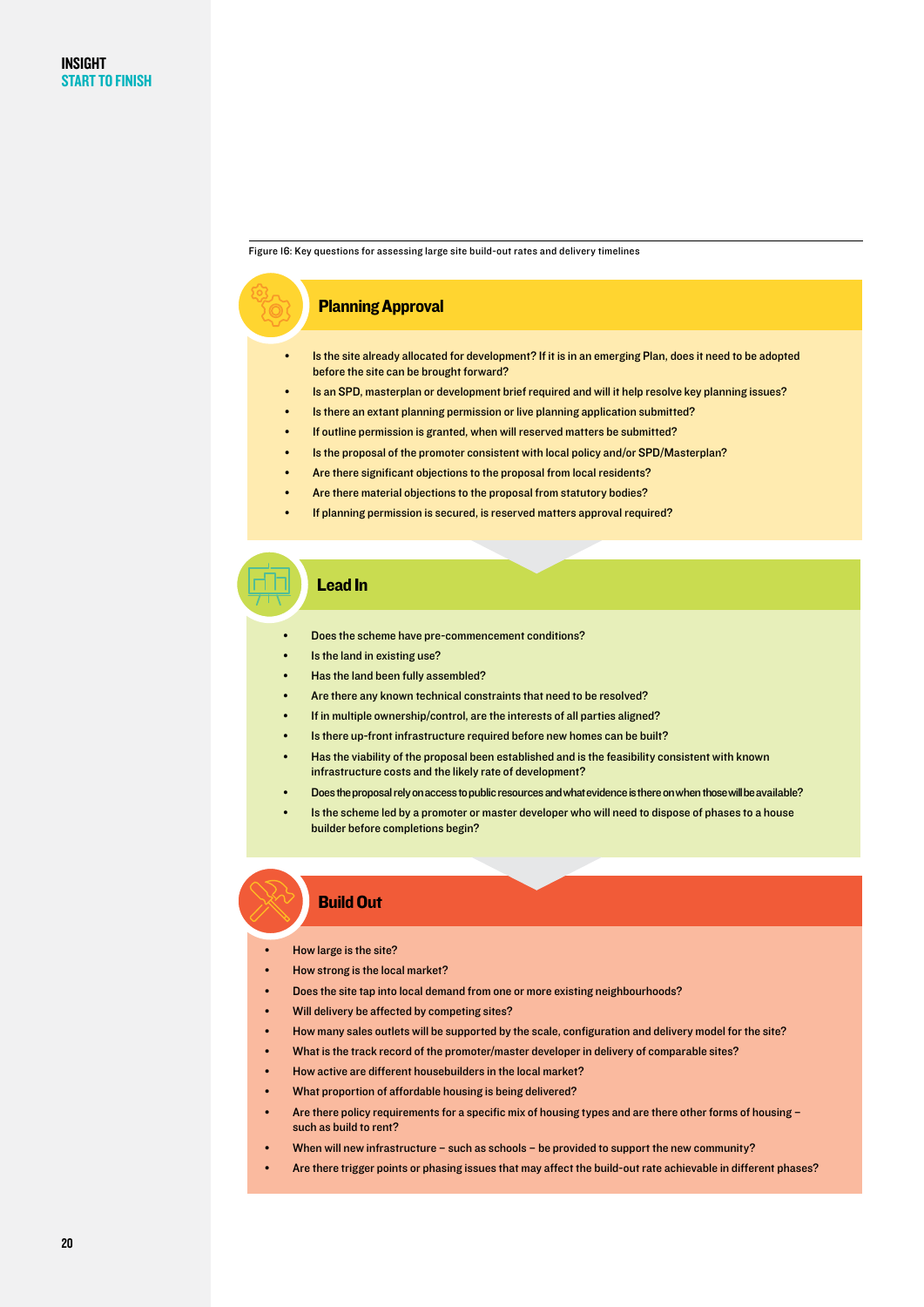# Appendices

#### **Contents**

| Appendix 1: Definitions and notes                                                    | $22^{\circ}$ |
|--------------------------------------------------------------------------------------|--------------|
| Appendix 2: Large sites tables and sources for sites also found in the Letwin Review | 23           |
| <b>Appendix 3: Small sites tables</b>                                                | 28           |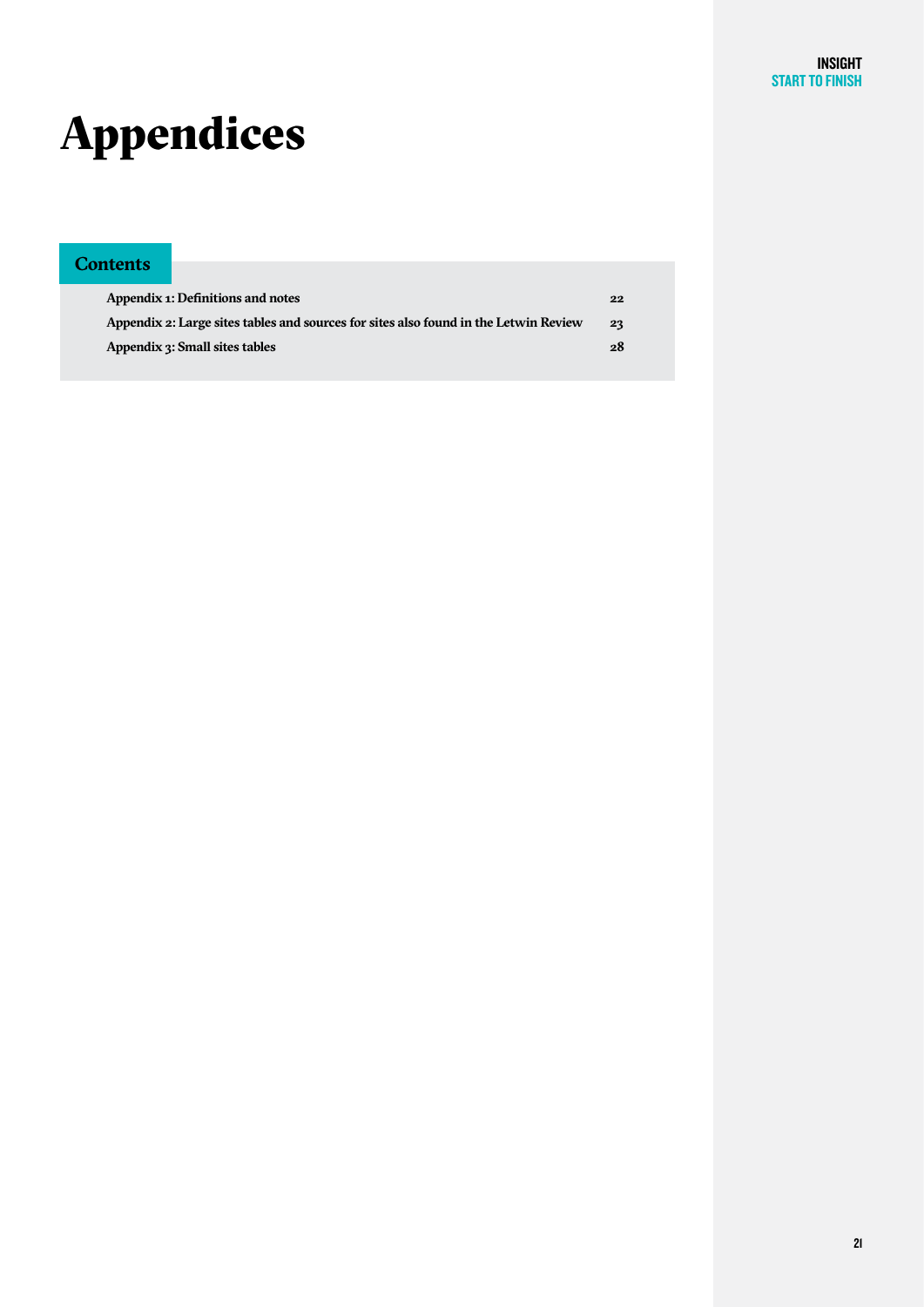# Appendix 1: Definitions and notes

#### **The 'lead in'**

Measures the period up to first completion of a house on site from the validation date of the first planning application made for the scheme. The lead-in time covers both the planning approval period and planning to delivery periods set out below. The lead-in time does also include the date of the first formal identification of the site as a potential housing allocation (e.g. in a LPA policy document), but consistent data on this for the sample is not available.

#### **The 'planning period'**

Measured from the validation date of the first application for the proposed development (be that an outline, full or hybrid application). The end date is the decision date of the first detailed application which permits the development of dwellings on site (this may be a full or hybrid application or the first reserved matters approval which includes details for housing). A measurement based on a detailed 'consent' was considered reasonable and proportionate milestone for 'planning' in the context of this research.

#### **The 'planning to delivery period'**

Includes the discharge of any pre-commencement and any opening up works required to deliver the site. It finishes on completion of the first dwelling.

#### **The date of the 'first housing completion'**

On site (the month and year) is used where the data is available. However, in most instances the monitoring year of the first completion is all that is available and in these cases a midpoint of the monitoring period (1st October, falling halfway between 1st April and the following 31st March) is used.

#### **The 'annual build-out rate'**

Each site is taken or inferred from a number of sources. This includes Annual Monitoring Reports (AMR's) and other planning evidence base documents produced by local authorities (see footnote 1), contacting the local planning authority monitoring officers or planners and in a handful of instances obtaining the information from housebuilders.

Due to the varying ages of the assessed sites, the implementation of some schemes was more advanced than others and, as a function of the desk-based nature of the research and the age of some of the sites assessed, there have been some data limitations, which means there is not a complete data set for every assessed site. For example, lead-in time information prior to submission of planning applications is not available for the vast majority of sites. And because not all of the sites assessed have commenced housing delivery, build-out rate information is not universal. The results are presented accordingly.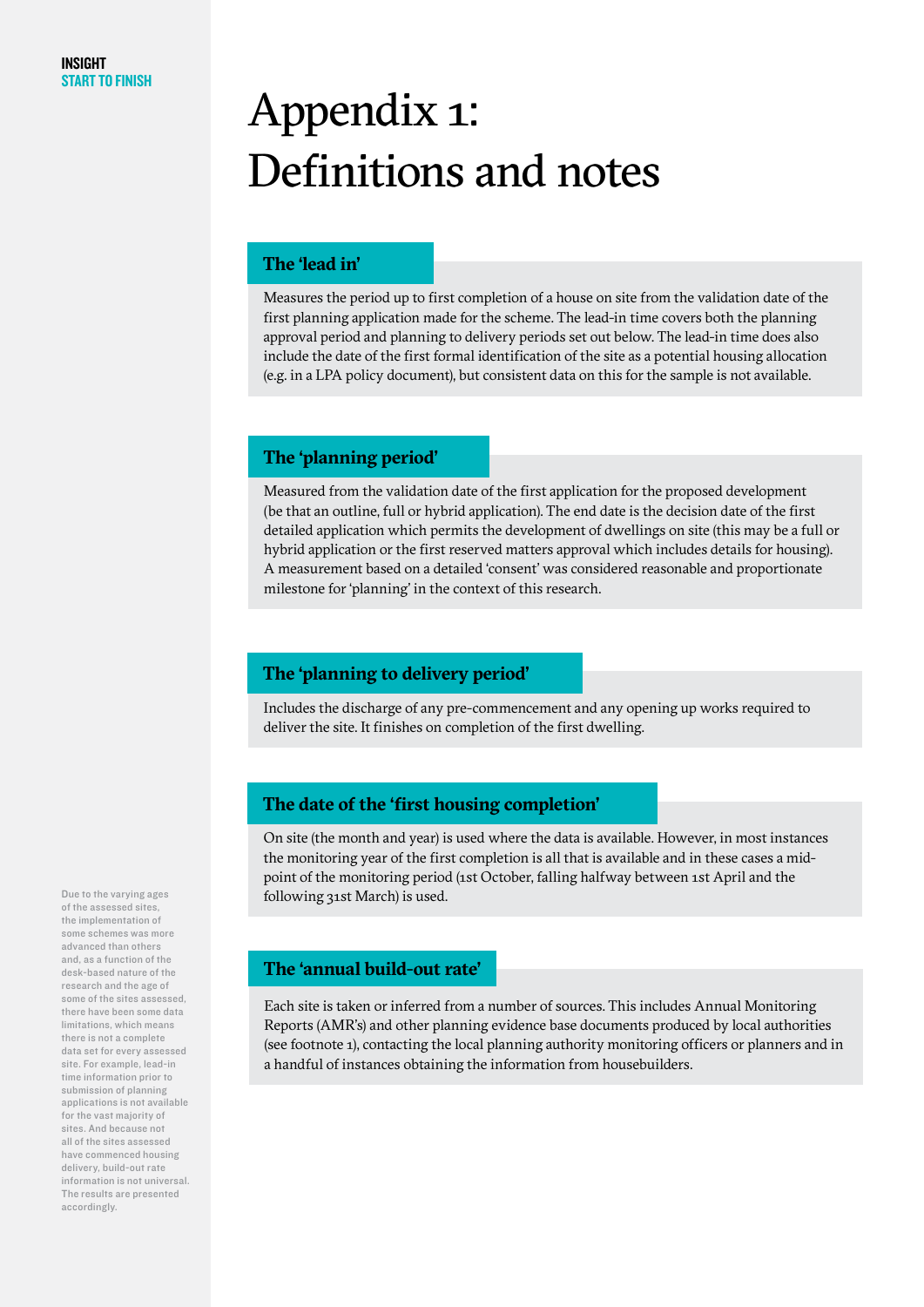# Appendix 2: Large sites tables Appendix 2: Large sites tables

| Site name                                                  | <b>Local Planning</b><br>Authority       | Site<br>size      | <b>Year of first</b><br>housing | Year<br>۰                                   | Year<br>$\mathbf{N}$              | Year<br>$\bullet$ | Year<br>$\blacktriangleleft$ | year<br>5                               | year<br>G               | $\frac{1}{\sqrt{2}}$    | Year<br>8      | Year<br>9 | Year<br>IO | $\frac{1}{\sqrt{2}}$ | Year<br>I2 | year<br>19 | Year<br>15<br>Year<br>14    |                         | Year<br>I7<br>Year<br>16 | Year<br>18              | Year<br>19          | Year<br>20     | $\frac{1}{2}$  | year<br>22          |
|------------------------------------------------------------|------------------------------------------|-------------------|---------------------------------|---------------------------------------------|-----------------------------------|-------------------|------------------------------|-----------------------------------------|-------------------------|-------------------------|----------------|-----------|------------|----------------------|------------|------------|-----------------------------|-------------------------|--------------------------|-------------------------|---------------------|----------------|----------------|---------------------|
|                                                            |                                          |                   | completion                      |                                             |                                   |                   |                              |                                         |                         |                         |                |           |            | Dwellings per annum  |            |            |                             |                         |                          |                         |                     |                |                |                     |
| Ebbsfleet                                                  | Gravesham/<br>Dartford                   | 15,000            | 2009/10                         | 127                                         | <b>PS</b>                         | 55                | ${\tt S}$                    | $\overline{\overline{4}}$               | $\overline{\mathsf{q}}$ | GO                      | $\overline{4}$ | 312       |            |                      |            |            |                             |                         |                          |                         |                     |                |                |                     |
| The Hamptons                                               | Peterborough                             | 6,320             | 1997/98                         | 290.3                                       | 290.3                             | 290.3             | 290.3                        | 290.3                                   | 290.3                   | 290.3                   | 290.3          | 290.3     | 290.3      | 290.3                | 224        | 224        | 19<br>154                   | $\overline{\mathsf{r}}$ | 57                       | $\overline{\mathbf{Q}}$ | $\frac{3}{4}$       | 54             | $\overline{a}$ |                     |
| <b>Rugby Radio Station</b>                                 | Rugby                                    | 6,200             | N/A                             |                                             |                                   |                   |                              |                                         |                         |                         |                |           |            |                      |            |            |                             |                         |                          |                         |                     |                |                |                     |
| East of Kettering                                          | Kettering                                | 5,500             | <b>2016/17</b>                  | 43                                          | 63                                |                   |                              |                                         |                         |                         |                |           |            |                      |            |            |                             |                         |                          |                         |                     |                |                |                     |
| Sherford                                                   | Plymouth                                 | 5,500             | <b>2016/17</b>                  | $\overline{ }$                              | 106                               |                   |                              |                                         |                         |                         |                |           |            |                      |            |            |                             |                         |                          |                         |                     |                |                |                     |
| <b>Priors Hall</b>                                         | Corby                                    | 5,200             | <b>2011/12</b>                  | 56                                          | $\overline{\mathsf{c}\mathsf{u}}$ | Sā                | 87                           | <b>DZI</b>                              | 155                     | 273                     |                |           |            |                      |            |            |                             |                         |                          |                         |                     |                |                |                     |
| Wichelstowe                                                | Swindon                                  | 4,500             | 2008/09                         | 158                                         | 93                                | 195               | $\mathfrak{F}$               | $\overline{0}$                          | $\overline{\omega}$     | $\overline{\mathbf{r}}$ | $\mathsf{S}$   | 57        |            |                      |            |            |                             |                         |                          |                         |                     |                |                |                     |
| Heathfield<br>Monkton                                      | <b>Taunton Deane</b>                     | 4,500             | 2012/13                         | 22                                          | 76                                | 220               | $\overline{9}$               | 222                                     | 148                     |                         |                |           |            |                      |            |            |                             |                         |                          |                         |                     |                |                |                     |
| The Wixams                                                 | <b>Bedford</b>                           | 4,500             | 2008/09                         | $\infty$                                    | $\overline{\mathbf{g}}$           | 60                | 138                          | $\ensuremath{\underline{\mathfrak{S}}}$ | $\overline{6}$          | $\overline{6}$          | $\frac{4}{3}$  | 57        | 47         |                      |            |            |                             |                         |                          |                         |                     |                |                |                     |
| Cambourne                                                  | Cambridgeshire<br>South                  | 4,343             | 1999/2000                       | 42                                          | $\overline{30}$                   | 213               | 337                          | 620                                     | $\overline{5}$          | 377                     | 267            | 219       | 90         | 162                  | 206        | 154        | <b>29</b><br>$\overline{5}$ |                         | $\overline{a}$<br>239    | 99                      | <b>126</b>          |                |                |                     |
| Area (Broughton Gate<br>Eastern Expansion<br>& Brooklands) | <b>Milton Keynes</b>                     | $\frac{4,000}{ }$ | $\overline{2008/09}$            | 154                                         | 359                               | $\overline{37}$   | $\overline{4}$               | 473                                     | 138                     |                         |                |           |            |                      |            |            |                             |                         |                          |                         |                     |                |                |                     |
| Parklands<br>Locking                                       | North Somerset                           | 3,700             | <b>2011/12</b>                  | 23                                          | 45                                | 67                | 75                           | $\mathsf{P}$                            | $\overline{\mathbf{a}}$ | 88                      |                |           |            |                      |            |            |                             |                         |                          |                         |                     |                |                |                     |
| <b>Stanton Cross</b>                                       | Wellingborough                           | 3,650             | $\mathbb{N}^{\mathbb{A}}$       |                                             |                                   |                   |                              |                                         |                         |                         |                |           |            |                      |            |            |                             |                         |                          |                         |                     |                |                |                     |
| Beaulieu Park                                              | Chelmsford                               | 3,600             | 2015/16                         | $\overline{a}$                              | $\equiv$                          | 262               |                              |                                         |                         |                         |                |           |            |                      |            |            |                             |                         |                          |                         |                     |                |                |                     |
| Northampton North<br><b>SUE</b>                            | Daventry                                 | 3,500             | 2017/18                         | 50                                          |                                   |                   |                              |                                         |                         |                         |                |           |            |                      |            |            |                             |                         |                          |                         |                     |                |                |                     |
| Great Western Park                                         | Oxfordshire<br>South                     | 3,300             | <b>2011/12</b>                  | $\mathrel{\mathop{\underline{\mathsf{e}}}}$ | 204                               | 232               | 392                          | 237                                     | 274                     | $\overline{78}$         |                |           |            |                      |            |            |                             |                         |                          |                         |                     |                |                |                     |
| <b>Oakley Vale</b>                                         | Corby                                    | 3,100             | 2001/02                         | 35                                          | 89                                | 289               | 258                          | 346                                     | 487                     | 520                     | 233            | 174       | <b>I59</b> | IO7                  | 96         | <b>D3</b>  | $\overline{4}$<br>両         | $\sigma$                | R                        |                         |                     |                |                |                     |
| Kings Hill                                                 | Tonbridge and<br>Malling                 | 3,024             | 1896/97                         | $\frac{4}{7}$                               | $\frac{1}{4}$                     | $\frac{1}{40}$    | $\frac{40}{2}$               | $\frac{40}{2}$                          | <b>126</b>              | 219                     | $\overline{a}$ | 237       | 166        | $\overline{28}$      | 300        | 224        | 55<br>93                    | $\tt S$                 | $\overline{a}$           | 108                     | $\overline{\sigma}$ | $\overline{7}$ | $\frac{4}{3}$  | $\overline{\infty}$ |
| North West Cam-<br>bridge                                  | Cambridge and<br>Cambridgeshire<br>South | 3,000             | <b>2016/17</b>                  | $\mathbb{Z}^2$                              |                                   |                   |                              |                                         |                         |                         |                |           |            |                      |            |            |                             |                         |                          |                         |                     |                |                |                     |
| Waterloo<br>West of                                        | Havant and Win-<br>chester               | 3,000             | 2009/10                         | $38\,$                                      | $\overline{\mathsf{r}}$           | 30                | $_{\rm 82}$                  | $\cong$                                 | 135                     | 196                     | 241            |           |            |                      |            |            |                             |                         |                          |                         |                     |                |                |                     |
| Cranbrook                                                  | East Devon                               | 2,900             | 2012/13                         | 187                                         | 419                               | 356               | 299                          | 214                                     | $\overline{4}$          |                         |                |           |            |                      |            |            |                             |                         |                          |                         |                     |                |                |                     |
| West of Kempston                                           | <b>Bedford</b>                           | 2,760             | 2010/11                         | 52                                          | 102                               | $\overline{4}$    | 167                          | 124                                     | 175                     | $\overline{0}3$         | $_{93}$        |           |            |                      |            |            |                             |                         |                          |                         |                     |                |                |                     |
| South of the M4                                            | Wokingham                                | 2,605             | 2012/13                         | 37                                          | 175                               | SS                | 29                           | 166                                     | 419                     |                         |                |           |            |                      |            |            |                             |                         |                          |                         |                     |                |                |                     |
| Winterstoke Village                                        | Somerset<br>North                        | 2,550             | 2014/15                         | 132                                         | 185                               | 242               | $\overline{a}$               |                                         |                         |                         |                |           |            |                      |            |            |                             |                         |                          |                         |                     |                |                |                     |
| Emersons Green East                                        | Gloucestershire<br>South                 | 2,550             | 2014/15                         | 274                                         | 197                               | 318               | 280                          |                                         |                         |                         |                |           |            |                      |            |            |                             |                         |                          |                         |                     |                |                |                     |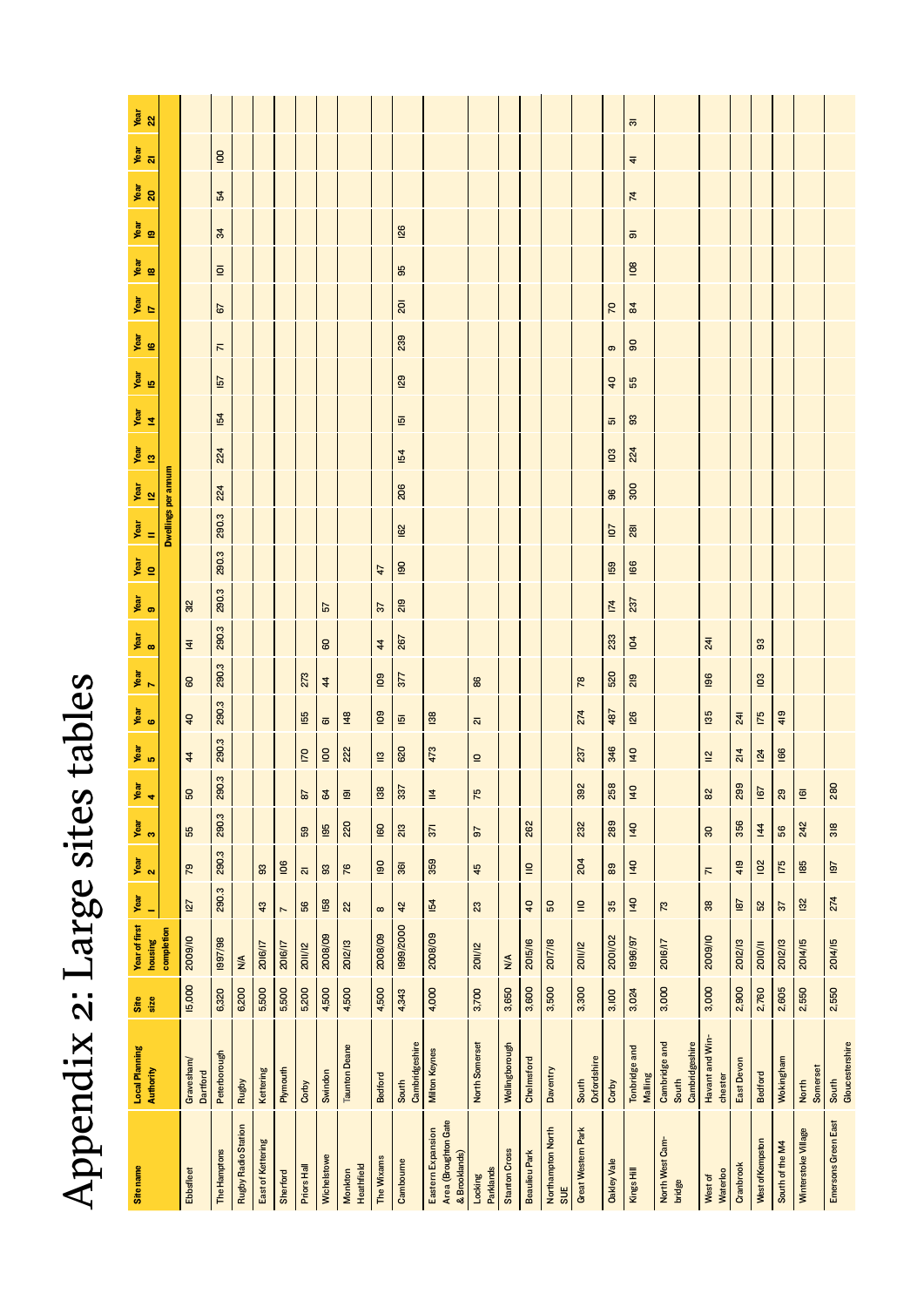|                                    |                     | <b>Test Valley</b> | Wokingham                                                                         | Wokingham      | <b>Bridgend</b>                       | <b>Bath and North</b><br>East Somerset | Wokingham      | Gloucestershire<br>South | Cambridge      | Warrington                | Cheshire West and<br>Chester | Cherwell       | $\frac{\text{t}}{\text{H}}$ | Stroud                  | Solihull                                  | Forest Heath                    | Cherwell                | Southampton    | North Tyneside   | <b>Bridgend</b> | <b>Bracknell Forest</b> | Rushcliffe     | <b>Bedford</b>                            | Huntingdonshire | Malden  |
|------------------------------------|---------------------|--------------------|-----------------------------------------------------------------------------------|----------------|---------------------------------------|----------------------------------------|----------------|--------------------------|----------------|---------------------------|------------------------------|----------------|-----------------------------|-------------------------|-------------------------------------------|---------------------------------|-------------------------|----------------|------------------|-----------------|-------------------------|----------------|-------------------------------------------|-----------------|---------|
| Local Planning<br><b>Authority</b> |                     |                    |                                                                                   |                |                                       |                                        |                |                          |                |                           |                              |                |                             |                         |                                           |                                 |                         |                |                  |                 |                         |                |                                           |                 |         |
| Site<br>size                       |                     | 2,500              | 2,490                                                                             | 2,391          | 2,309                                 | 2,281                                  | 2,225          | 2,200                    | 2,169          | 2,144                     | 2,000                        | 1,900          | 1,869                       | 1,750                   | 1,672                                     | 1,667                           | 1,631                   | 1,620          | 1,513            | 1,500           | 1,500                   | 1,500          | 1,450                                     | 1,438           | 1,428   |
| Year of first Year<br>housing      | completion          | 2009/10            | 2013/14                                                                           | <b>2010/11</b> | 1999/2000                             | 2011/12                                | <b>2016/17</b> | <b>NOID2</b>             | 2012/13        | 2004/05                   | <b>2016/17</b>               | <b>2016/17</b> | 2000/01                     | <b>NO102</b>            | 1997/98                                   | 2004/05                         | <b>2011/12</b>          | <b>2011/12</b> | 2003/04          | 2010/11         | 2007/08                 | 2016/17        | data only<br>avalibale<br>2009/10<br>from | 2007/08         | 2017/18 |
| ÷                                  |                     | 184                | $\pmb{\omega}$                                                                    | 28             | 288                                   | 59                                     | 57             | 83                       | $\overline{6}$ | $\overline{\overline{a}}$ | $\frac{4}{3}$                | -              | 192                         | $\sim$                  | $\sim$                                    | 65                              | $\overline{\mathsf{q}}$ | 102            | 54               | $\infty$        | 153                     | $\overline{a}$ | 92                                        | 34              |         |
| $\frac{1}{2}$                      |                     | 257                | 104                                                                               | 99             | $\overline{\phantom{a}}3\overline{3}$ | $\frac{1}{47}$                         | $\overline{4}$ | $\overline{\bf 8}$       | 265            | 214                       | $\mathsf{S}$                 | $_{\rm 28}$    | 300                         | $\overline{\mathbf{8}}$ | 179                                       | $93\,$                          | LO <sub>1</sub>         | $\mathbf{58}$  | 194              | $\overline{03}$ | 154                     | <b>126</b>     | 150                                       | 86              |         |
| Year<br>3                          |                     | $\overline{03}$    | $\overline{20}$                                                                   | 23             | 307                                   | 33                                     |                | 163                      | 399            | 166                       |                              |                | 297                         | $\overline{106}$        | 96                                        | $\overline{\underline{\omega}}$ | 133                     | 103            | $\overline{\Xi}$ | 134             | 145                     |                | 159                                       | 336             |         |
| $\frac{1}{4}$                      |                     | $\overline{a}$     | 135                                                                               | $\circ$        | 193                                   | $\overline{\omega}$                    |                | 333                      | 153            | 262                       |                              |                | 307                         | $\tt Q$                 | $\overline{9}$                            | 79                              | 179                     | 137            | $93$             | $\overline{a}$  | 168                     |                | $\overline{r}$                            | 302             |         |
| $\frac{1}{2}$                      |                     | 135                | $\mathrel{\mathop{\rule[0pt]{.4pt}{0.5pt}}\nolimits^\mathbf{\underline{\omega}}}$ | 95             | 204                                   | <b>i</b> 63                            |                | $\overline{28}$          | 467            | 224                       |                              |                | 287                         | ${\tt s}$               | 207                                       | $\sqrt{2}$                      | 210                     | 257            | 179              | 199             | 136                     |                | 122                                       | 216             |         |
| $\frac{1}{6}$                      |                     | 229                |                                                                                   | $\cong$        | 156                                   | $\overline{2}$                         |                | 193                      |                | 로                         |                              |                | 238                         | $\overline{ }$          | $_{\rm 8}$                                | 79                              | $\overline{23}$         | $\infty$       | $\overline{a}$   | 197             | <b>P21</b>              |                | 150                                       | 8               |         |
| $\frac{1}{\sqrt{2}}$               |                     | 146                |                                                                                   | 68             | 64                                    | 45                                     |                | $\overline{5}$           |                | 80                        |                              |                | $\overline{0}3$             | $\sim$                  | 124                                       | $\overline{\omega}$             | 196                     |                | 69               | 157             | 235                     |                | <b>125</b>                                | <b>108</b>      |         |
| Year<br>8                          |                     | 184                |                                                                                   | 154            | $\overline{\varpi}$<br>$\overline{9}$ |                                        |                | 168                      |                | 183                       |                              |                | $\mathbf \omega$<br>139     | $22$                    | 64                                        | $\bar{\mathbf{Q}}$              |                         |                | $\equiv$         | <b>186</b>      | 57<br>$\mathbf{S}$      |                |                                           | 59              |         |
| Year<br>IO<br>Year<br>9            |                     |                    |                                                                                   |                | $_{28}$                               |                                        |                |                          |                | 60<br>247                 |                              |                |                             |                         | $\overline{1}$<br>249                     | $\bar{\mathbf{Q}}$<br>213       |                         |                | 53<br>96         |                 | $\circ$                 |                | 168                                       | 85              |         |
|                                    |                     |                    |                                                                                   |                | $\overline{\infty}$                   |                                        |                |                          |                | 60                        |                              |                |                             |                         | $\overline{6}$                            | $78$                            |                         |                | $_{\rm 82}$      |                 | $_{\rm 28}$             |                |                                           |                 |         |
| Year Year Year<br>11 12 13         | Dwellings per annum |                    |                                                                                   |                | SO,                                   |                                        |                |                          |                | 66                        |                              |                |                             |                         | 96                                        | $23$                            |                         |                | 64               |                 |                         |                |                                           |                 |         |
|                                    |                     |                    |                                                                                   |                | 147                                   |                                        |                |                          |                | $\overline{30}$           |                              |                |                             |                         | $\ensuremath{\mathop{\boxdot}\limits_{}}$ | 75                              |                         |                | 88               |                 |                         |                |                                           |                 |         |
| Year<br>14                         |                     |                    |                                                                                   |                | Ξ                                     |                                        |                |                          |                |                           |                              |                |                             |                         | 4                                         | $\equiv$                        |                         |                |                  |                 |                         |                |                                           |                 |         |
| Year<br>15                         |                     |                    |                                                                                   |                |                                       |                                        |                |                          |                |                           |                              |                |                             |                         | $\circ$                                   |                                 |                         |                |                  |                 |                         |                |                                           |                 |         |
| Year<br>IG                         |                     |                    |                                                                                   |                |                                       |                                        |                |                          |                |                           |                              |                |                             |                         | $\circ$                                   |                                 |                         |                |                  |                 |                         |                |                                           |                 |         |
| $\frac{1}{\sqrt{2}}$               |                     |                    |                                                                                   |                |                                       |                                        |                |                          |                |                           |                              |                |                             |                         | $\boldsymbol{\Xi}$                        |                                 |                         |                |                  |                 |                         |                |                                           |                 |         |
| Year<br>18                         |                     |                    |                                                                                   |                |                                       |                                        |                |                          |                |                           |                              |                |                             |                         | $\mathsf{D}$                              |                                 |                         |                |                  |                 |                         |                |                                           |                 |         |
| year<br>19                         |                     |                    |                                                                                   |                |                                       |                                        |                |                          |                |                           |                              |                |                             |                         | 26                                        |                                 |                         |                |                  |                 |                         |                |                                           |                 |         |
| $\frac{1}{20}$                     |                     |                    |                                                                                   |                |                                       |                                        |                |                          |                |                           |                              |                |                             |                         | $\overline{\mathbf{c}}$                   |                                 |                         |                |                  |                 |                         |                |                                           |                 |         |
| $\frac{1}{2}$                      |                     |                    |                                                                                   |                |                                       |                                        |                |                          |                |                           |                              |                |                             |                         | $96\,$                                    |                                 |                         |                |                  |                 |                         |                |                                           |                 |         |
| $\frac{1}{2}$                      |                     |                    |                                                                                   |                |                                       |                                        |                |                          |                |                           |                              |                |                             |                         |                                           |                                 |                         |                |                  |                 |                         |                |                                           |                 |         |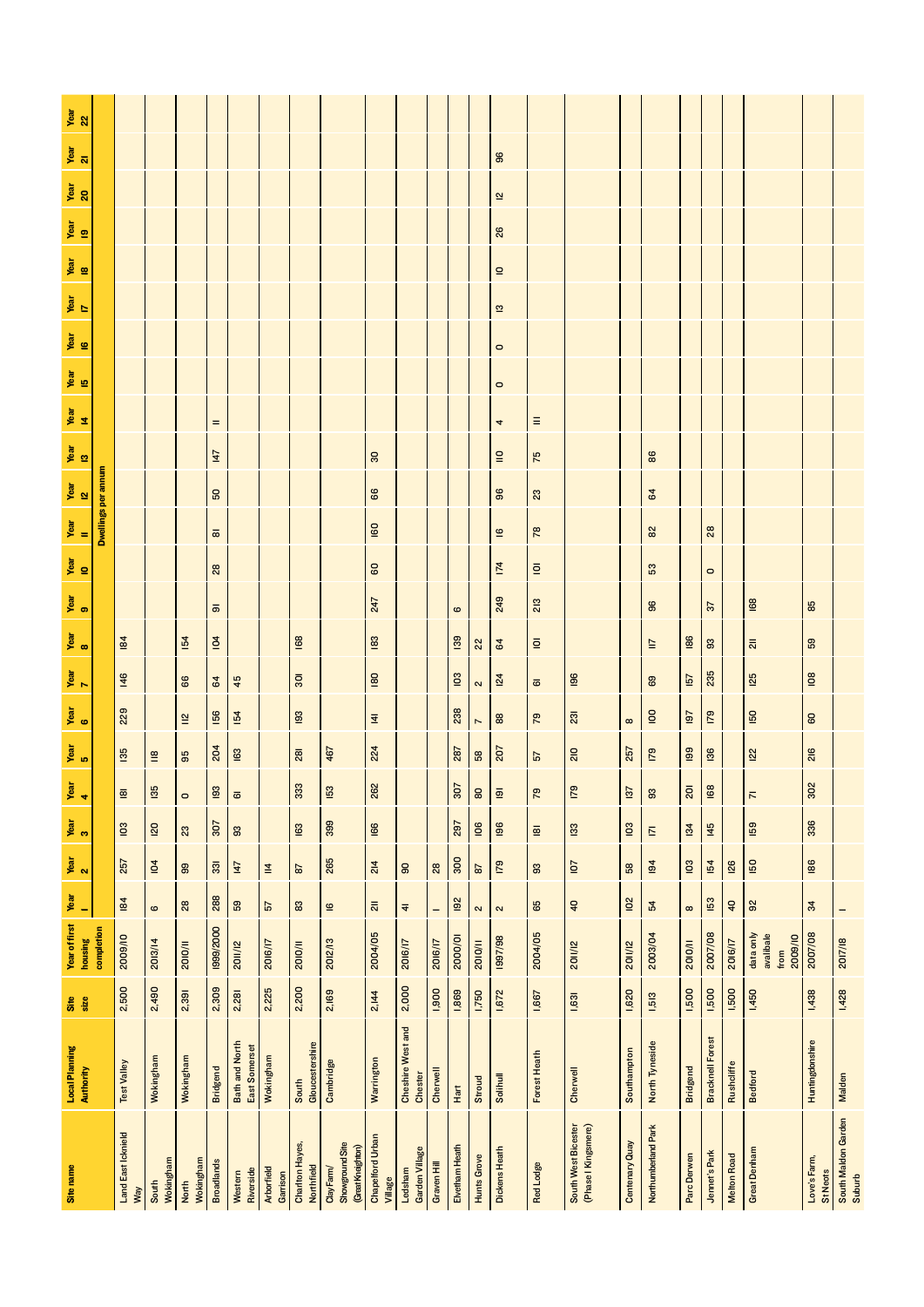| $\frac{1}{2}$                             |                     |                        |                          |                                             |                                      |                          |                            |                                     |                      |                                          |                                                  |                     |                     |                                 |                              |                            |                        |                |                                        |                                                 |                                       |                                  |                                  |                                  |                                       |                               |                       |
|-------------------------------------------|---------------------|------------------------|--------------------------|---------------------------------------------|--------------------------------------|--------------------------|----------------------------|-------------------------------------|----------------------|------------------------------------------|--------------------------------------------------|---------------------|---------------------|---------------------------------|------------------------------|----------------------------|------------------------|----------------|----------------------------------------|-------------------------------------------------|---------------------------------------|----------------------------------|----------------------------------|----------------------------------|---------------------------------------|-------------------------------|-----------------------|
| $\frac{1}{2}$                             |                     |                        |                          |                                             |                                      |                          |                            |                                     |                      |                                          |                                                  |                     |                     |                                 |                              |                            |                        |                |                                        |                                                 |                                       |                                  |                                  |                                  |                                       |                               |                       |
| Year<br>20                                |                     |                        |                          |                                             |                                      |                          |                            |                                     |                      |                                          |                                                  |                     |                     |                                 |                              |                            |                        |                |                                        |                                                 |                                       |                                  |                                  |                                  |                                       |                               |                       |
| Year<br>19                                |                     |                        | $\underline{\mathbf{c}}$ |                                             |                                      |                          |                            |                                     |                      |                                          |                                                  |                     |                     |                                 |                              |                            |                        |                |                                        |                                                 |                                       |                                  |                                  |                                  |                                       |                               |                       |
| $\frac{1}{16}$                            |                     |                        | 30                       |                                             |                                      |                          |                            |                                     |                      |                                          |                                                  |                     |                     |                                 |                              |                            |                        |                |                                        |                                                 |                                       |                                  |                                  |                                  |                                       |                               |                       |
| $\frac{1}{\sqrt{2}}$                      |                     |                        |                          |                                             |                                      |                          |                            |                                     |                      |                                          |                                                  |                     |                     |                                 |                              |                            |                        |                |                                        |                                                 |                                       |                                  |                                  |                                  |                                       |                               |                       |
| Year<br>IG                                |                     |                        | $\overline{ }$<br>56     |                                             |                                      |                          |                            |                                     |                      |                                          |                                                  |                     |                     |                                 |                              |                            |                        |                |                                        |                                                 |                                       |                                  |                                  |                                  |                                       |                               |                       |
| Year<br>15                                |                     |                        | 34                       |                                             |                                      |                          |                            |                                     |                      |                                          |                                                  |                     |                     |                                 |                              |                            |                        |                |                                        |                                                 |                                       |                                  |                                  |                                  |                                       |                               |                       |
| $\frac{1}{4}$                             |                     |                        | 33                       |                                             |                                      |                          |                            |                                     |                      |                                          |                                                  |                     |                     |                                 |                              |                            |                        |                |                                        |                                                 |                                       |                                  |                                  |                                  |                                       | 42                            |                       |
| year<br>13                                |                     |                        | 146                      | $\tt S$                                     |                                      |                          |                            | 50                                  |                      |                                          |                                                  |                     |                     |                                 |                              |                            |                        |                |                                        | $\overline{\mathbf{c}}$                         |                                       |                                  |                                  |                                  |                                       | $\overline{4}$                |                       |
|                                           |                     |                        | 219                      | 138                                         |                                      |                          | $\overline{9}$             | 34                                  |                      |                                          |                                                  | $\boldsymbol{\sim}$ | 4<br>48             |                                 |                              |                            |                        |                |                                        | $\circ$                                         |                                       |                                  |                                  |                                  |                                       | $28$                          |                       |
| Year Year<br>II I2                        | Dwellings per annum |                        | 214                      | 67                                          |                                      |                          | $\mathsf{S}$               | $\mathcal{R}$                       |                      |                                          |                                                  | $30\,$              | ≌                   |                                 |                              |                            |                        |                |                                        | 75                                              |                                       |                                  |                                  |                                  |                                       | 35                            |                       |
| Year<br>IO                                |                     |                        | 307                      | $\overline{z}$                              |                                      |                          | 64                         | 162                                 |                      |                                          |                                                  | 39                  | $\boldsymbol{\mu}$  |                                 |                              |                            |                        |                |                                        | $\overline{\varpi}$                             |                                       |                                  | 60                               |                                  | $\circ$<br>89                         | $\overline{\omega}$           |                       |
| $\frac{1}{2}$                             |                     |                        |                          | 49                                          |                                      |                          | 43                         | 79                                  |                      |                                          |                                                  | 75                  | $\overline{130}$    |                                 |                              |                            |                        |                |                                        | 88                                              |                                       | 26                               | $\overline{a}$                   | $\circ$                          | 22.5                                  | $\underline{\mathtt{o}}$      |                       |
| Year<br>8                                 |                     |                        | $\circ$                  | $\overline{a}$                              | 163                                  | $\overline{a}$           | $\overline{\mathbf{z}}$    | 59                                  |                      |                                          |                                                  | $\overline{5}$      | $\cong$             |                                 |                              |                            |                        |                |                                        | $\overline{4}$                                  |                                       | $\mathbf{g}$                     | $\ensuremath{\mathop{\boxplus}}$ | $\circ$                          | 22.5                                  | $\mathsf{e}$                  |                       |
| $\frac{1}{\sqrt{2}}$                      |                     |                        | $\circ$                  | 155                                         | 75                                   | 33                       | 59                         | 46                                  | 175                  |                                          |                                                  | 34                  | $\overline{a}$      |                                 |                              |                            |                        |                |                                        | 143                                             |                                       | $_{\rm 83}$                      | $\overline{5}$                   | $\ensuremath{\mathop{\boxplus}}$ | $30\,$                                | 35                            |                       |
| $\frac{1}{6}$                             |                     | $\overline{24}$        | $\circ$                  | 58                                          |                                      | 84                       | $\overline{5}$             | $\mathbf{S}^2$                      | 145                  |                                          | $\overline{\mathbf{e}}$<br>180                   | 56                  | 52                  |                                 |                              |                            |                        |                |                                        |                                                 | $96$                                  | $_{\rm g}$                       |                                  |                                  |                                       |                               |                       |
| $\frac{1}{2}$                             |                     | $36\,$                 | $\circ$                  | 64                                          | $\overline{\sigma}$<br>$\frac{5}{1}$ | $\overline{8}$           |                            | $43$                                | 164                  | 94                                       | 204                                              | 95                  | $\overline{Q}$      |                                 |                              |                            |                        | <b>122</b>     |                                        | $\overline{\boldsymbol{\omega}}$<br>$_{\rm 88}$ | 213                                   | $\tilde{p}$                      | $\circ$                          | $\circ$                          | $\circ$                               | $\overline{\mathbf{e}}$<br>69 |                       |
|                                           |                     | 73                     | $\circ$<br>102           |                                             | 202                                  | 213                      | $\overline{a}$             |                                     | 176                  | $\overline{a}$                           | 409                                              | 103                 | 89                  | 157                             |                              | $\equiv$                   |                        | <b>128</b>     |                                        | 86                                              | 228                                   |                                  | $\circ$<br>28                    | $\overline{7}$<br>$\overline{6}$ | $\circ$                               | 66                            |                       |
| Year<br>$\blacktriangledown$<br>Year<br>3 |                     | $_{\rm 88}$            |                          | $\overline{\mathbf{z}}$<br><b>124</b>       | 295                                  | 229                      | 47                         | $\overline{\mathsf{C}}$<br>$\equiv$ | 180                  | 67                                       | $\overline{170}$                                 | 148                 | 193                 | 102                             |                              | 96                         |                        | $98$           |                                        |                                                 | $\subseteq$                           | $\overline{2}$<br>$\overline{7}$ |                                  | 275                              | $\circ$                               | $_{\rm 98}$                   | 60.3                  |
| Year<br>2                                 |                     |                        | 57<br>82                 |                                             | 166                                  | 310                      | $\overline{\sigma}$<br>137 | 호                                   | 178                  | 143                                      | 105                                              | 290                 | 104                 | 47                              |                              | $96$                       | 204                    | 65             | $\overline{5}$                         | $\overline{\infty}$<br>54                       | 165                                   | $\cong$                          | $\overline{6}$                   |                                  | $\circ$<br>$\overline{7}$             | 104                           | 60.3                  |
|                                           |                     | 54<br>$30\,$           | 58                       | $\circ$                                     |                                      | $78$                     |                            |                                     | 147                  |                                          |                                                  | $\overline{6}$      |                     |                                 |                              |                            |                        |                | $\overline{0}$                         |                                                 | 56                                    | <b>901</b>                       | 57                               | 184                              | 32                                    | 60                            | 60.3                  |
| Year of first Year<br>÷                   |                     |                        |                          | 83                                          | 52                                   |                          | 85                         | $\overline{\mathbf{z}}$             |                      | $\overline{4}$                           | $\overline{4}$                                   |                     |                     | 59                              | 15                           | $\overline{2}$             | $\overline{4}$         | $\pmb{\omega}$ |                                        | 56                                              |                                       |                                  | 65                               |                                  |                                       |                               |                       |
| housing                                   | completion          | 2012/13                | 1998/99                  | 2005/06                                     | 2004/05                              | 2000/01                  | 2006/07                    | 2005/06                             | <b>2011/12</b>       | 2012/13                                  | 2003/04                                          | 2006/07             | 1989/90             | 2014/15                         | 2017/18                      | 2014/15                    | <b>2016/17</b>         | 2013/14        | <b>2016/17</b>                         | 2004/05                                         | 2012/13                               | 2009/10                          | 2007/08                          | 2002/03                          | 2007/08                               | 2004/05                       | 2015/16               |
| Site<br>size                              |                     | 1,358                  | 1,341                    | 1,300                                       | 1,300                                | 1,252                    | 1,211                      | 1,200                               | 1,200                | 1,200                                    | 1,200                                            | 1,120               | 1,112               | 1,100                           | 1,100                        | 1,058                      | 1,056                  | 1,000          | 1,000                                  | $\overline{9}$                                  | 972                                   | 970                              | 951                              | 950                              | 900                                   | 893                           | 850                   |
| Local Planning<br><b>Authority</b>        |                     | <b>Mid Sussex</b>      | Basingstoke and<br>Deane | Ashford                                     | <b>Milton Keynes</b>                 | Basingstoke and<br>Deane | Tonbridge and<br>Malling   | Selby                               | <b>Test Valley</b>   | Cambridge and<br>Cambridgeshire<br>South | <b>Milton Keynes</b>                             | Cambridge           | Hart                | Ashford                         | Warrington                   | <b>Derbyshire</b><br>South | Derbyshire<br>South    | Daventry       | Daventry                               | Basingstoke and<br>Deane                        | Hart                                  | Corby                            | <b>Basingstoke and</b><br>Deane  | Dartford                         | Kings Lynn and<br><b>West Norfolk</b> | <b>Darlington</b>             | <b>Great Yarmouth</b> |
| Site name                                 |                     | <b>Bolnore Village</b> | Park Prewett Hospital    | (Repton Park)<br><b>Barracks</b><br>Ashford | Oxley Park (East &<br>West)          | Kempshott Park           | <b>Holborough Quarry</b>   | Staynor Hall                        | <b>Picket Twenty</b> | Trumpington<br><b>Meadows</b>            | (Broughton & At-<br><b>Broughton</b><br>terbury) | Orchard Park        | <b>Velmead Farm</b> | Cheeseman's Green<br>(Finberry) | Zones 3 to 6, Omega<br>South | <b>Boulton moor</b>        | <b>Highfields Farm</b> | Monksmoor Farm | Northampton North of<br>Whitehills SUE | Taylors Farm/Sher-<br>field Park                | Queen Elizabeth II<br><b>Barracks</b> | Little Staniton                  | North of Popley                  | Ingress Park                     | Nar Ouse Millenium<br>Commuity        | <b>West Park</b>              | South Bradwell        |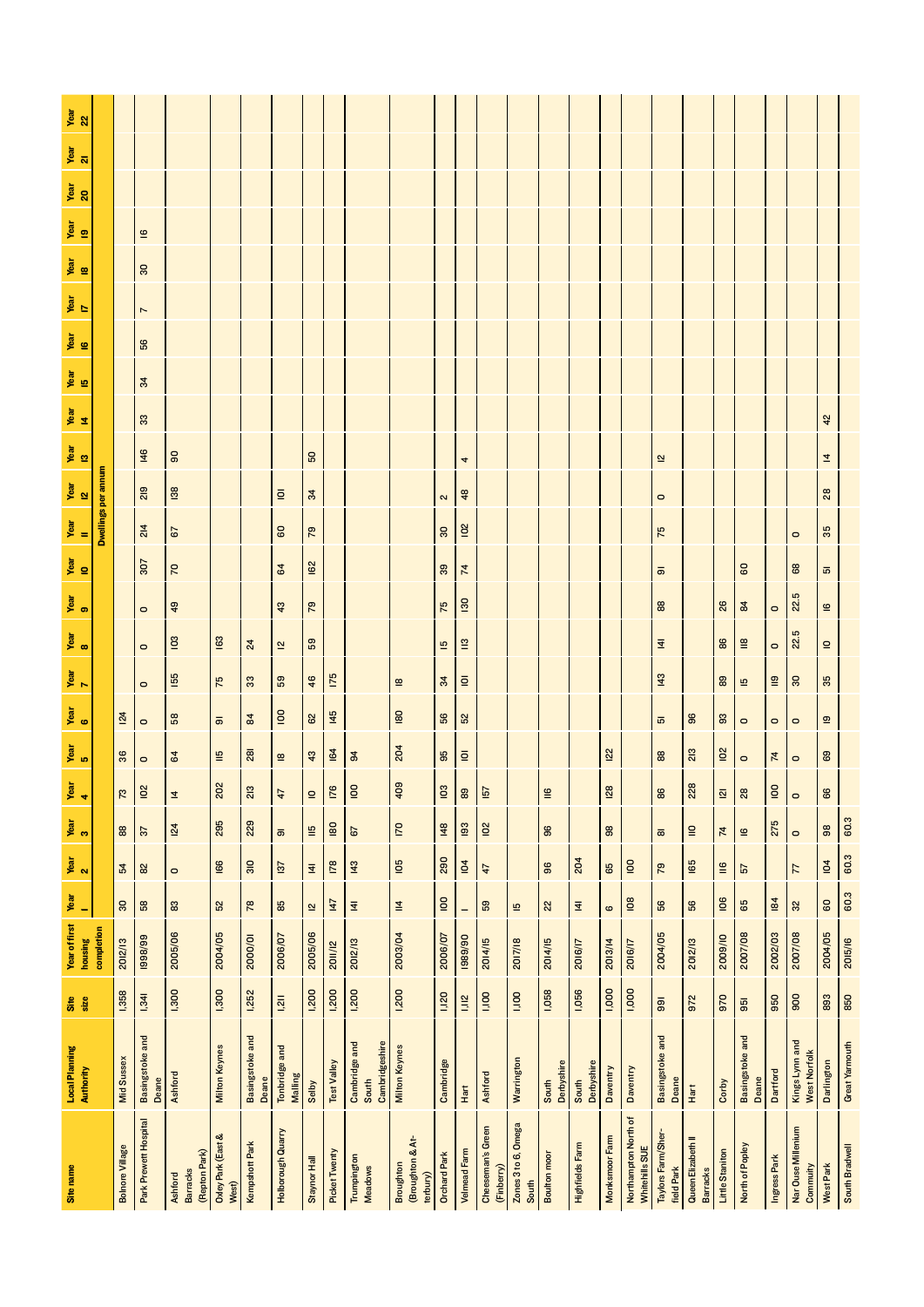| Site name                                     | <b>Local Planning</b><br><b>Authority</b> | Site<br>size | <b>Year of first</b><br>housing | Year                      | Year<br>$\mathbf{\tilde{N}}$ | year<br>3             | $\frac{1}{4}$           | Year<br>5      | Year<br>G                 | $\frac{Var}{7}$ | year<br>8      | year<br>9       | Year<br>IO      | $\frac{1}{\sqrt{2}}$   | Year<br>12 | year<br>13                                      | Year<br>14 | yar<br>เอ | Year<br>$\frac{1}{7}$<br>yar<br>16 | $\frac{1}{16}$ | year<br>19 | Year<br>20 | Year<br>21 | $\frac{1}{2}$ |
|-----------------------------------------------|-------------------------------------------|--------------|---------------------------------|---------------------------|------------------------------|-----------------------|-------------------------|----------------|---------------------------|-----------------|----------------|-----------------|-----------------|------------------------|------------|-------------------------------------------------|------------|-----------|------------------------------------|----------------|------------|------------|------------|---------------|
|                                               |                                           |              | completion                      |                           |                              |                       |                         |                |                           |                 |                |                 |                 | Dwellings per annum    |            |                                                 |            |           |                                    |                |            |            |            |               |
| Prospect Place                                | Cardiff                                   | 826          | 2007/08                         | 85                        | 48                           | $\circ$               | $\circ$                 | $\circ$        | $\circ$                   | $\circ$         | 76             | <b>I70</b>      |                 |                        |            |                                                 |            |           |                                    |                |            |            |            |               |
| Abbotswood                                    | <b>Test Valley</b>                        | 800          | 2011/12                         | $30$                      | $\overline{190}$             | 157                   | $\overline{4}$          | 152            | $\tt S$                   | $\overline{20}$ |                |                 |                 |                        |            |                                                 |            |           |                                    |                |            |            |            |               |
| Dowds Farm                                    | Eastleigh                                 | 795          | 2006/07                         | 54                        | 189                          | 187                   | $\overline{\mathbf{r}}$ | $\overline{0}$ | 47                        | 66              | $\overline{r}$ |                 | $\overline{30}$ |                        |            |                                                 |            |           |                                    |                |            |            |            |               |
| Land at Popley Fields/<br>Mamell Park         | Basingstoke and<br>Deane                  | 751          | 2006/07                         | 105                       | 172                          | $\stackrel{\circ}{=}$ | 88                      | <b>126</b>     | $\overline{\overline{4}}$ |                 |                |                 |                 |                        |            |                                                 |            |           |                                    |                |            |            |            |               |
| Hungate                                       | York                                      | 720          | 2009/10                         | $\mathbf{g}$              | 52                           | $\equiv$              |                         | $\overline{ }$ |                           |                 | 187            | $\infty$        |                 |                        |            |                                                 |            |           |                                    |                |            |            |            |               |
| Northside                                     | Gateshead                                 | 718          | 1999/2000                       | 46.8                      | 46.8                         | 46.8                  | 46.8                    | 46.8           | 56                        | 46.8            | 46.8           | 46.8            | 46.8            | $\overline{6}$<br>46.8 |            | $\overline{\infty}$<br>$\overline{\mathrm{30}}$ |            | 25<br>33  | 43                                 |                |            |            |            |               |
| Land at West Blyth                            | Northumbeland                             | 705          | 2008/09                         | 6.25                      | 6.25                         | 6.25                  | 6.25                    | 32             | 66                        | $\overline{5}$  | 127            | 78              | $\overline{90}$ |                        |            |                                                 |            |           |                                    |                |            |            |            |               |
| Rowner Renewal<br>Project                     | Gosport                                   | 700          | 2010/1                          | 4                         | $\overline{6}$               | $\overline{2}$        | 45                      | $\mathbf{g}$   | $\overline{9}$            | <b>P</b>        | $\overline{5}$ |                 |                 |                        |            |                                                 |            |           |                                    |                |            |            |            |               |
| Channels - North<br>Chelmsford                | Chelmsford                                | 700          | 2015/16                         | $\overline{\mathfrak{S}}$ | 172                          | $\cong$               |                         |                |                           |                 |                |                 |                 |                        |            |                                                 |            |           |                                    |                |            |            |            |               |
| The Parks, formally<br>Staff College          | <b>Bracknell Forest</b>                   | 697          | 2006/07                         | $\dot{q}$                 | 104                          | 88                    | $\overline{9}$          | 54             | 47                        | $\tilde{z}$     | 69             | $\overline{a}$  | 78              |                        |            |                                                 |            |           |                                    |                |            |            |            |               |
| Staiths South Bank                            | Gateshead                                 | 667          | 2003/04                         | 24                        | 58                           |                       | $\frac{4}{4}$           |                | 48                        |                 |                |                 |                 |                        |            |                                                 |            |           |                                    |                |            |            |            |               |
| General Hospital<br>Land south of<br>Wansbeck | Northumberland                            | 644          | 2005/06                         | 18.7                      | 18.7                         | 18.7                  | 18.7                    | 18.7           | 18.7                      | 18.7            | $\overline{a}$ | $\overline{24}$ | 57              | 57<br>8                |            | 54                                              |            |           |                                    |                |            |            |            |               |
| <b>Former Pontins</b><br>Holiday Camp         | Lancaster                                 | 626          | 2006/07                         | $\overline{6}$            | $\overline{2}$               | 4                     |                         |                |                           |                 |                |                 |                 |                        |            |                                                 |            |           |                                    |                |            |            |            |               |
| <b>Ochre Yards</b>                            | Gateshead                                 | 606          | 2004/05                         | 83                        | 68.2                         | 68.2                  | 68.2                    | 68.2           | 68.2                      |                 |                | 46              | 4               | $\sim$<br>52           |            |                                                 |            |           |                                    |                |            |            |            |               |
| Former Runwell<br>Hospital                    | Chelmsford                                | 575          | 2016/17                         | क्र                       | $\overline{9}$               |                       |                         |                |                           |                 |                |                 |                 |                        |            |                                                 |            |           |                                    |                |            |            |            |               |
| Land adjoining Man-<br>chester Ship Canal     | <b>Trafford</b>                           | 550          | $\frac{4}{2}$                   |                           |                              |                       |                         |                |                           |                 |                |                 |                 |                        |            |                                                 |            |           |                                    |                |            |            |            |               |
| Pamona Docks                                  | <b>Trafford</b>                           | 546          | N/A                             |                           |                              |                       |                         |                |                           |                 |                |                 |                 |                        |            |                                                 |            |           |                                    |                |            |            |            |               |
| <b>Thingwall Lane</b>                         | Knowlsey                                  | 525          | 2013/14                         | $\mathbb{R}^2$            |                              |                       |                         |                |                           |                 |                |                 |                 |                        |            |                                                 |            |           |                                    |                |            |            |            |               |
| St. James Village                             | Gateshead                                 | 518          | 2000/01                         | 41.4                      | 41.4                         | 41.4                  | 41.4                    | 41.4           | 41.4                      | 41.4            | 41.4           | 41.4            | 41.4            | 13<br>4                |            | $\overline{\mathbf{e}}$                         | 15         |           |                                    |                |            |            |            |               |
| Chelmsford<br>University<br>Campus            | Chelmsford                                | 507          | 2014/15                         | 216                       | $\boldsymbol{\infty}$        |                       |                         |                |                           |                 |                |                 |                 |                        |            |                                                 |            |           |                                    |                |            |            |            |               |
| Land at Siston Hill                           | Gloucestershire<br>South                  | 504          | 2006/07                         | $\overline{7}$            | $\overline{a}$               | 96                    | 63                      | 57             |                           |                 |                |                 |                 |                        |            |                                                 |            |           |                                    |                |            |            |            |               |
| Land West of<br>Copthorne                     | <b>Mid Sussex</b>                         | 500          | N/A                             |                           |                              |                       |                         |                |                           |                 |                |                 |                 |                        |            |                                                 |            |           |                                    |                |            |            |            |               |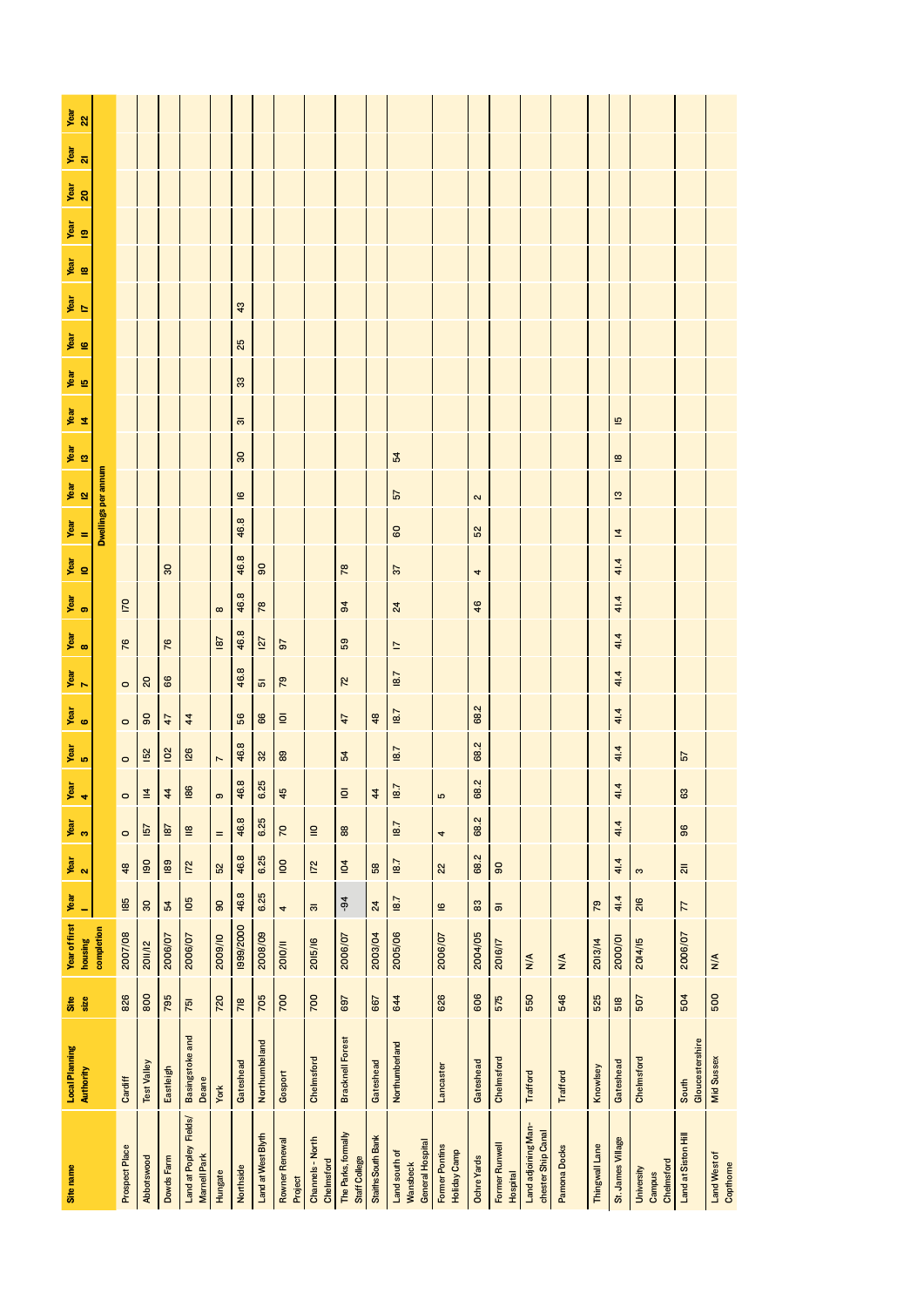#### **Sources for sites also found in the Letwin Review**

| <b>Arborfield Green (Arborfield</b><br>Garrison) |                        | Five Year Housing Land Supply Statement and appendix on Strategic Development Locations at 3Ist March 2018 published 9th October 2018<br>http://www.wokingham.gov.uk/planning-policy/planning-policy-information/evidence-topics/ |
|--------------------------------------------------|------------------------|-----------------------------------------------------------------------------------------------------------------------------------------------------------------------------------------------------------------------------------|
| <b>Ledsham Garden Village</b>                    |                        | Various Housing Land Monitor Reports https://consult.cheshirewestandchester.gov.uk/portal/cwc_ldf/mon/                                                                                                                            |
| <b>Great Kneighton (Clay Farm)</b>               |                        | Partly provided by Cambridgeshire County Council and included in numerous AMR's https://www.cambridge.gov.uk/annual-monitoring-reports                                                                                            |
| <b>Trumpington Meadows</b>                       |                        | Included in numerous AMR's for Cambridge and South Cambridgeshire (site crosses boundaries)                                                                                                                                       |
|                                                  |                        | https://www.cambridge.gov.uk/annual-monitoring-reports and https://www.scambs.gov.uk/planning/local-plan-and-neighbourhood-planning/<br>annual-monitoring-report/                                                                 |
| <b>Graven Hill</b>                               |                        | <b>Various Annual monitoring reports</b>                                                                                                                                                                                          |
|                                                  |                        | https://www.cherwell.gov.uk/info/33/planning-policy/370/monitoring-reports                                                                                                                                                        |
| <b>South West Bicester</b>                       |                        | <b>Various Annual monitoring reports</b>                                                                                                                                                                                          |
| (Kingsmere Phase I)                              |                        | https://www.cherwell.gov.uk/info/33/planning-policy/370/monitoring-reports                                                                                                                                                        |
| <b>Great Western Park</b>                        |                        | <b>Housing Land Supply Statement April 2018</b>                                                                                                                                                                                   |
|                                                  |                        | http://www.southoxon.gov.uk/sites/default/files/30.04.2018%20Housing%20Land%20Supply%20Statement%20FINAL%20(2)%20combined.<br>pdf                                                                                                 |
| <b>Ebbsfleet:</b>                                |                        | First phase at Springhead Park and Northfleet South from Gravesham AMR's 2009/10 to 2012/13                                                                                                                                       |
|                                                  | $2009 - 10:$           | <b>127 completions</b>                                                                                                                                                                                                            |
|                                                  |                        | https://www.gravesham.gov.uk/__data/assets/pdf_file/0010/69823/AMR2010.pdf                                                                                                                                                        |
| $2010 - 11:$                                     |                        | <b>79 completions</b>                                                                                                                                                                                                             |
|                                                  |                        | https://www.gravesham.gov.uk/__data/assets/pdf_file/0010/69814/AMR2011.pdf                                                                                                                                                        |
| $2011 - 12$                                      |                        | 55 completions                                                                                                                                                                                                                    |
|                                                  |                        | https://www.gravesham.gov.uk/_data/assets/pdf_file/0009/92448/Gravesham-Authority-Monitoring-Report-20II-I2-May-20I3.pdf                                                                                                          |
|                                                  | $2012 - 13:$           | 50 completions                                                                                                                                                                                                                    |
|                                                  |                        | https://www.gravesham.gov.uk/_data/assets/pdf_file/0010/92449/Gravesham-Authority-Monitoring-Report-2012-13-interim-May-2013.pdf                                                                                                  |
|                                                  | 2013/14:               | 87 dwellings, based on total completions form Gravesham to 2012/13 of 311 and total completions to the start of 2014/15 in the Ebbsfleet Garden<br>City Latest Starts and Completion Figures totalling 398.                       |
|                                                  | 2014/15 to<br>2017/18: | Ebbsfleet Garden City Latest Starts and Completion Figures: https://ebbsfleetdc.org.uk/tracking-our-performance/                                                                                                                  |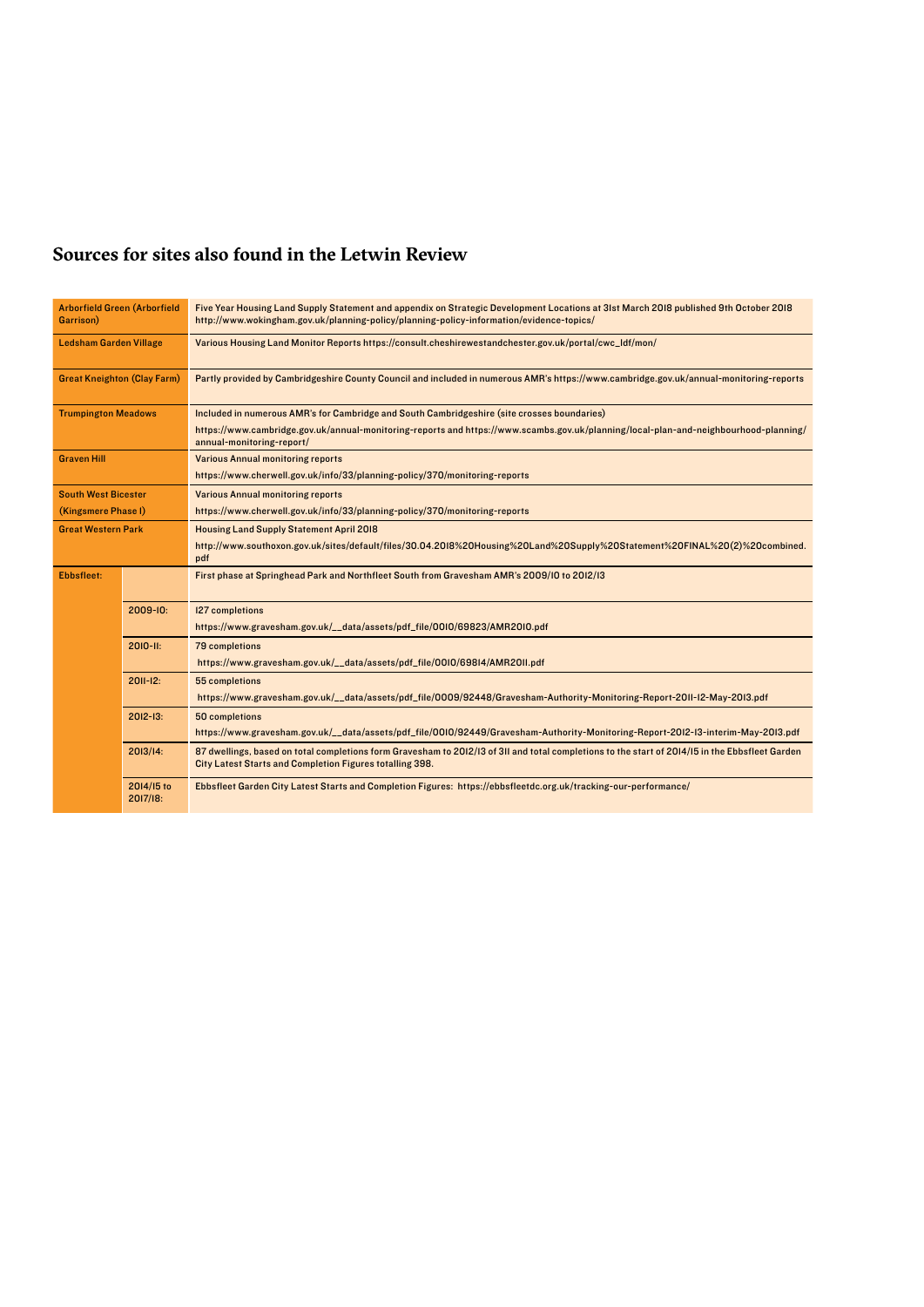# Appendix 3: Small sites tables

| <b>Site Name</b>                                                                     | <b>Local Planning</b><br><b>Authority</b> | <b>Size</b> |
|--------------------------------------------------------------------------------------|-------------------------------------------|-------------|
| <b>Cookridge Hospital</b>                                                            | Leeds                                     | 495         |
| <b>Stenson Fields</b>                                                                | <b>South Derbyshire</b>                   | 487         |
| <b>Horfield Estate Phase I</b>                                                       | <b>Bristol City</b><br><b>Council</b>     | 485         |
| <b>Farnborough Business Park</b>                                                     | <b>Rushmoor</b>                           | 476         |
| <b>Bickershaw Colliery</b>                                                           | Wigan                                     | 471         |
| Farington Park, east of Wheelton<br>Lane                                             | <b>South Ribble</b>                       | 468         |
| <b>Bleach Green</b>                                                                  | Gateshead                                 | 456         |
| <b>Kingsmead South</b>                                                               | <b>Milton Keynes</b><br><b>Council</b>    | 450         |
| <b>New Central</b>                                                                   | <b>Woking Borough</b><br>Council          | 445         |
| Land at former Battle Hospital                                                       | <b>Reading Borough</b><br>Council         | 434         |
| <b>New World House</b>                                                               | <b>Warrington</b>                         | 426         |
| <b>Radyr Sidings</b>                                                                 | Cardiff                                   | 421         |
| <b>Luneside West</b>                                                                 | Lancaster                                 | 403         |
| <b>Woolley Edge Park</b>                                                             | <b>Wakefield</b>                          | 375         |
| <b>Former Masons Cerement Works and</b><br><b>Adjoining Ministry of Defence Land</b> | <b>Mid Suffolk</b>                        | 365         |
| Former NCB Workshops (Port-<br>land Park)                                            | Northumberland                            | 357         |
| <b>Chatham Street Car Park</b><br><b>Complex</b>                                     | Reading                                   | 307         |
| Kennet Island Phase I - H, M,<br>T, UI, U2                                           | Reading                                   | 303         |
| <b>Land at Dorian Road</b>                                                           | <b>Bristol, City of</b>                   | 300         |
| Land at Fire Service College,<br><b>London Road</b>                                  | <b>Cotswold</b>                           | 299         |
| <b>Land at Badsey Road</b>                                                           | Wychavon                                  | 298         |
| <b>Land at Brookwood Farm</b>                                                        | <b>Woking</b>                             | 297         |
| <b>Long Marston Storage Depot</b><br>Phase I                                         | Stratford-on-<br>Avon                     | 284         |
| M & G Sports Ground, Golden<br><b>Yolk and Middle Farm</b>                           | <b>Tewkesbury</b>                         | 273         |
| <b>Land at Canons Marsh</b>                                                          | <b>Bristol, City of</b>                   | 272         |
| <b>Land off Henthorn Road</b>                                                        | <b>Ribble Valley</b>                      | 270         |
| Land Between A419 And A417                                                           | <b>Cotswold</b>                           | 270         |
| <b>Hortham Hospital</b>                                                              | South<br>Gloucestershire                  | 270         |

| <b>Site Name</b>                                                                   | <b>Local Planning</b><br><b>Authority</b> | <b>Size</b> |
|------------------------------------------------------------------------------------|-------------------------------------------|-------------|
| <b>GCHQ Oakley - Phase I</b>                                                       | Cheltenham                                | 262         |
| <b>Hewlett Packard (Land Adjacent</b><br>To Romney House)                          | <b>Bristol, City of</b>                   | 242         |
| 128-134 Bridge Road And Nos<br>I - 4 Oldfield Road                                 | <b>Windsor and</b><br><b>Maidenhead</b>   | 242         |
| <b>Hoval Ltd North Gate</b>                                                        | Newark and<br>Sherwood                    | 196         |
| Notcutts Nursery, 150 - 152<br><b>London Road</b>                                  | Cherwell                                  | 182         |
| <b>Sellars Farm</b>                                                                | <b>Stroud</b>                             | 176         |
| Land South of Inervet Campus Off<br><b>Brickhill Street, Walton, Milton Keynes</b> | <b>Milton Keynes</b>                      | 176         |
| <b>Queen Mary School</b>                                                           | <b>Fylde</b>                              | 169         |
| London Road/ Adj. St Francis<br>Close                                              | <b>East Hertford-</b><br>shire            | 149         |
| <b>Land off Gallamore Lane</b>                                                     | <b>West Lindsey</b>                       | 149         |
| <b>Doxey Road</b>                                                                  | <b>Stafford</b>                           | 145         |
| <b>Former York Trailers (two schemes</b><br>- one Barratt, one DWH)                | <b>Hambleton</b>                          | 145         |
| Bracken Park, Land At Cor-<br>ringham Road                                         | <b>West Lindsey</b>                       | 4           |
| <b>Land at Farnham Hospital</b>                                                    | <b>Waverley</b>                           | 134         |
| <b>North of Douglas Road</b>                                                       | South Glouces-<br>tershire                | 3           |
| Land to the east of Efflinch Lane                                                  | <b>East Staffordshire</b>                 | 130         |
| Land to the rear of Mount<br>Pleasant                                              | <b>Cheshire West</b><br>and Chester       | 127         |
| <b>Primrose Mill Site</b>                                                          | <b>Ribble Valley</b>                      | 126         |
| Kennet Island Phase IB - E, F,<br><b>0&amp;Q</b>                                   | Reading                                   | 125         |
| <b>Land between Godsey Lane and</b><br><b>Towngate East</b>                        | <b>South Kesteven</b>                     | 120         |
| <b>Bibby Scientific Ltd</b>                                                        | <b>Stafford</b>                           | 120         |
| <b>Land west of Birchwood Road</b>                                                 | <b>Bristol, City of</b>                   | II9         |
| <b>Former Bewbush Leisure Centre</b><br><b>Site</b>                                | <b>Crawley</b>                            | II2         |
| <b>Land south of Station Road</b>                                                  | <b>East Hertford-</b><br>shire            | Ш           |
| <b>Poppy Meadow</b>                                                                | Stratford-on-<br>Avon                     | 106         |
| <b>Weeton Road/Fleetwood Road</b>                                                  | <b>Fylde</b>                              | 106         |
| <b>Former York Trailers (two schemes</b><br>- one Barratt, one DWH)                | <b>Hambleton</b>                          | 96          |
| <b>North East Sandylands</b>                                                       | <b>South Lakeland</b>                     | 94          |

| <b>Site Name</b>                                                              | <b>Local Planning</b><br><b>Authority</b> | <b>Size</b> |
|-------------------------------------------------------------------------------|-------------------------------------------|-------------|
| <b>Auction Mart</b>                                                           | South Lakeland                            | 94          |
| <b>Parcel 4 Gloucester Business</b><br>Park                                   | <b>Tewkesbury</b>                         | 94          |
| <b>York Road</b>                                                              | Hambleton                                 | 93          |
| <b>Land At Green Road - Reading</b><br>College                                | Reading                                   | 93          |
| <b>Caistor Road</b>                                                           | <b>West Lindsey</b>                       | 89          |
| <b>The Kylins</b>                                                             | <b>Northumberland</b>                     | 88          |
| <b>North East Area Professional</b>                                           | Crawley                                   | 76          |
| <b>Centre, Furnace Drive</b>                                                  |                                           |             |
| <b>Land at Willoughbys Bank</b>                                               | Northumberland                            | 76          |
| <b>Watermead, Land At Kennel Lane</b>                                         | <b>Tewkesbury</b>                         | 72          |
| Land to the North of Walk Mill<br><b>Drive</b>                                | Wychavon                                  | 71          |
| <b>Hawthorn Croft (Off Hawthorn</b><br><b>Avenue Old Slaughterhouse Site)</b> | <b>West Lindsey</b>                       | 69          |
| <b>Land off Crown Lane</b>                                                    | Wychavon                                  | 68          |
| <b>Former Wensleydale School</b>                                              | Northumberland                            | 68          |
| <b>Land at Lintham Drive</b>                                                  | South Glouces-<br>tershire                | 68          |
| <b>Springfield Road</b>                                                       | <b>South Kesteven</b>                     | 67          |
| <b>Land off Cirencester Rd</b>                                                | <b>Stroud</b>                             | 66          |
| Land south of Pinchington Lane                                                | <b>West Berkshire</b>                     | 64          |
| <b>Land at Prudhoe Hospital</b>                                               | Northumberland                            | 60          |
| <b>Oxfordshire County Council</b><br><b>Highways Depot</b>                    | <b>Cherwell</b>                           | 60          |
| <b>Clewborough House School</b>                                               | <b>Cherwell</b>                           | 60          |
| Land at the Beacon, Tilford Road                                              | Waverley                                  | 59          |
| Land to Rear Of 28 - 34 Bedale<br>Road                                        | Hambleton                                 | 59          |
| <b>Hanwell Fields Development</b>                                             | <b>Cherwell</b>                           | 59          |
| <b>Fenton Grange</b>                                                          | Northumberland                            | 54          |
| <b>Former Downend Lower School</b>                                            | South Glouces-<br>tershire                | 52          |
| Holme Farm, Carleton Road                                                     | <b>Wakefield</b>                          | 50          |
| <b>Land off Elizabeth Close</b>                                               | <b>West Lindsey</b>                       | 50          |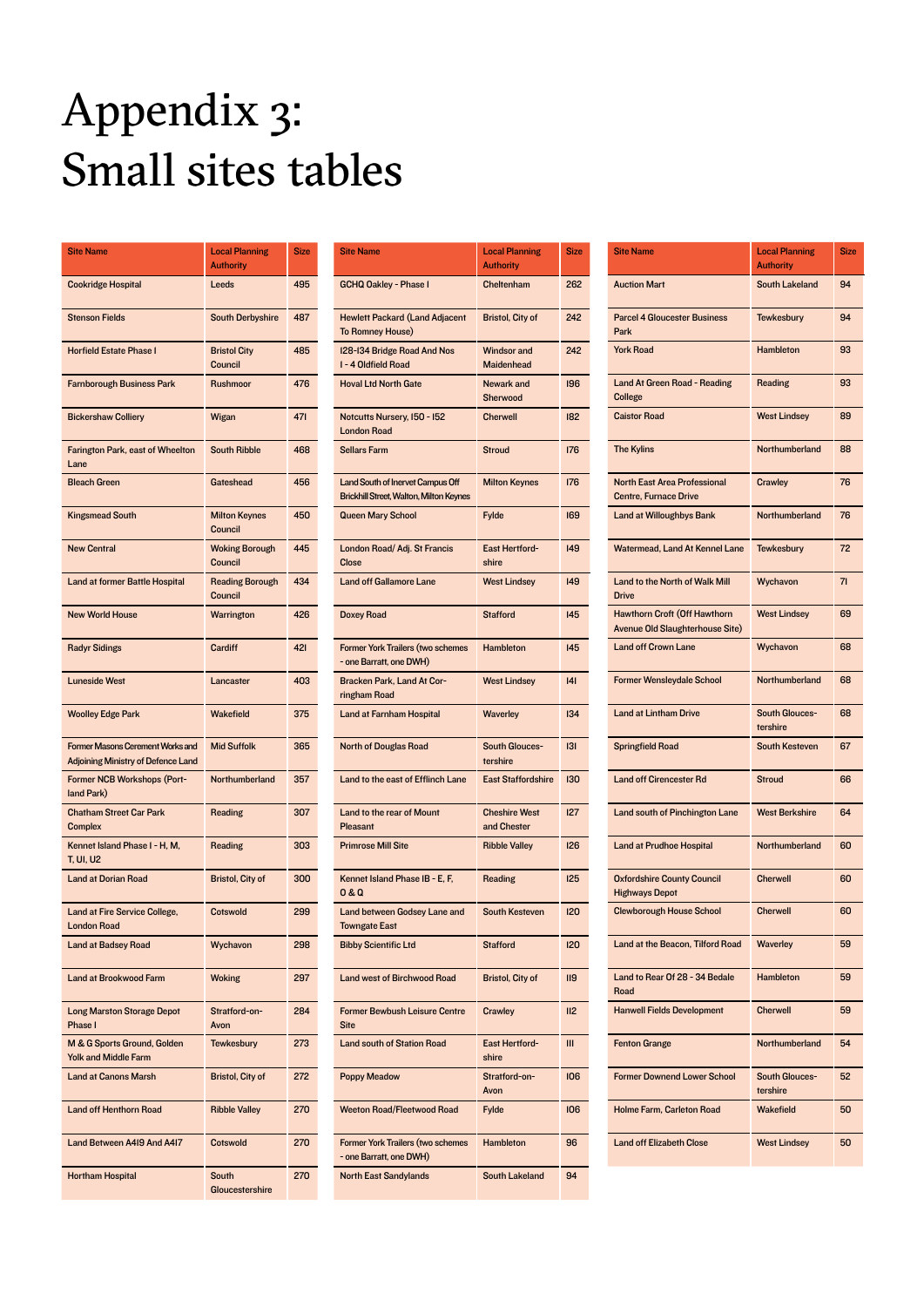# The Lichfields perspective

What makes us different? We're not just independent but independentminded. We're always prepared to take a view. But we always do that for the right reasons – we want to help our clients make the best possible decisions.

We have an energetic entrepreneurial culture that means we can respond quickly and intelligently to change, and our distinctive collaborative approach brings together all the different disciplines to work faster, smarter, and harder on our clients' behalf.

#### **Sharing our knowledge**

We are a leading voice in the development industry, and no-one is better connected across the sector. We work closely with government and leading business and property organisations, sharing our knowledge and helping to shape policy for the future.

#### **Publishing market intelligence**

We are at the forefront of market analysis and we track government policy and legislation so we can give fresh insight to our clients. Our Think Tank is a catalyst for industry-leading thinking on planning and development.

#### **Read more**

You can read more of our research and insight at **lichfields.uk** 

#### **Our bespoke products, services and insights**



#### How does your garden grow?

A stock take on planning for the Government's Garden Communities programme



Garden **Communities** 

Unlocking the potential of new settlements and urban extensions



Headroom Objective assessments of local housing needs



Sizemix Securing the right mix in residential development proposals

#### **lichfields.uk** @Lichfields.uk @LichfieldsTT